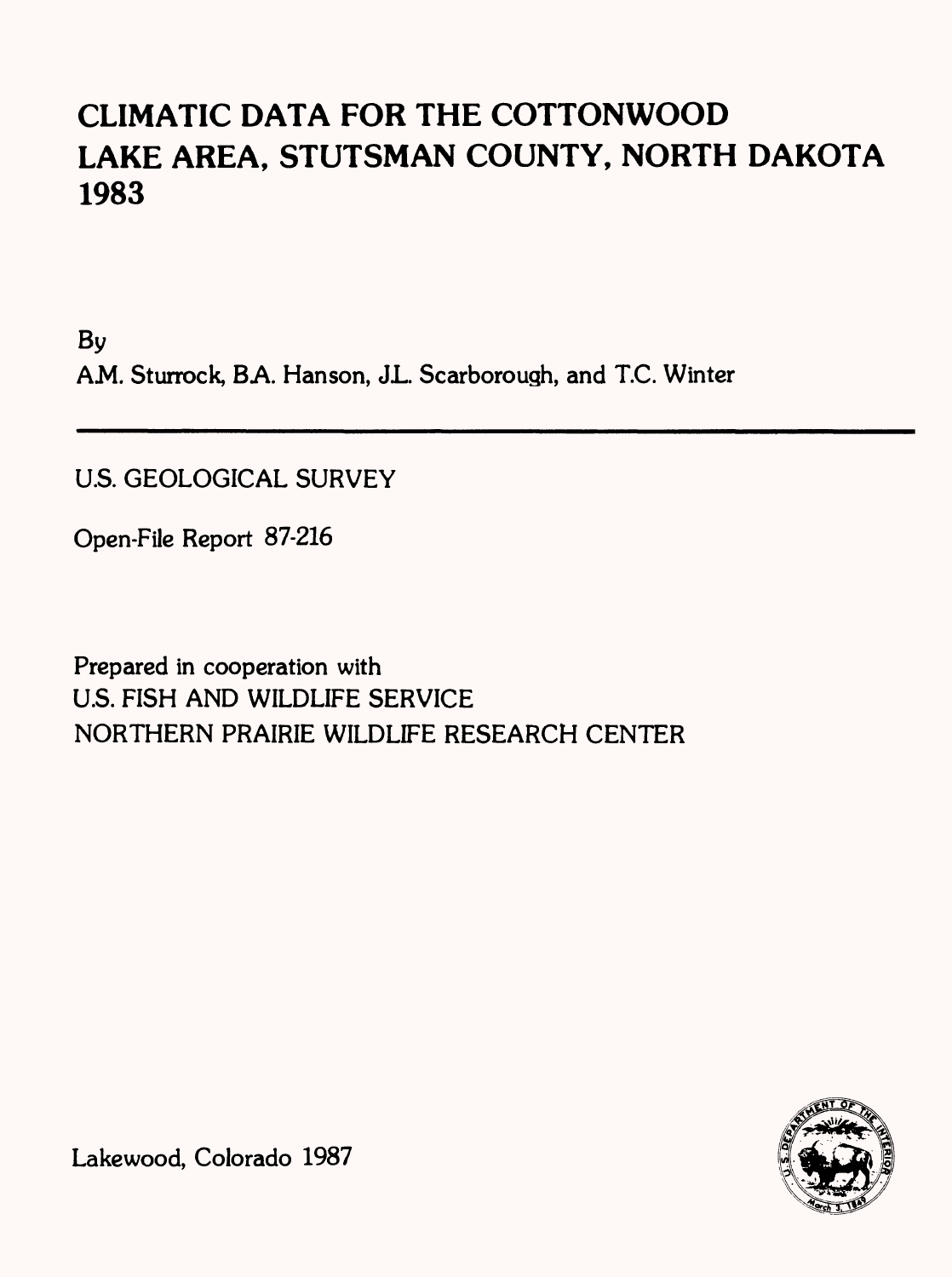DEPARTMENT OF THE INTERIOR

DONALD PAUL HODEL, Secretary

U.S. GEOLOGICAL SURVEY

Dallas L. Peck, Director

For additional information write to:

Thomas C. Winter U.S. Geological Survey Water Resources Division Box 25046, Mail Stop 413 Federal Center Denver, CO 80225

Copies of this report can be purchased from:

U.S. Geological Survey Books and Open-File Reports Section Federal Center Box 25425 Denver, CO 80225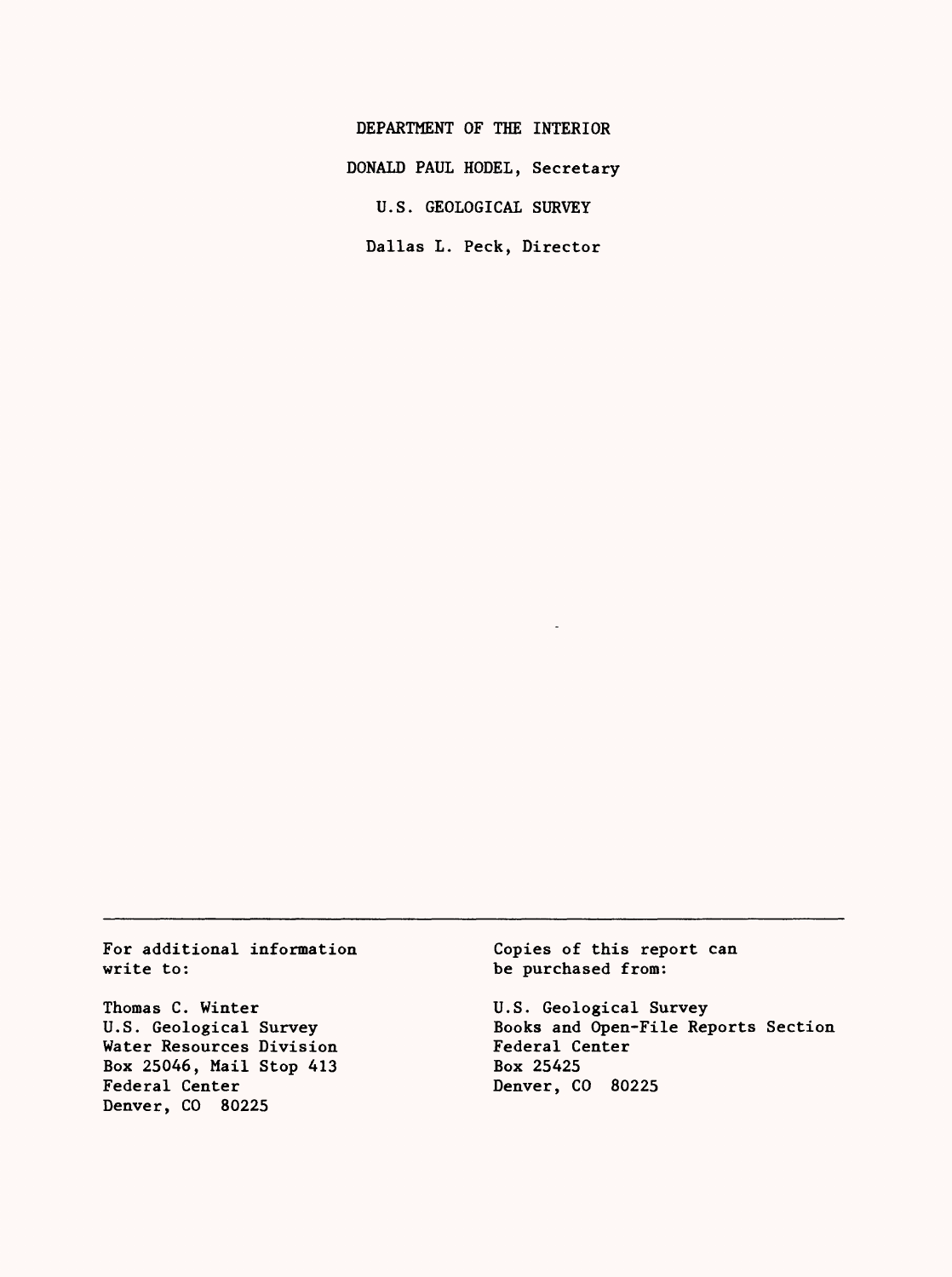## **CONTENTS**

| Page |
|------|
|      |
|      |
|      |
|      |

# FIGURES

| Figures 1-3. Graphs showing:                                                                                    |     |
|-----------------------------------------------------------------------------------------------------------------|-----|
| 1. Dry-bulb and wet-bulb air temperatures at the raft                                                           | -26 |
|                                                                                                                 |     |
| 2. Temperature of water at surface and at 20 cm above<br>lake bottom at the raft station-------------------- 27 |     |
| 3. Temperature of sediment at depths of 0.5 and 1.0 m                                                           |     |
| at the raft station--------------------------------- 28                                                         |     |

## TABLES

|    |  |                                                                            | Page |
|----|--|----------------------------------------------------------------------------|------|
|    |  | Table 1. Summary of 1983 energy-budget data----------------------------- 3 |      |
| 2. |  | Summary of 1983 temperature data at the raft station---------- 14          |      |
|    |  | 3. Summary of 1983 wind-speed data at the raft station----------- 17       |      |
|    |  | 4. Summary of 1983 radiation data at the land station------------ 22       |      |

 $\tilde{\phantom{a}}$ 

Page

 $\mathcal{L}^{\pm}$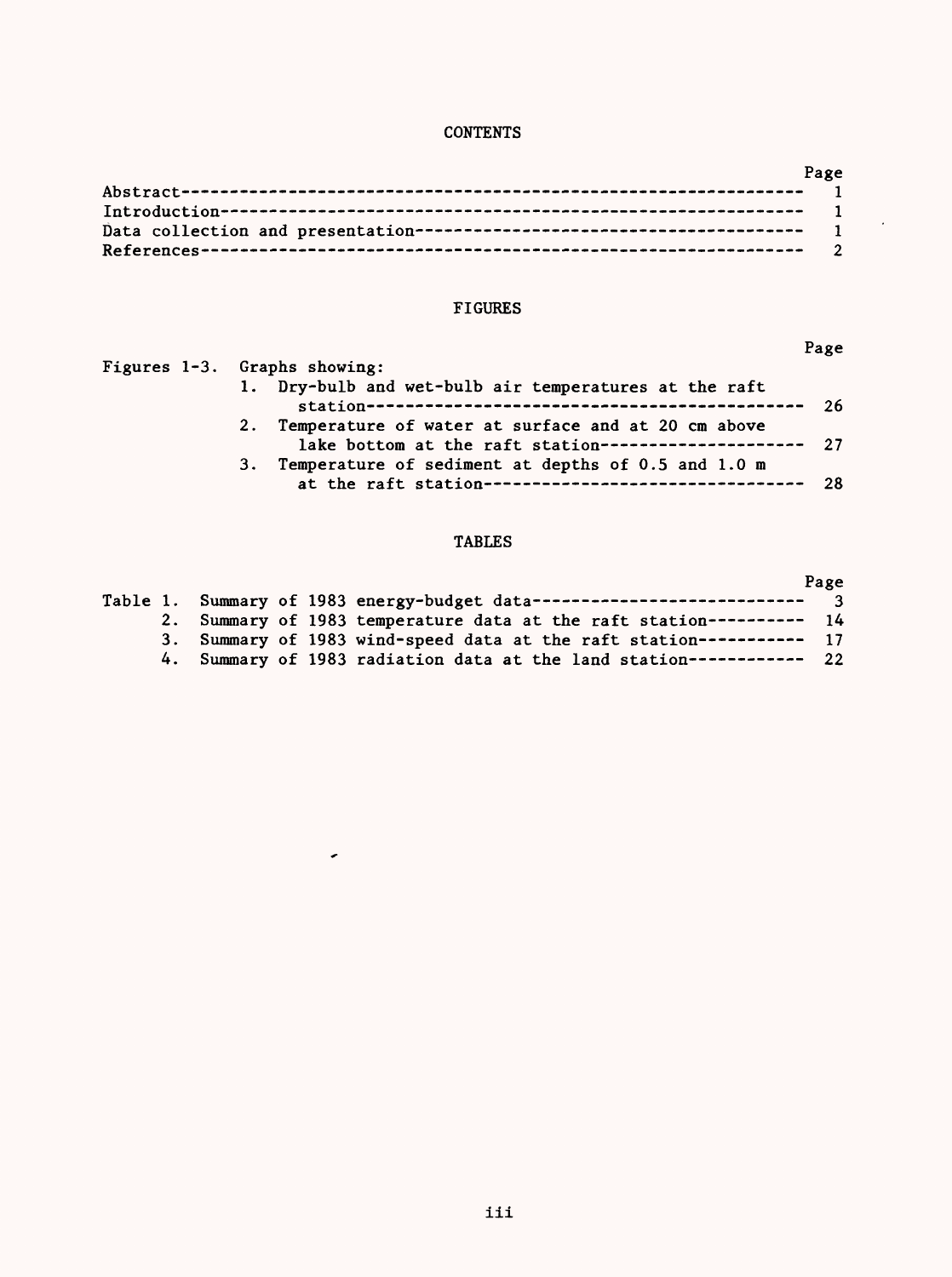### METRIC CONVERSION FACTORS

| Multiply                                       | By                     | To obtain                        |
|------------------------------------------------|------------------------|----------------------------------|
| meter                                          | 3.281                  | foot                             |
| kilometer                                      | 0.621                  | mile                             |
| centimeter                                     | 0.394                  | inch                             |
| millibar                                       | 0.0145                 | pounds per square inch           |
| millibar                                       | 1.0197                 | grams per square centi-<br>meter |
| miler per hour                                 | 1.609                  | kilometer per hour               |
| calories per square centi-<br>meter per minute | $1.433 \times 10^{-3}$ | watts per square meter           |
| calories per square centi-<br>meter per day    | 278.96                 | watts per square meter           |
| calories per square centi-<br>meter per day    | 25.913                 | watts per square foot            |

To convert degree Celsius (°C) to degree Fahrenheit (°F) use the following formula:

# $(^{\circ}C \times 9/5) + 32 = ^{\circ}F$ .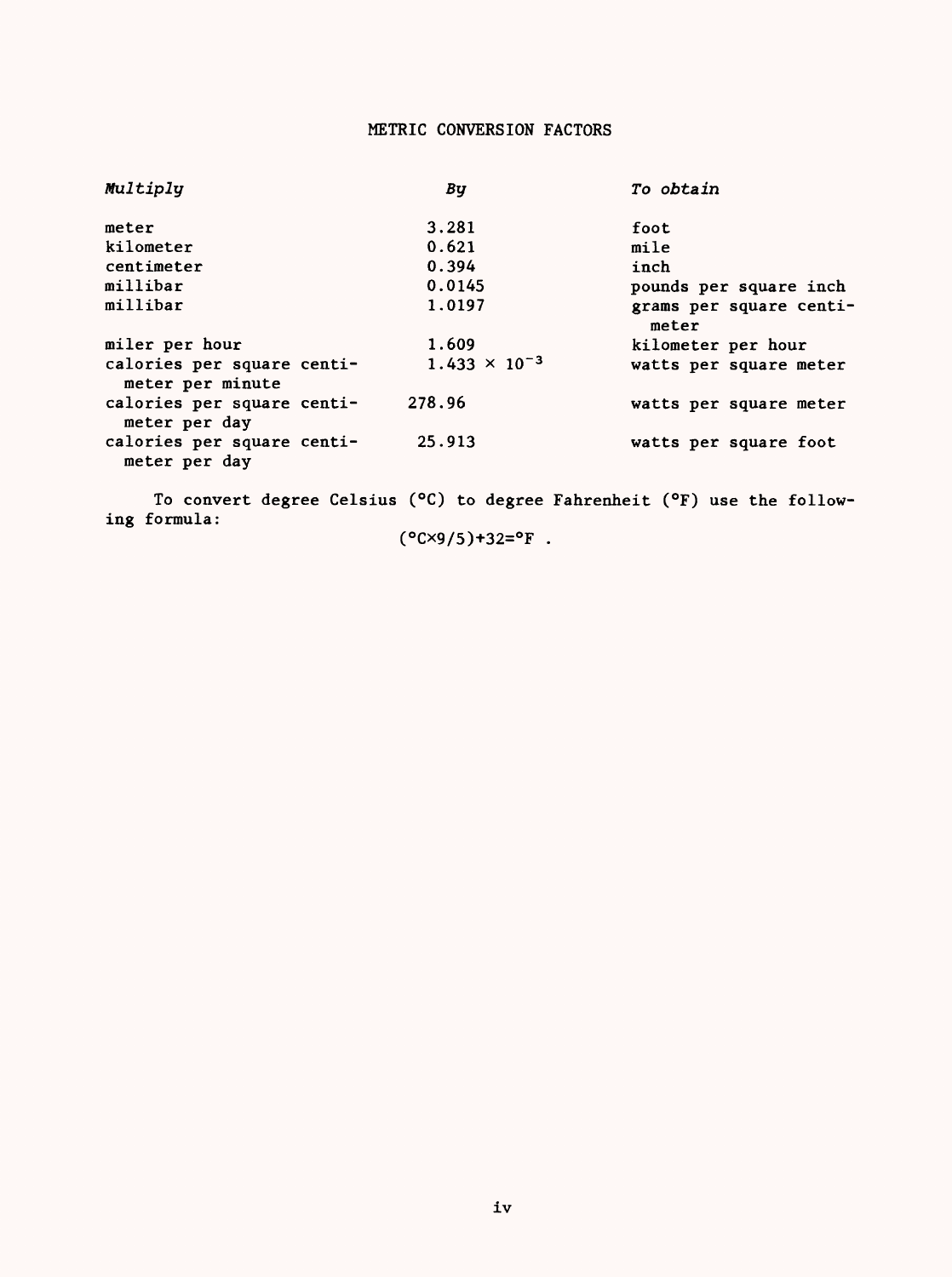#### CLIMATIC DATA FOR THE COTTONWOOD LAKE AREA, STUTSMAN COUNTY, NORTH DAKOTA 1983

By A.M. Sturrock, B.A. Hanson, J.L. Scarborough, and T.C. Winter

#### ABSTRACT

Research on the hydrology of the Cottonwood Lake area, Stutsman County, North Dakota, includes study of evaporation. Presented here are those climatic data needed for energy-budget and mass-transfer evaporation studies that were collected during 1983, including: water-surface temperature, sediment temperature, dry-bulb and wet-bulb air temperatures, vapor pressure at and above the water surface, wind speed, and short- and long-wave radiation. Data are collected at raft and land stations.

#### INTRODUCTION

Climatic data are being collected at the Cottonwood Lake area as part of a continuing study of the hydrology of a group of small lakes and wetlands by the U.S. Geological Survey and the U.S. Fish and Wildlife Service. The Cottonwood Lake area is one of several lake areas in different parts of the United States that have been selected for intensive study of hydrological and related chemical and biological processes. The rationale for selection of the Cottonwood Lake area is given by Winter and Carr (1980). Climatic data for the 1982 open-water season are given in Sturrock and others (1986).

#### DATA COLLECTION AND PRESENTATION

Data presented here are being collected principally for studies of evaporation; therefore, -data are collected only during the time the lakes and wetlands are ice-free. Data for 1983 were collected from May 18 (Julian day 138) to September 20 (Julian day 263). Within each table, the data are grouped according to energy-budget periods; the periods are defined by the dates thermal survey were made in the water body. For example, the first energy-budget period for 1983 is Julian days 138 through 144.

Climatic instruments are located at a raft station near the middle of wetland PI and at a land station. Instruments at the raft station include anemometers at 2 and 3 meters above the water surface, a thermistor psychrometer with dry-bulb and wet-bulb temperature sensors at 2 meters above the water surface, and water-temperature sensors beneath the raft at a depth of about 1 centimeter below the water surface and 20 centimeters above the sediments. This second water-temperature sensor is referred to in the tables as "lake bottom water temperature". Sediment-temperature sensors are at 0.5 and 1.0 meter below the sediment-water interface.

 $\pmb{\ast}$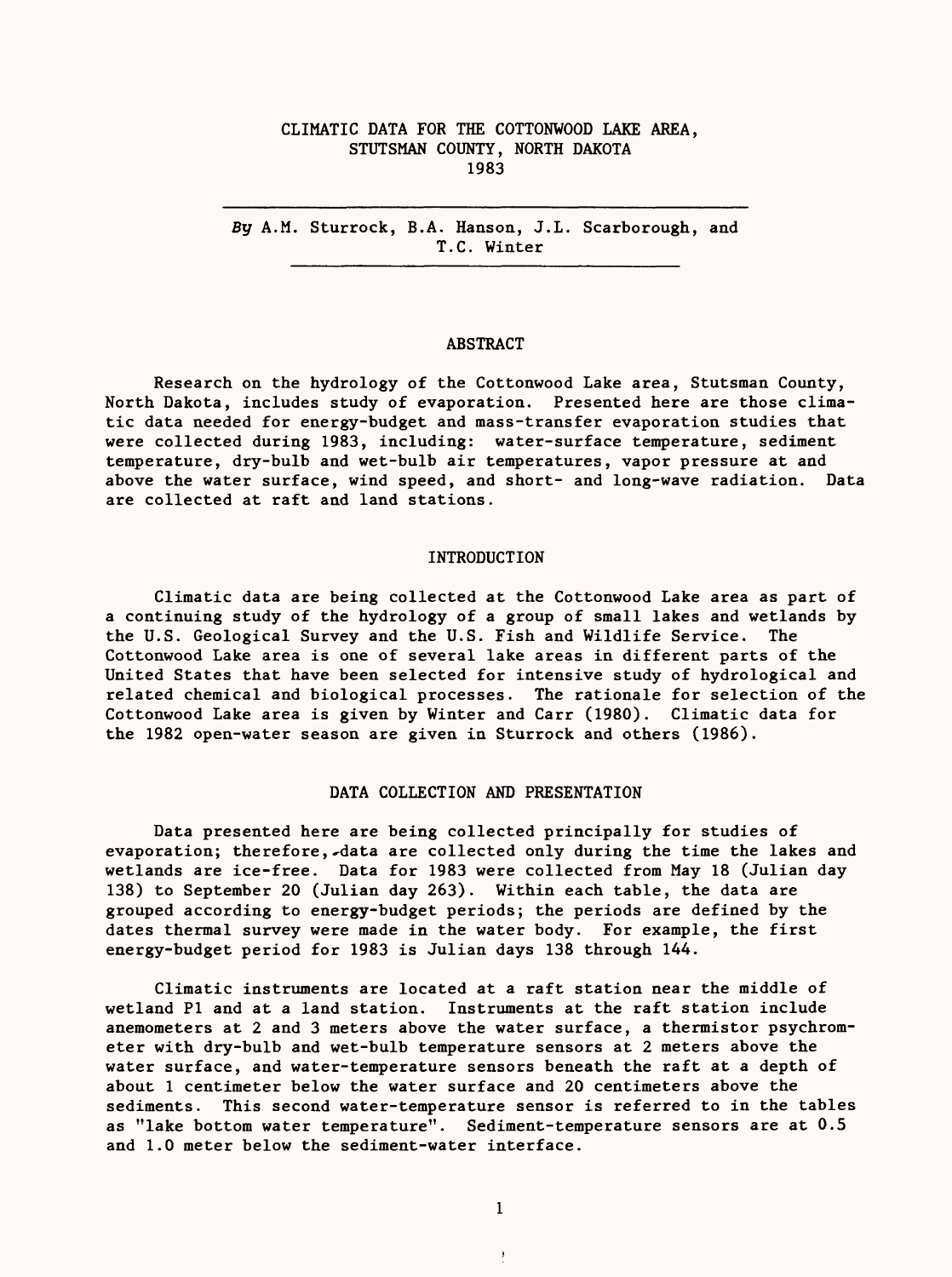Data from the above sensors are recorded by a digital data logger located on the raft. The data logger scans the sensors every minute and calculates hourly and daily averages and totals. In addition, for selected sensors, maximum and minimum values and the times they occur are stored and recorded at midnight of each day. Additional analog instruments for measuring watersurface temperature and wind speed also are located on the raft. These are used to backup the primary instruments for quality control and for filling in missing data.

The land station consists of short- and long-wave radiometers. These data also are recorded by a digital-data logger that operates similarly to the one on the raft. A backup hygrothermograph that records air temperature and relative humidity is located on the shore near wetland PI. Calibration checks with laboratory-quality thermometers and motorized psychrometers are made weekly. Vapor pressure of water  $(e_n)$  is calculated using water-temperature data and assuming the air is completely saturated at the air-water interface.

Data presented here are daily summaries. For periods during which the primary instruments were not operating properly, daily values were obtained by regression using data from backup instruments, provided a satisfactory statistical relationship could be established. Data used to establish regressions were selected so they bracketed the period of missing or inadequate data. Only table 1, which is considered to be the primary source of data for evaporation studies, includes values obtained by regression. The data in table 2 terminate at Julian day 183 because maximum and minimum dry-bulb air temperatures were not recorded after that day. The data in table 3 begin at Julian day 180 because maximum and minimum radiation values were not recorded before that day. Graphs of daily average air temperature are shown in figure 1, of daily average water temperature in figure 2, and daily average sediment temperatures in figure 3.

Although only daily values are reported here, hourly values also were recorded. Hourly values are voluminous and expensive to reproduce, but they are available for all or part of the period of record, on request to T.C. Winter.

#### REFERENCES

- Koberg, G.E., 1964, Methods to compute long-wave radiation from the atmosphere and reflected solar radiation from a water surface: U.S. Geological Survey Professional Paper 272-F, p. 107-136.
- Sturrock, A.M., Hanson, B.A., Scarborough, J.L., and Winter, T.C., 1986, Climatic data for the Cottonwood Lake area, Stutsman County, North Dakota, 1982: U.S. Geological Survey Open-File Report 86-477, 24 p.
- Winter, T.C. and Carr, M.R., 1980, Hydrologic setting of wetlands in the Cottonwood Lake area, Stutsman County, North Dakota: U.S. Geological Survey Water-Resources Investigations 80-99, 42 p.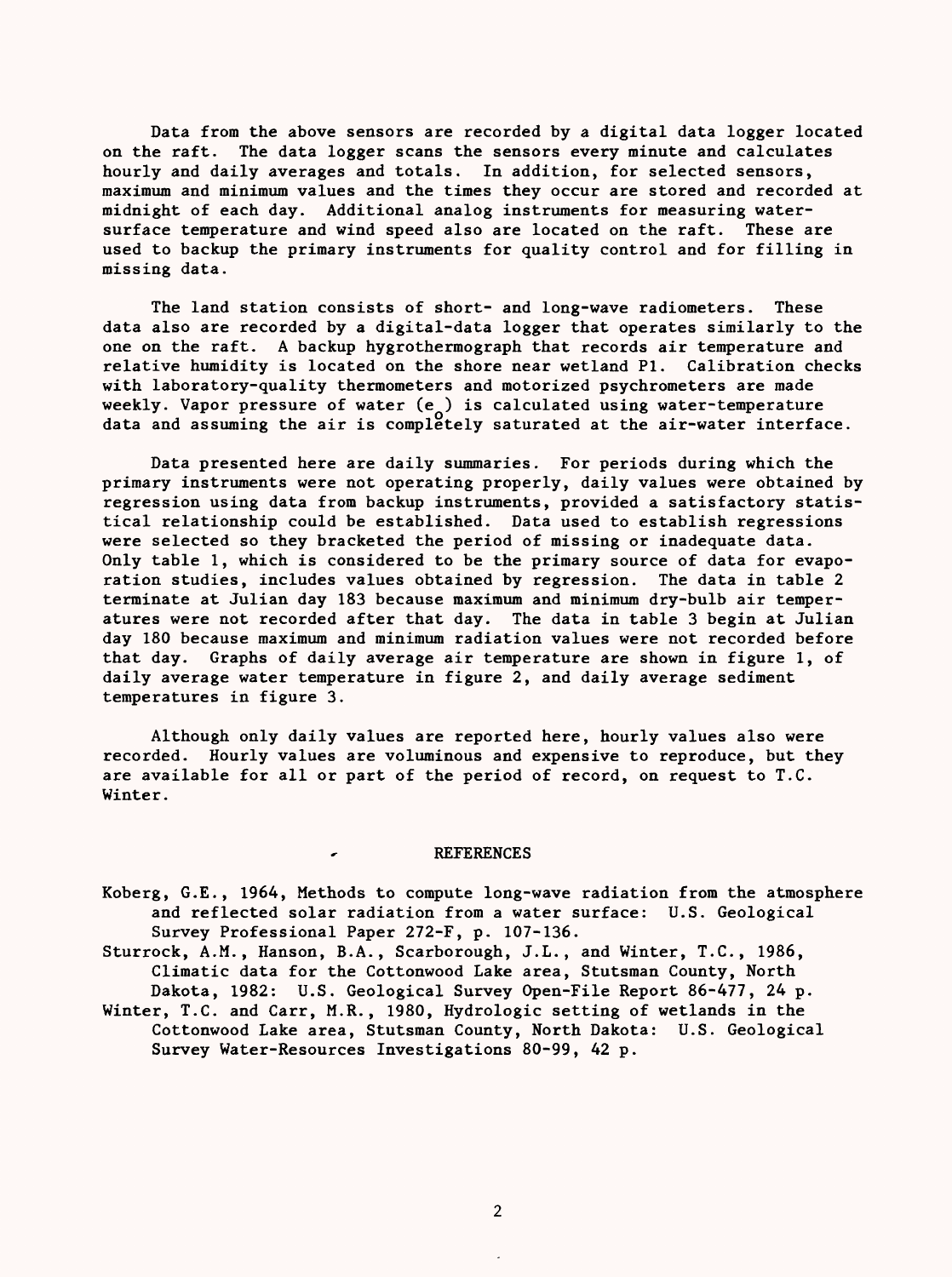Table 1. --Summary of 1983 energy budget data

[C, degrees celsius;  $mb$ ,  $md11$ ibars;  $md/h$ ,  $md1$ es per hour; (cal/cm2)/d, Table 1. --Summary of 1983 energy budget data<br>[C, degrees celsius; mb, millibars; mi/h, miles per hour; (cal/cm<sup>2</sup>)/d,<br>calories per square centimeter per day; blank, no data] calories per square centimeter per day; blank, no data]

| <b>NAITION</b>                                                                                                                                                                                                                                                                                                                                                                                                 | LAKE-BURFACE<br>WATER<br>TEMPERATURE<br>TEMPERATURE | DRY-BULB<br>AIR<br>TEMPERATURE<br>(C)                                                    | WET-BULB<br>AIR<br>TEMPERATURE<br>TEMPERATURE | WATER<br>VAPOR<br>PRESSURE<br>KESSURE | <b>\THOSPHERIC</b><br>VAFOR<br>PRESSURE<br>PRESSURE | <b>BOUEN</b><br>RATIO                        |
|----------------------------------------------------------------------------------------------------------------------------------------------------------------------------------------------------------------------------------------------------------------------------------------------------------------------------------------------------------------------------------------------------------------|-----------------------------------------------------|------------------------------------------------------------------------------------------|-----------------------------------------------|---------------------------------------|-----------------------------------------------------|----------------------------------------------|
|                                                                                                                                                                                                                                                                                                                                                                                                                |                                                     | $+11,75$<br>$11,765$<br>$12,729$<br>$12,729$<br>$12,75$<br>$13,79$<br>$13,79$<br>$13,79$ | -------                                       |                                       |                                                     |                                              |
|                                                                                                                                                                                                                                                                                                                                                                                                                |                                                     |                                                                                          |                                               |                                       |                                                     |                                              |
|                                                                                                                                                                                                                                                                                                                                                                                                                |                                                     |                                                                                          |                                               |                                       |                                                     |                                              |
|                                                                                                                                                                                                                                                                                                                                                                                                                |                                                     |                                                                                          |                                               |                                       |                                                     |                                              |
| $\begin{array}{@{}c@{\hspace{1em}}c@{\hspace{1em}}c@{\hspace{1em}}c@{\hspace{1em}}c@{\hspace{1em}}c@{\hspace{1em}}c@{\hspace{1em}}c@{\hspace{1em}}c@{\hspace{1em}}c@{\hspace{1em}}c@{\hspace{1em}}c@{\hspace{1em}}c@{\hspace{1em}}c@{\hspace{1em}}c@{\hspace{1em}}c@{\hspace{1em}}c@{\hspace{1em}}c@{\hspace{1em}}c@{\hspace{1em}}c@{\hspace{1em}}c@{\hspace{1em}}c@{\hspace{1em}}c@{\hspace{1em}}c@{\hspace{$ |                                                     |                                                                                          |                                               |                                       |                                                     | 1334<br>1992<br>1992<br>1993<br>1992<br>1992 |
|                                                                                                                                                                                                                                                                                                                                                                                                                |                                                     |                                                                                          |                                               |                                       |                                                     |                                              |
|                                                                                                                                                                                                                                                                                                                                                                                                                |                                                     |                                                                                          |                                               |                                       |                                                     |                                              |

|                              |                                                    |                                                | DAILY AVERAGES AT RAFT STATION               |                                        |                                        |                                                         | DAILY TOTALS AT LAND STATION                                       |
|------------------------------|----------------------------------------------------|------------------------------------------------|----------------------------------------------|----------------------------------------|----------------------------------------|---------------------------------------------------------|--------------------------------------------------------------------|
| <b>NATION</b>                | LAKE-BOTTOM<br>WATER<br>TEMPERATURE<br>TEMPERATURE | SEDIMENT<br>AT 0.5 METER<br>TEMPERATURE<br>(C) | SEDIMENT<br>AT 1 METER<br>TEMPERATURE<br>CC) | JIND SPEED<br>2 Meters<br>2 Meters     | WIND SPEED<br>AT<br>3 METERS<br>(mi/h) | SHORT-MAVE<br>SOLAR<br>RADIATION<br>RADIATION<br>LLLLLA | LONG-WAVE<br>ATMOSFHERIC<br>RADIATION<br>E(cal/cm <sup>2)/d3</sup> |
| 8001NM4<br>MM44444<br>HHHHHH |                                                    |                                                | 5.7588801                                    | 8488528<br><b>1949</b><br>1949<br>1949 |                                        |                                                         |                                                                    |
|                              |                                                    |                                                |                                              |                                        |                                        |                                                         |                                                                    |
|                              |                                                    |                                                |                                              |                                        |                                        |                                                         |                                                                    |
|                              |                                                    |                                                |                                              |                                        |                                        |                                                         |                                                                    |
|                              |                                                    |                                                |                                              |                                        |                                        |                                                         |                                                                    |
|                              |                                                    |                                                |                                              |                                        |                                        |                                                         |                                                                    |
|                              |                                                    |                                                |                                              |                                        |                                        |                                                         |                                                                    |

 $\rightarrow$  $\overline{1}$ 

 $\mathfrak{z}$ 

 $\ddot{\phantom{0}}$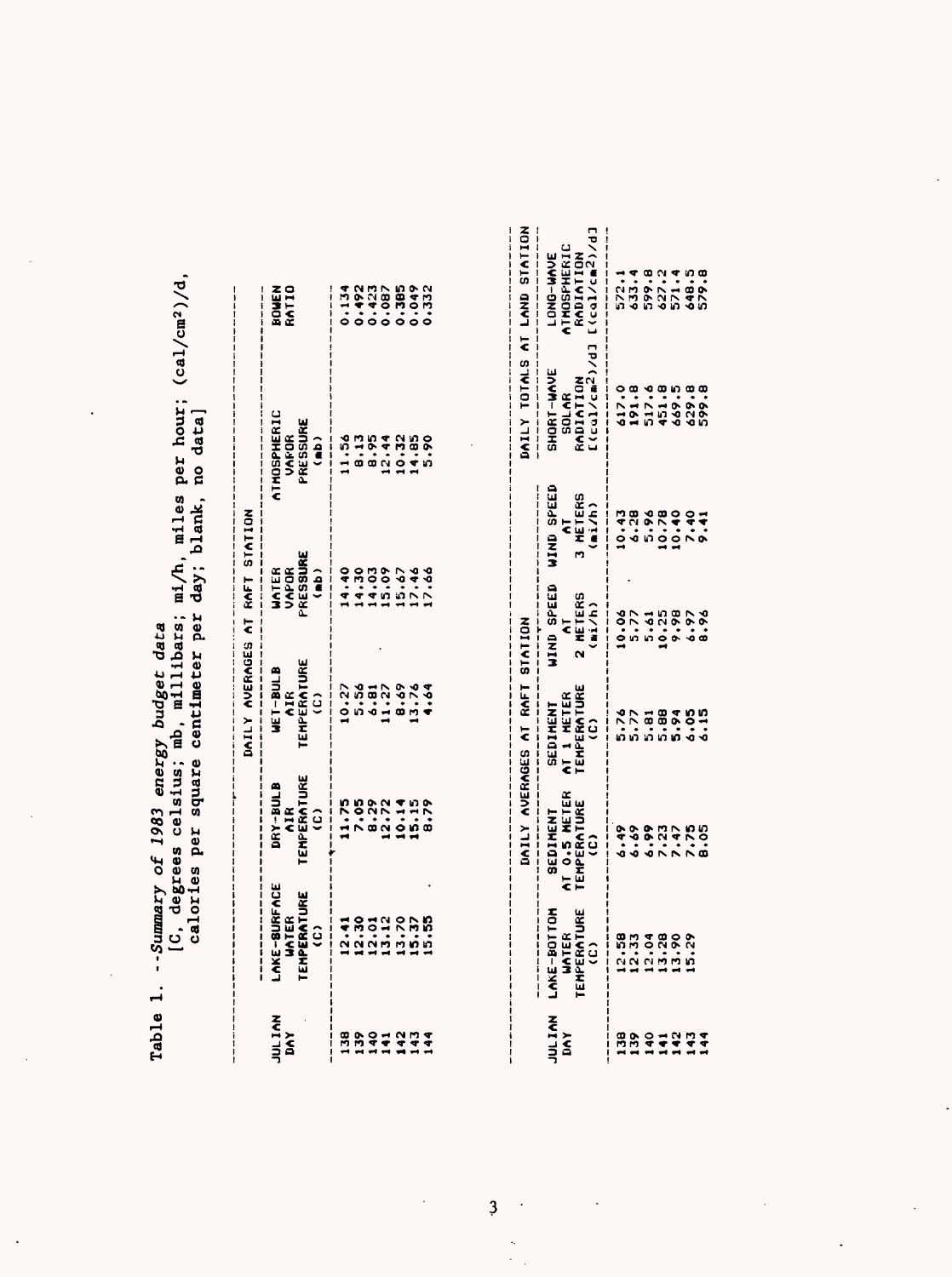| LAKE-SURFACE<br>WATER<br>TEMPERATURE<br>TEMPERATURE<br>JULIAN<br>DAY<br>in<br>1<br>$\frac{1}{2}$ |                                        |                                         |                                        |                                              |                                                          |
|--------------------------------------------------------------------------------------------------|----------------------------------------|-----------------------------------------|----------------------------------------|----------------------------------------------|----------------------------------------------------------|
|                                                                                                  |                                        | UAILY AVERAGES AT RAFT STATION          |                                        |                                              |                                                          |
|                                                                                                  | DRY-BULB<br>AIR<br>TEMPERATURE<br>(C)  | WET-BULB<br>AIR<br>TEMPERATURE<br>CC)   | WATER<br>VAPOR<br>Pressure<br>Pressure | ATMOSPHERIC<br>VAPOR<br>PRESSURE<br>PRESSURE | <b>BOWEN</b><br>RATIO                                    |
|                                                                                                  |                                        |                                         |                                        |                                              |                                                          |
|                                                                                                  | 117848/11898821919<br>117848/119988719 | 4<br>しらごしごし4とこのく 4とこの<br>そうじょうしょしじゃくちゅう |                                        |                                              | 128834551288830<br>1200131193118300<br>10001311931183000 |
|                                                                                                  |                                        |                                         |                                        |                                              |                                                          |
|                                                                                                  |                                        |                                         |                                        |                                              |                                                          |
|                                                                                                  |                                        |                                         |                                        |                                              |                                                          |
|                                                                                                  |                                        |                                         |                                        |                                              |                                                          |
|                                                                                                  |                                        |                                         |                                        |                                              |                                                          |
|                                                                                                  |                                        |                                         |                                        |                                              |                                                          |
|                                                                                                  |                                        |                                         |                                        |                                              |                                                          |
|                                                                                                  |                                        |                                         |                                        |                                              |                                                          |
|                                                                                                  |                                        |                                         |                                        |                                              |                                                          |
|                                                                                                  |                                        |                                         |                                        |                                              |                                                          |
|                                                                                                  |                                        |                                         |                                        |                                              |                                                          |
|                                                                                                  |                                        |                                         |                                        |                                              |                                                          |

| utir.<br>$\frac{1}{1}$ |
|------------------------|
|                        |
| adget data             |
| energy l               |
| 1983                   |
| $\ddot{\epsilon}$      |
| mmaF                   |
| $\ddot{\phantom{0}}$   |
|                        |

 $\ddot{\phantom{0}}$ 

|                                                                                               |                                                                           |                                                | DAILY AVERAGES AT RAFT                      | STATION                                |                                    | INUTIONS AT LAND                                           | <b>1011013</b>                                                                            |
|-----------------------------------------------------------------------------------------------|---------------------------------------------------------------------------|------------------------------------------------|---------------------------------------------|----------------------------------------|------------------------------------|------------------------------------------------------------|-------------------------------------------------------------------------------------------|
| ρχ                                                                                            | LAKE-BOTTOM<br>WATER<br>TEMPERATURE<br>TEMPERATURE                        | SEDIMENT<br>AT 0.5 METER<br>Temperature<br>"C) | SEDIMENT<br>AT 1 METER<br>TEMPERATURE<br>C) | JIND SPEED<br>AT<br>2 Meters<br>(mi/h) | WIND SPEED<br>3 METERS<br>3 METERS | SHORT-WAVE<br>SOLAR<br>RADIATION<br>(c <sub>a1/cm2</sub> ) | LONG-WAVE<br>ATMOSPHERIC<br>RADIATION<br>$(c_9)$ / $c_8$ <sup>2</sup>                     |
|                                                                                               |                                                                           |                                                |                                             |                                        |                                    |                                                            |                                                                                           |
| A A A A A A A A A A A A A A<br>4 4 4 4 4 5 5 5 5 5 6 5 6 6 7 6<br>5 4 4 4 4 4 4 4 4 4 4 4 4 4 |                                                                           |                                                |                                             |                                        |                                    |                                                            |                                                                                           |
|                                                                                               |                                                                           |                                                |                                             |                                        |                                    |                                                            |                                                                                           |
|                                                                                               |                                                                           |                                                |                                             |                                        |                                    |                                                            |                                                                                           |
|                                                                                               |                                                                           |                                                |                                             |                                        |                                    |                                                            |                                                                                           |
|                                                                                               |                                                                           |                                                |                                             |                                        |                                    |                                                            |                                                                                           |
|                                                                                               |                                                                           |                                                |                                             |                                        |                                    |                                                            |                                                                                           |
|                                                                                               |                                                                           |                                                |                                             |                                        |                                    |                                                            |                                                                                           |
|                                                                                               |                                                                           |                                                |                                             |                                        |                                    |                                                            |                                                                                           |
|                                                                                               |                                                                           |                                                |                                             |                                        |                                    |                                                            |                                                                                           |
|                                                                                               |                                                                           |                                                |                                             |                                        |                                    |                                                            |                                                                                           |
|                                                                                               |                                                                           |                                                |                                             |                                        |                                    |                                                            |                                                                                           |
|                                                                                               |                                                                           |                                                |                                             |                                        |                                    |                                                            |                                                                                           |
|                                                                                               | $15.31$<br>$0.491$<br>$0.494$<br>$0.494$<br>$0.494$<br>$0.494$<br>$0.494$ |                                                |                                             |                                        |                                    |                                                            | S<br>Diverse e donation<br>Diverse e donation<br>Diverse e donation<br>Diverse e donation |

 $\label{eq:2} \mathcal{F}^{(1)}_{\text{max}}(x) = \frac{1}{\sqrt{2\pi}} \sum_{i=1}^{\infty} \frac{1}{\sqrt{2\pi}} \sum_{i=1}^{\infty} \frac{1}{\sqrt{2\pi}} \sum_{i=1}^{\infty} \frac{1}{\sqrt{2\pi}} \sum_{i=1}^{\infty} \frac{1}{\sqrt{2\pi}} \sum_{i=1}^{\infty} \frac{1}{\sqrt{2\pi}} \sum_{i=1}^{\infty} \frac{1}{\sqrt{2\pi}} \sum_{i=1}^{\infty} \frac{1}{\sqrt{2\pi}} \sum_{i=1}^{\infty} \$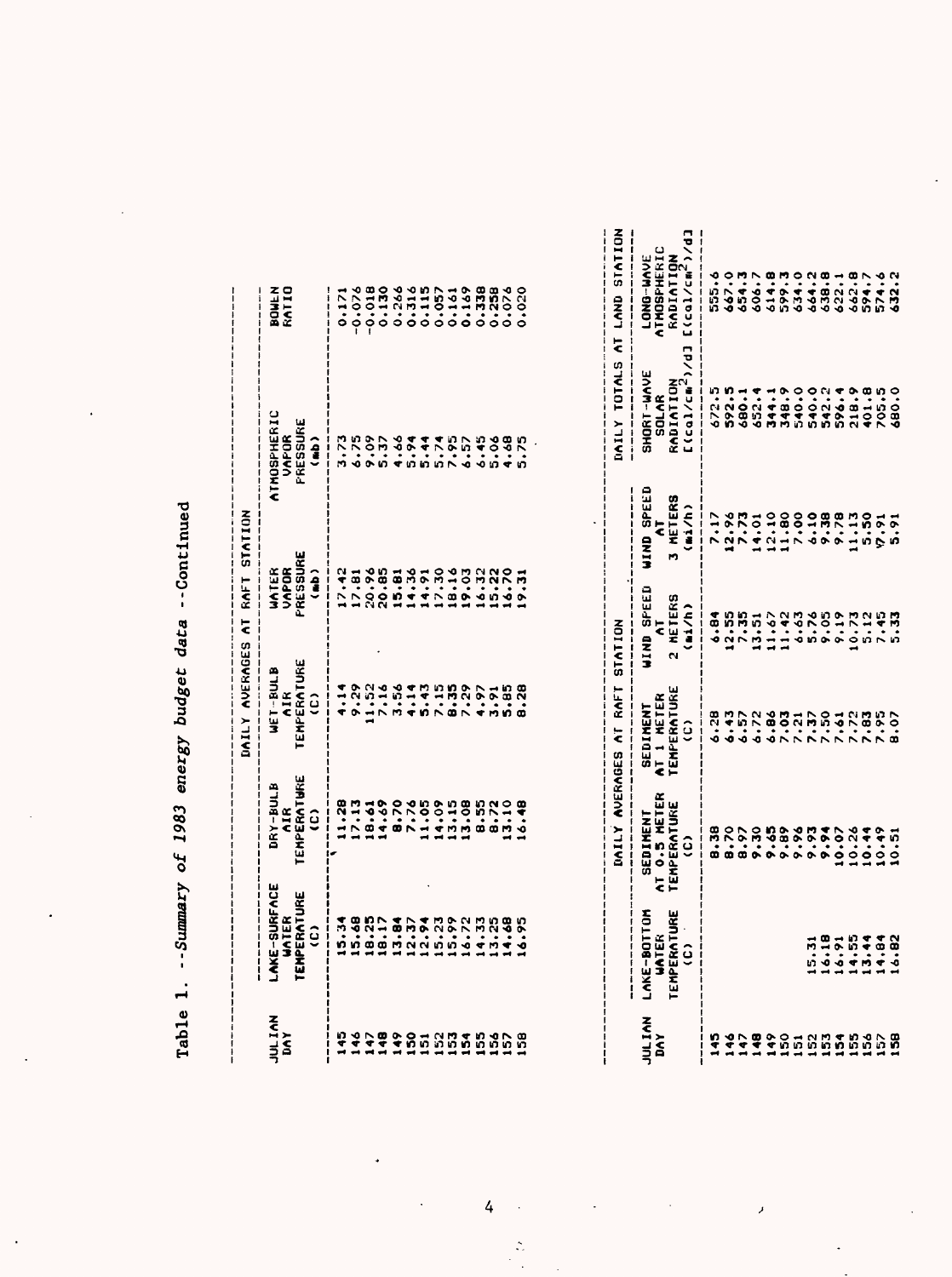| JULIAN<br>DAY             |                                  |                                                                                                                                                                                                                                                                                                | AVERABES<br>DAILY                                           | RAFT<br>$\overline{\bullet}$          | <b>STATION</b>            |                                                            |                               |
|---------------------------|----------------------------------|------------------------------------------------------------------------------------------------------------------------------------------------------------------------------------------------------------------------------------------------------------------------------------------------|-------------------------------------------------------------|---------------------------------------|---------------------------|------------------------------------------------------------|-------------------------------|
|                           | LAKE-SURFACE                     | DRY-BULB                                                                                                                                                                                                                                                                                       | <b>AET-BULB</b>                                             | UNTER                                 |                           | ATMOSPHERIC                                                | BOWEN<br>RATIO                |
|                           | TEMPERATURE<br><b>UNTER</b><br>ĝ | TEMPERATURE<br>AIR<br>ĝ                                                                                                                                                                                                                                                                        | TEMPERATURE<br>AIR<br>C<br>ĝ                                | PRESSURE<br><b>VAPOR</b><br>$\hat{a}$ |                           | PRESSURE<br><b>VAPOR</b><br>$\hat{a}$                      |                               |
| s,                        | 8.56                             | 5.63                                                                                                                                                                                                                                                                                           | $-49$<br>G.                                                 | ņ<br>$\overline{2}$                   |                           | 86.                                                        |                               |
| 33                        | 18.84                            | 18.24                                                                                                                                                                                                                                                                                          | $9.14$<br>$3.67$                                            |                                       |                           | 5.83                                                       | $0.126$<br>$0.022$<br>$0.077$ |
| $\boldsymbol{\delta}$     | 20.55                            |                                                                                                                                                                                                                                                                                                | 4.87                                                        | 21.75<br>23.14<br>24.18               |                           | $\frac{30}{100}$ $\frac{5}{100}$                           | 0.020                         |
|                           | 20.34                            | 20.19                                                                                                                                                                                                                                                                                          | $\blacksquare$                                              |                                       |                           |                                                            |                               |
| 335                       |                                  | 19.32<br>13.89<br>15.59                                                                                                                                                                                                                                                                        | 15.12<br>10.34                                              | $23.87$<br>$21.87$                    |                           |                                                            |                               |
|                           | 8.02                             |                                                                                                                                                                                                                                                                                                |                                                             | 21.99                                 |                           | 8.02                                                       |                               |
| 63                        | 6.18                             | 0.47                                                                                                                                                                                                                                                                                           | 6.06                                                        | 18.39                                 |                           | $\frac{1}{6}$ , $\frac{3}{5}$ , $\frac{3}{5}$              |                               |
| $\boldsymbol{\delta}$ 8   | 16.82<br>18.15                   | $\ddot{\bullet}$<br>4.82<br>$\frac{1}{2}$                                                                                                                                                                                                                                                      |                                                             | 9,15<br>20.83<br>⊶                    |                           |                                                            |                               |
|                           | 18.30                            | 16.99<br>17.59                                                                                                                                                                                                                                                                                 |                                                             | 21.02                                 |                           | 0.42                                                       | 32233422527                   |
|                           | 18.26                            | ᆏ                                                                                                                                                                                                                                                                                              |                                                             | 20.97                                 |                           | $5.96$<br>7.59                                             |                               |
| 16722                     | 20.49<br>22.73                   | 20.17<br>0.71<br>N                                                                                                                                                                                                                                                                             | 32222230<br>32223230<br>3223230<br>159<br>$\mathbf{\Omega}$ | 24.09<br>27.63                        |                           | 8.90                                                       | 0.028<br>.134<br>$\circ$      |
|                           |                                  |                                                                                                                                                                                                                                                                                                |                                                             |                                       |                           |                                                            |                               |
|                           |                                  | <b>AVERAGES</b><br>DAILY                                                                                                                                                                                                                                                                       | AT RAFT                                                     | <b>STATION</b>                        |                           | DAILY TOTALS                                               | ā<br><b>AT LAND</b>           |
| JULIAN                    | LAKE-BOTTOM                      | SEDIMENT                                                                                                                                                                                                                                                                                       | <b>SEDIMENT</b>                                             | WIND SPEED                            | <b>WIND SPEED</b>         | SHORT-WAVE                                                 | <b>NH-9NO</b>                 |
| DAY                       | WATER<br>TEMPERATURE             | AT 0.5 METER<br>TEMPERATURE                                                                                                                                                                                                                                                                    | TEMPERATURE<br><b>AT 1 NETER</b>                            | <b>HETERS</b><br>ξ<br>$\alpha$        | 3 METERS<br>ξ             | $C$ (cal/cm <sup>2</sup> )/d]<br>RADIATION<br><b>SOLAR</b> | <b>ATHOSPHE</b><br>RADIATI    |
|                           | $\ddot{c}$                       | ĝ                                                                                                                                                                                                                                                                                              | $\ddot{\omega}$                                             | (mi/h)                                | (m1/h)                    |                                                            | [(cal/cm                      |
| $\frac{5}{2}$             | 8.61                             | 0.61                                                                                                                                                                                                                                                                                           | 8.16                                                        | 7.91                                  | 8.33                      | 718.9                                                      | 616.7                         |
| $\boldsymbol{\mathsf{s}}$ | 19.04                            | 1.10<br>10.82                                                                                                                                                                                                                                                                                  | 348<br>8.348<br>8.48                                        |                                       | $9.75$<br>$7.79$<br>14.27 | 630.9<br>597.6                                             | 656.                          |
| 161<br>162                | 20.74                            | 1.37                                                                                                                                                                                                                                                                                           |                                                             |                                       |                           | 460.2                                                      | 738.6                         |
|                           |                                  |                                                                                                                                                                                                                                                                                                |                                                             |                                       | 10.51                     | 335.0                                                      | 763.(                         |
| 163<br>1645               | $20.52$<br>19.13<br>19.19        |                                                                                                                                                                                                                                                                                                |                                                             |                                       | 8.33                      | 360.4                                                      | 613.1                         |
|                           | 6.38                             | $\frac{3}{30}$<br>$\frac{3}{3}$<br>$\frac{3}{3}$<br>$\frac{3}{3}$<br>$\frac{3}{3}$<br>$\frac{3}{3}$<br>$\frac{3}{3}$<br>$\frac{3}{3}$<br>$\frac{3}{3}$<br>$\frac{3}{3}$<br>$\frac{3}{3}$<br>$\frac{3}{3}$<br>$\frac{3}{3}$<br>$\frac{3}{3}$<br>$\frac{3}{3}$<br>$\frac{3}{3}$<br>$\frac{3}{3}$ |                                                             | 11.59                                 | 11.92                     | 355.0                                                      |                               |
| 166<br>167                | $6.48$<br>8.34                   |                                                                                                                                                                                                                                                                                                | 9.36                                                        | $\frac{3}{7}.\overline{08}$           | $4.43$<br>7.44            | 733.6                                                      | $\ddot{\cdot}$<br>5937        |
| 168<br>169                |                                  |                                                                                                                                                                                                                                                                                                | 9.49                                                        |                                       |                           | 746.1                                                      | 545.7                         |
|                           | 18.51                            | $2.57$<br>$7.57$                                                                                                                                                                                                                                                                               | $\ddot{\bm{z}}$<br>$\ddot{\phantom{a}}$                     | 12.09                                 | 12.47                     | 479.9<br>220                                               | ٠.<br>655                     |

| - Continuec     |
|-----------------|
|                 |
|                 |
|                 |
|                 |
|                 |
|                 |
|                 |
|                 |
|                 |
|                 |
|                 |
|                 |
|                 |
|                 |
|                 |
|                 |
|                 |
|                 |
|                 |
| data            |
|                 |
|                 |
|                 |
|                 |
|                 |
|                 |
|                 |
|                 |
|                 |
|                 |
|                 |
|                 |
|                 |
|                 |
|                 |
|                 |
|                 |
|                 |
|                 |
|                 |
|                 |
|                 |
| energy budget   |
|                 |
|                 |
|                 |
|                 |
|                 |
|                 |
| 1983            |
|                 |
|                 |
|                 |
|                 |
| $\overline{5}$  |
|                 |
|                 |
|                 |
|                 |
|                 |
|                 |
|                 |
|                 |
|                 |
|                 |
|                 |
|                 |
|                 |
| $y = -5$ ummary |
|                 |
|                 |
|                 |
|                 |
|                 |
|                 |
|                 |
|                 |
|                 |
|                 |
| Cable           |

 $\label{eq:2} \frac{1}{2} \sum_{i=1}^n \frac{1}{2} \sum_{j=1}^n \frac{1}{2} \sum_{j=1}^n \frac{1}{2} \sum_{j=1}^n \frac{1}{2} \sum_{j=1}^n \frac{1}{2} \sum_{j=1}^n \frac{1}{2} \sum_{j=1}^n \frac{1}{2} \sum_{j=1}^n \frac{1}{2} \sum_{j=1}^n \frac{1}{2} \sum_{j=1}^n \frac{1}{2} \sum_{j=1}^n \frac{1}{2} \sum_{j=1}^n \frac{1}{2} \sum_{j=1}^n \frac{1}{$ 

| RADIATION<br>[(cal/cm <sup>2</sup> )/d]<br>ł<br>i<br><b>ATHOSPHERIC</b><br> <br> <br> <br>LONG-WAVE<br>763.0<br>n<br>537.3<br>545.2<br>∙<br>655.3<br>Y)<br>616.7<br>671.1<br>613.1<br>754.1<br>738.4<br>656.<br>726.<br>$\bullet$<br>745.<br>732.<br>$-0.022$<br>$-0.077$<br>0.020<br>0.280<br>0.129<br>593<br><b>EQUEN</b><br><b>RAT10</b><br>0.126<br>0.063<br>$0.252$<br>$0.142$<br>0.234<br>0.028<br>0.077<br>34.34<br>0.071<br>LAND<br>$\overline{\epsilon}$<br>$C\left(\frac{c}{2}a\right)/\frac{c}{c}\frac{a^2}{b^2}$<br>DAILY TOTALS<br>SHORT-WAVE<br>-------<br>RADIATION<br>718.9<br>630.9<br>460.2<br>335.0<br>733.6<br>479.9<br>597.6<br>360.4<br>355.0<br>220.6<br>496.7<br>555.7<br>597.1<br>746.1<br><b>SOLAR</b><br>ATMOSPHERIC<br>PRESSURE<br>$\frac{1}{1}$<br>vapor<br>0.66<br>3.52<br>8.02<br>5.99<br>0.42<br>5.96<br>$\hat{a}$<br>7.98<br>5.83<br>8.90<br>4.51<br>0.31<br>6.61<br>5.91<br>$\overline{\phantom{0}}$<br>$\overline{\phantom{a}}$<br>÷<br><b>SPEED</b><br><b>METERS</b><br>(n1/n)<br>8.33<br>9.75<br>7.79<br>14.27<br>8.80<br>9.33<br>11.92<br>4.43<br>10.51<br>7.44<br>12.47<br>$12.57$<br>$-2.50$<br>5<br>urup<br>m<br>FRESSURE<br>UATER<br><b>VAPDR</b><br>$23.14$<br>$24.18$<br>$23.87$<br>$21.87$<br>$21.99$<br>18.39<br>19,15<br>20.83<br>21.02<br>24.09<br>$\hat{a}$<br>21.37<br>21.75<br>20.97<br>27.63<br>í<br>WIND SPEED<br>2 HETERS<br>(mi/h)<br>$7.49$<br>3.84<br>10.10<br>9.33<br>.48<br>.86<br>11.59<br>$3.09$<br>7.08<br>$12.09$<br>$12.12$<br>$7.12$<br>7.91<br>8.95<br><b>STATION</b><br>ξ<br>ţ<br>$\boldsymbol{\omega}$<br>$\blacksquare$<br><b>TEMPERATURE</b><br><b>AET-BULB</b><br>9.50<br>6.06<br>5.68<br>9.14<br>4.87<br>15.12<br>10.34<br>1.72<br>$15.32$<br>$17.13$<br>RAFT<br>TEMPERATURE<br>9.49<br>$\ddot{\bullet}$<br>3.67<br>CTR<br>C<br>AT 1 HETER<br>ĝ<br>ľ<br><b>SEDIMENT</b><br>8.36<br>9.83<br>8.26<br>9.36<br>9.49<br>9.62<br>$\frac{16}{1}$<br>9.21<br>$\overline{\phantom{a}}$<br>$\blacksquare$<br>$\hat{c}$<br>$\overline{\epsilon}$<br>œ<br>$\sim$<br><b>AVERAGES</b><br>i<br>TEMPERATURE<br>DRY-BULB<br>0.5 HETER<br>TEMPERATURE<br>13.89<br>11.49<br>20.19<br>19.32<br>14.82<br>6.99<br>17.59<br>15.63<br>18.24<br>21,51<br>10.47<br>20.17<br>20.71<br>AIR<br>ê<br>SEDIMENT<br>DAILY<br>11.10<br>$12.579$<br>$12.79$<br>$12.92$<br>10.82<br>11.37<br>10.61<br>$\blacksquare$<br> <br> <br> <br>ê<br>╺<br>ᆏ<br>$\overline{\bullet}$<br>w<br>TEMPERATURE<br>LAKE-SURFAC<br>LAKE-BOTTOM<br>TEMPERATURE<br>WATER<br>.18<br>$16.82$<br>18.15<br>.30<br>19.84<br>56.<br>.49<br>۰<br>.73<br>e.<br>20.34<br>ň<br>$\hat{c}$<br>UNTER<br>19.13<br>19.19<br>6.38<br>16.48<br>20.74<br>20.52<br>18.41<br>19.99<br>22.05<br>19.71<br>18.51<br>œ<br>$\frac{9}{1}$<br>$\frac{8000}{1000}$<br>$\frac{9}{1}$<br>00000<br>$\ddot{a}$<br>19.0<br>$\hat{c}$<br>$\overline{\phantom{a}}$<br>ULIAN<br><b>NATIVE</b><br>DAY<br>162<br>163<br>1645<br>166<br>167<br>168<br>$\mathbf{69}$<br>162<br>164<br>165<br>166<br>167<br>168<br>169<br>170<br>160<br>172<br>172<br>160<br>163<br>172<br>$\mathbf{\hat{s}}$<br>S<br>161<br>$\frac{5}{2}$<br>161<br>$\blacksquare$<br>$\blacksquare$ |  | DAILY AVERAGES | RAFT<br>$\overline{\bullet}$ | <b>NOITAIS</b> |                |
|----------------------------------------------------------------------------------------------------------------------------------------------------------------------------------------------------------------------------------------------------------------------------------------------------------------------------------------------------------------------------------------------------------------------------------------------------------------------------------------------------------------------------------------------------------------------------------------------------------------------------------------------------------------------------------------------------------------------------------------------------------------------------------------------------------------------------------------------------------------------------------------------------------------------------------------------------------------------------------------------------------------------------------------------------------------------------------------------------------------------------------------------------------------------------------------------------------------------------------------------------------------------------------------------------------------------------------------------------------------------------------------------------------------------------------------------------------------------------------------------------------------------------------------------------------------------------------------------------------------------------------------------------------------------------------------------------------------------------------------------------------------------------------------------------------------------------------------------------------------------------------------------------------------------------------------------------------------------------------------------------------------------------------------------------------------------------------------------------------------------------------------------------------------------------------------------------------------------------------------------------------------------------------------------------------------------------------------------------------------------------------------------------------------------------------------------------------------------------------------------------------------------------------------------------------------------------------------------------------------------------------------------------------------------------------------------------------------------------------------------------------------------------------------------------------------------------------------------------------------------------------------------------------------------------------------------------------------------------------------------------------------------------------------------------------------------------------------------------------------------------------------------|--|----------------|------------------------------|----------------|----------------|
|                                                                                                                                                                                                                                                                                                                                                                                                                                                                                                                                                                                                                                                                                                                                                                                                                                                                                                                                                                                                                                                                                                                                                                                                                                                                                                                                                                                                                                                                                                                                                                                                                                                                                                                                                                                                                                                                                                                                                                                                                                                                                                                                                                                                                                                                                                                                                                                                                                                                                                                                                                                                                                                                                                                                                                                                                                                                                                                                                                                                                                                                                                                                              |  |                |                              |                |                |
|                                                                                                                                                                                                                                                                                                                                                                                                                                                                                                                                                                                                                                                                                                                                                                                                                                                                                                                                                                                                                                                                                                                                                                                                                                                                                                                                                                                                                                                                                                                                                                                                                                                                                                                                                                                                                                                                                                                                                                                                                                                                                                                                                                                                                                                                                                                                                                                                                                                                                                                                                                                                                                                                                                                                                                                                                                                                                                                                                                                                                                                                                                                                              |  |                |                              |                |                |
|                                                                                                                                                                                                                                                                                                                                                                                                                                                                                                                                                                                                                                                                                                                                                                                                                                                                                                                                                                                                                                                                                                                                                                                                                                                                                                                                                                                                                                                                                                                                                                                                                                                                                                                                                                                                                                                                                                                                                                                                                                                                                                                                                                                                                                                                                                                                                                                                                                                                                                                                                                                                                                                                                                                                                                                                                                                                                                                                                                                                                                                                                                                                              |  |                |                              |                |                |
|                                                                                                                                                                                                                                                                                                                                                                                                                                                                                                                                                                                                                                                                                                                                                                                                                                                                                                                                                                                                                                                                                                                                                                                                                                                                                                                                                                                                                                                                                                                                                                                                                                                                                                                                                                                                                                                                                                                                                                                                                                                                                                                                                                                                                                                                                                                                                                                                                                                                                                                                                                                                                                                                                                                                                                                                                                                                                                                                                                                                                                                                                                                                              |  |                |                              |                |                |
|                                                                                                                                                                                                                                                                                                                                                                                                                                                                                                                                                                                                                                                                                                                                                                                                                                                                                                                                                                                                                                                                                                                                                                                                                                                                                                                                                                                                                                                                                                                                                                                                                                                                                                                                                                                                                                                                                                                                                                                                                                                                                                                                                                                                                                                                                                                                                                                                                                                                                                                                                                                                                                                                                                                                                                                                                                                                                                                                                                                                                                                                                                                                              |  |                |                              |                |                |
|                                                                                                                                                                                                                                                                                                                                                                                                                                                                                                                                                                                                                                                                                                                                                                                                                                                                                                                                                                                                                                                                                                                                                                                                                                                                                                                                                                                                                                                                                                                                                                                                                                                                                                                                                                                                                                                                                                                                                                                                                                                                                                                                                                                                                                                                                                                                                                                                                                                                                                                                                                                                                                                                                                                                                                                                                                                                                                                                                                                                                                                                                                                                              |  |                |                              |                |                |
|                                                                                                                                                                                                                                                                                                                                                                                                                                                                                                                                                                                                                                                                                                                                                                                                                                                                                                                                                                                                                                                                                                                                                                                                                                                                                                                                                                                                                                                                                                                                                                                                                                                                                                                                                                                                                                                                                                                                                                                                                                                                                                                                                                                                                                                                                                                                                                                                                                                                                                                                                                                                                                                                                                                                                                                                                                                                                                                                                                                                                                                                                                                                              |  |                |                              |                |                |
|                                                                                                                                                                                                                                                                                                                                                                                                                                                                                                                                                                                                                                                                                                                                                                                                                                                                                                                                                                                                                                                                                                                                                                                                                                                                                                                                                                                                                                                                                                                                                                                                                                                                                                                                                                                                                                                                                                                                                                                                                                                                                                                                                                                                                                                                                                                                                                                                                                                                                                                                                                                                                                                                                                                                                                                                                                                                                                                                                                                                                                                                                                                                              |  |                |                              |                |                |
|                                                                                                                                                                                                                                                                                                                                                                                                                                                                                                                                                                                                                                                                                                                                                                                                                                                                                                                                                                                                                                                                                                                                                                                                                                                                                                                                                                                                                                                                                                                                                                                                                                                                                                                                                                                                                                                                                                                                                                                                                                                                                                                                                                                                                                                                                                                                                                                                                                                                                                                                                                                                                                                                                                                                                                                                                                                                                                                                                                                                                                                                                                                                              |  |                |                              |                |                |
|                                                                                                                                                                                                                                                                                                                                                                                                                                                                                                                                                                                                                                                                                                                                                                                                                                                                                                                                                                                                                                                                                                                                                                                                                                                                                                                                                                                                                                                                                                                                                                                                                                                                                                                                                                                                                                                                                                                                                                                                                                                                                                                                                                                                                                                                                                                                                                                                                                                                                                                                                                                                                                                                                                                                                                                                                                                                                                                                                                                                                                                                                                                                              |  |                |                              |                |                |
|                                                                                                                                                                                                                                                                                                                                                                                                                                                                                                                                                                                                                                                                                                                                                                                                                                                                                                                                                                                                                                                                                                                                                                                                                                                                                                                                                                                                                                                                                                                                                                                                                                                                                                                                                                                                                                                                                                                                                                                                                                                                                                                                                                                                                                                                                                                                                                                                                                                                                                                                                                                                                                                                                                                                                                                                                                                                                                                                                                                                                                                                                                                                              |  |                |                              |                |                |
|                                                                                                                                                                                                                                                                                                                                                                                                                                                                                                                                                                                                                                                                                                                                                                                                                                                                                                                                                                                                                                                                                                                                                                                                                                                                                                                                                                                                                                                                                                                                                                                                                                                                                                                                                                                                                                                                                                                                                                                                                                                                                                                                                                                                                                                                                                                                                                                                                                                                                                                                                                                                                                                                                                                                                                                                                                                                                                                                                                                                                                                                                                                                              |  |                |                              |                |                |
|                                                                                                                                                                                                                                                                                                                                                                                                                                                                                                                                                                                                                                                                                                                                                                                                                                                                                                                                                                                                                                                                                                                                                                                                                                                                                                                                                                                                                                                                                                                                                                                                                                                                                                                                                                                                                                                                                                                                                                                                                                                                                                                                                                                                                                                                                                                                                                                                                                                                                                                                                                                                                                                                                                                                                                                                                                                                                                                                                                                                                                                                                                                                              |  |                |                              |                |                |
|                                                                                                                                                                                                                                                                                                                                                                                                                                                                                                                                                                                                                                                                                                                                                                                                                                                                                                                                                                                                                                                                                                                                                                                                                                                                                                                                                                                                                                                                                                                                                                                                                                                                                                                                                                                                                                                                                                                                                                                                                                                                                                                                                                                                                                                                                                                                                                                                                                                                                                                                                                                                                                                                                                                                                                                                                                                                                                                                                                                                                                                                                                                                              |  |                |                              |                |                |
|                                                                                                                                                                                                                                                                                                                                                                                                                                                                                                                                                                                                                                                                                                                                                                                                                                                                                                                                                                                                                                                                                                                                                                                                                                                                                                                                                                                                                                                                                                                                                                                                                                                                                                                                                                                                                                                                                                                                                                                                                                                                                                                                                                                                                                                                                                                                                                                                                                                                                                                                                                                                                                                                                                                                                                                                                                                                                                                                                                                                                                                                                                                                              |  |                |                              |                |                |
|                                                                                                                                                                                                                                                                                                                                                                                                                                                                                                                                                                                                                                                                                                                                                                                                                                                                                                                                                                                                                                                                                                                                                                                                                                                                                                                                                                                                                                                                                                                                                                                                                                                                                                                                                                                                                                                                                                                                                                                                                                                                                                                                                                                                                                                                                                                                                                                                                                                                                                                                                                                                                                                                                                                                                                                                                                                                                                                                                                                                                                                                                                                                              |  |                |                              |                |                |
|                                                                                                                                                                                                                                                                                                                                                                                                                                                                                                                                                                                                                                                                                                                                                                                                                                                                                                                                                                                                                                                                                                                                                                                                                                                                                                                                                                                                                                                                                                                                                                                                                                                                                                                                                                                                                                                                                                                                                                                                                                                                                                                                                                                                                                                                                                                                                                                                                                                                                                                                                                                                                                                                                                                                                                                                                                                                                                                                                                                                                                                                                                                                              |  |                |                              |                |                |
|                                                                                                                                                                                                                                                                                                                                                                                                                                                                                                                                                                                                                                                                                                                                                                                                                                                                                                                                                                                                                                                                                                                                                                                                                                                                                                                                                                                                                                                                                                                                                                                                                                                                                                                                                                                                                                                                                                                                                                                                                                                                                                                                                                                                                                                                                                                                                                                                                                                                                                                                                                                                                                                                                                                                                                                                                                                                                                                                                                                                                                                                                                                                              |  |                |                              |                |                |
|                                                                                                                                                                                                                                                                                                                                                                                                                                                                                                                                                                                                                                                                                                                                                                                                                                                                                                                                                                                                                                                                                                                                                                                                                                                                                                                                                                                                                                                                                                                                                                                                                                                                                                                                                                                                                                                                                                                                                                                                                                                                                                                                                                                                                                                                                                                                                                                                                                                                                                                                                                                                                                                                                                                                                                                                                                                                                                                                                                                                                                                                                                                                              |  |                |                              |                |                |
|                                                                                                                                                                                                                                                                                                                                                                                                                                                                                                                                                                                                                                                                                                                                                                                                                                                                                                                                                                                                                                                                                                                                                                                                                                                                                                                                                                                                                                                                                                                                                                                                                                                                                                                                                                                                                                                                                                                                                                                                                                                                                                                                                                                                                                                                                                                                                                                                                                                                                                                                                                                                                                                                                                                                                                                                                                                                                                                                                                                                                                                                                                                                              |  |                |                              |                | <b>STATION</b> |
|                                                                                                                                                                                                                                                                                                                                                                                                                                                                                                                                                                                                                                                                                                                                                                                                                                                                                                                                                                                                                                                                                                                                                                                                                                                                                                                                                                                                                                                                                                                                                                                                                                                                                                                                                                                                                                                                                                                                                                                                                                                                                                                                                                                                                                                                                                                                                                                                                                                                                                                                                                                                                                                                                                                                                                                                                                                                                                                                                                                                                                                                                                                                              |  |                |                              |                |                |
|                                                                                                                                                                                                                                                                                                                                                                                                                                                                                                                                                                                                                                                                                                                                                                                                                                                                                                                                                                                                                                                                                                                                                                                                                                                                                                                                                                                                                                                                                                                                                                                                                                                                                                                                                                                                                                                                                                                                                                                                                                                                                                                                                                                                                                                                                                                                                                                                                                                                                                                                                                                                                                                                                                                                                                                                                                                                                                                                                                                                                                                                                                                                              |  |                |                              |                |                |
|                                                                                                                                                                                                                                                                                                                                                                                                                                                                                                                                                                                                                                                                                                                                                                                                                                                                                                                                                                                                                                                                                                                                                                                                                                                                                                                                                                                                                                                                                                                                                                                                                                                                                                                                                                                                                                                                                                                                                                                                                                                                                                                                                                                                                                                                                                                                                                                                                                                                                                                                                                                                                                                                                                                                                                                                                                                                                                                                                                                                                                                                                                                                              |  |                |                              |                |                |
|                                                                                                                                                                                                                                                                                                                                                                                                                                                                                                                                                                                                                                                                                                                                                                                                                                                                                                                                                                                                                                                                                                                                                                                                                                                                                                                                                                                                                                                                                                                                                                                                                                                                                                                                                                                                                                                                                                                                                                                                                                                                                                                                                                                                                                                                                                                                                                                                                                                                                                                                                                                                                                                                                                                                                                                                                                                                                                                                                                                                                                                                                                                                              |  |                |                              |                |                |
|                                                                                                                                                                                                                                                                                                                                                                                                                                                                                                                                                                                                                                                                                                                                                                                                                                                                                                                                                                                                                                                                                                                                                                                                                                                                                                                                                                                                                                                                                                                                                                                                                                                                                                                                                                                                                                                                                                                                                                                                                                                                                                                                                                                                                                                                                                                                                                                                                                                                                                                                                                                                                                                                                                                                                                                                                                                                                                                                                                                                                                                                                                                                              |  |                |                              |                |                |
|                                                                                                                                                                                                                                                                                                                                                                                                                                                                                                                                                                                                                                                                                                                                                                                                                                                                                                                                                                                                                                                                                                                                                                                                                                                                                                                                                                                                                                                                                                                                                                                                                                                                                                                                                                                                                                                                                                                                                                                                                                                                                                                                                                                                                                                                                                                                                                                                                                                                                                                                                                                                                                                                                                                                                                                                                                                                                                                                                                                                                                                                                                                                              |  |                |                              |                |                |
|                                                                                                                                                                                                                                                                                                                                                                                                                                                                                                                                                                                                                                                                                                                                                                                                                                                                                                                                                                                                                                                                                                                                                                                                                                                                                                                                                                                                                                                                                                                                                                                                                                                                                                                                                                                                                                                                                                                                                                                                                                                                                                                                                                                                                                                                                                                                                                                                                                                                                                                                                                                                                                                                                                                                                                                                                                                                                                                                                                                                                                                                                                                                              |  |                |                              |                |                |
|                                                                                                                                                                                                                                                                                                                                                                                                                                                                                                                                                                                                                                                                                                                                                                                                                                                                                                                                                                                                                                                                                                                                                                                                                                                                                                                                                                                                                                                                                                                                                                                                                                                                                                                                                                                                                                                                                                                                                                                                                                                                                                                                                                                                                                                                                                                                                                                                                                                                                                                                                                                                                                                                                                                                                                                                                                                                                                                                                                                                                                                                                                                                              |  |                |                              |                |                |
|                                                                                                                                                                                                                                                                                                                                                                                                                                                                                                                                                                                                                                                                                                                                                                                                                                                                                                                                                                                                                                                                                                                                                                                                                                                                                                                                                                                                                                                                                                                                                                                                                                                                                                                                                                                                                                                                                                                                                                                                                                                                                                                                                                                                                                                                                                                                                                                                                                                                                                                                                                                                                                                                                                                                                                                                                                                                                                                                                                                                                                                                                                                                              |  |                |                              |                |                |
|                                                                                                                                                                                                                                                                                                                                                                                                                                                                                                                                                                                                                                                                                                                                                                                                                                                                                                                                                                                                                                                                                                                                                                                                                                                                                                                                                                                                                                                                                                                                                                                                                                                                                                                                                                                                                                                                                                                                                                                                                                                                                                                                                                                                                                                                                                                                                                                                                                                                                                                                                                                                                                                                                                                                                                                                                                                                                                                                                                                                                                                                                                                                              |  |                |                              |                |                |
|                                                                                                                                                                                                                                                                                                                                                                                                                                                                                                                                                                                                                                                                                                                                                                                                                                                                                                                                                                                                                                                                                                                                                                                                                                                                                                                                                                                                                                                                                                                                                                                                                                                                                                                                                                                                                                                                                                                                                                                                                                                                                                                                                                                                                                                                                                                                                                                                                                                                                                                                                                                                                                                                                                                                                                                                                                                                                                                                                                                                                                                                                                                                              |  |                |                              |                |                |
|                                                                                                                                                                                                                                                                                                                                                                                                                                                                                                                                                                                                                                                                                                                                                                                                                                                                                                                                                                                                                                                                                                                                                                                                                                                                                                                                                                                                                                                                                                                                                                                                                                                                                                                                                                                                                                                                                                                                                                                                                                                                                                                                                                                                                                                                                                                                                                                                                                                                                                                                                                                                                                                                                                                                                                                                                                                                                                                                                                                                                                                                                                                                              |  |                |                              |                |                |
|                                                                                                                                                                                                                                                                                                                                                                                                                                                                                                                                                                                                                                                                                                                                                                                                                                                                                                                                                                                                                                                                                                                                                                                                                                                                                                                                                                                                                                                                                                                                                                                                                                                                                                                                                                                                                                                                                                                                                                                                                                                                                                                                                                                                                                                                                                                                                                                                                                                                                                                                                                                                                                                                                                                                                                                                                                                                                                                                                                                                                                                                                                                                              |  |                |                              |                |                |
|                                                                                                                                                                                                                                                                                                                                                                                                                                                                                                                                                                                                                                                                                                                                                                                                                                                                                                                                                                                                                                                                                                                                                                                                                                                                                                                                                                                                                                                                                                                                                                                                                                                                                                                                                                                                                                                                                                                                                                                                                                                                                                                                                                                                                                                                                                                                                                                                                                                                                                                                                                                                                                                                                                                                                                                                                                                                                                                                                                                                                                                                                                                                              |  |                |                              |                |                |
|                                                                                                                                                                                                                                                                                                                                                                                                                                                                                                                                                                                                                                                                                                                                                                                                                                                                                                                                                                                                                                                                                                                                                                                                                                                                                                                                                                                                                                                                                                                                                                                                                                                                                                                                                                                                                                                                                                                                                                                                                                                                                                                                                                                                                                                                                                                                                                                                                                                                                                                                                                                                                                                                                                                                                                                                                                                                                                                                                                                                                                                                                                                                              |  |                |                              |                |                |
|                                                                                                                                                                                                                                                                                                                                                                                                                                                                                                                                                                                                                                                                                                                                                                                                                                                                                                                                                                                                                                                                                                                                                                                                                                                                                                                                                                                                                                                                                                                                                                                                                                                                                                                                                                                                                                                                                                                                                                                                                                                                                                                                                                                                                                                                                                                                                                                                                                                                                                                                                                                                                                                                                                                                                                                                                                                                                                                                                                                                                                                                                                                                              |  |                |                              |                |                |
|                                                                                                                                                                                                                                                                                                                                                                                                                                                                                                                                                                                                                                                                                                                                                                                                                                                                                                                                                                                                                                                                                                                                                                                                                                                                                                                                                                                                                                                                                                                                                                                                                                                                                                                                                                                                                                                                                                                                                                                                                                                                                                                                                                                                                                                                                                                                                                                                                                                                                                                                                                                                                                                                                                                                                                                                                                                                                                                                                                                                                                                                                                                                              |  |                |                              |                |                |
|                                                                                                                                                                                                                                                                                                                                                                                                                                                                                                                                                                                                                                                                                                                                                                                                                                                                                                                                                                                                                                                                                                                                                                                                                                                                                                                                                                                                                                                                                                                                                                                                                                                                                                                                                                                                                                                                                                                                                                                                                                                                                                                                                                                                                                                                                                                                                                                                                                                                                                                                                                                                                                                                                                                                                                                                                                                                                                                                                                                                                                                                                                                                              |  |                |                              |                |                |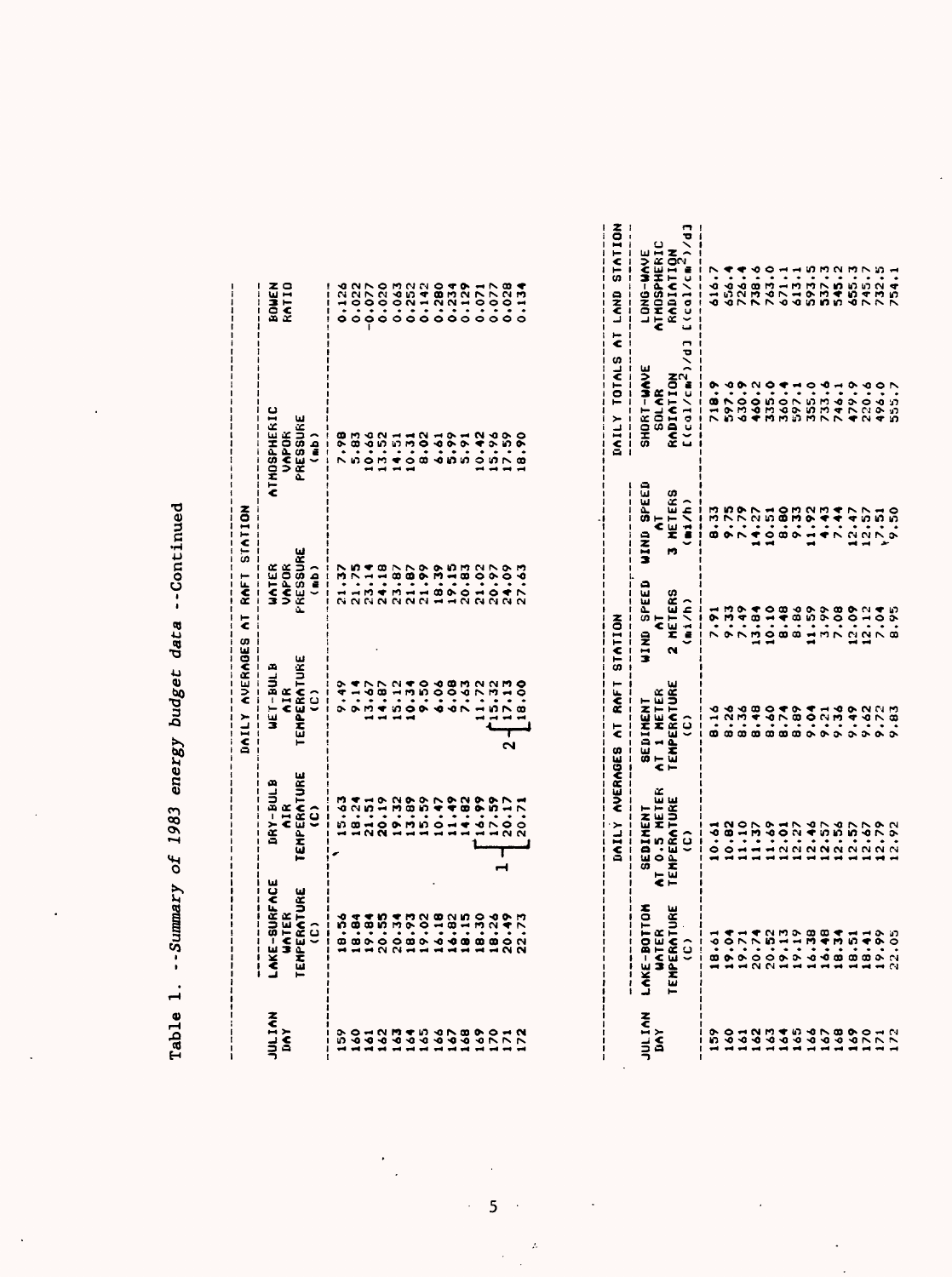| $-10.14$<br>ļ |
|---------------|
|               |
| data          |
| nudgei        |
| energy<br>ì   |
| 1983          |
| ن<br>کا       |
| Jummar        |
|               |
| Tabl)         |

|                               |                                             | DAILY AVERAGES AT RAFT STATION                |                                    |                                                                     |                       |
|-------------------------------|---------------------------------------------|-----------------------------------------------|------------------------------------|---------------------------------------------------------------------|-----------------------|
| Z<br>JA<br>DAY                | LANE-SURFACE<br>WATER<br>TEMPERATURE<br>VC) | WET-BULB<br>AIR<br>Temperature<br>Temperature | UATER<br>VAPOR<br>PRESSURE<br>(ab) | <b>THOSPHERIC</b><br>VAPOR<br>PRESSURE<br>PRESSURE<br>$- - - - - -$ | <b>BOWEN</b><br>RATIO |
|                               |                                             | <br> <br> <br>                                | <br> <br> <br>                     |                                                                     |                       |
|                               |                                             |                                               |                                    |                                                                     |                       |
|                               |                                             |                                               |                                    |                                                                     |                       |
|                               |                                             |                                               |                                    |                                                                     |                       |
| nanaran<br>Linirin<br>Manaran |                                             |                                               |                                    |                                                                     |                       |
|                               |                                             |                                               |                                    |                                                                     |                       |
|                               |                                             |                                               |                                    |                                                                     |                       |

| JULIAN<br>JAY                           | LAKE-SURFACE<br>WATER<br>TEMPERATURE<br>CC)                                                                                                                                                                                                                                                 | DRY-BULB<br>MIR<br>TEMPERATURE<br>CC)         | WET-BULB<br>AIR<br>Temperature<br>Temperature        | WATER<br>VAPOR<br>PRESSURE<br>$(d_{ab})$ |                                    | ATMOSPHERIC<br>VAPOR<br>PRESSURE<br>(ab)                         | <b>BOWEN</b><br>RATIO                                               |
|-----------------------------------------|---------------------------------------------------------------------------------------------------------------------------------------------------------------------------------------------------------------------------------------------------------------------------------------------|-----------------------------------------------|------------------------------------------------------|------------------------------------------|------------------------------------|------------------------------------------------------------------|---------------------------------------------------------------------|
|                                         |                                                                                                                                                                                                                                                                                             |                                               |                                                      |                                          |                                    |                                                                  |                                                                     |
|                                         |                                                                                                                                                                                                                                                                                             |                                               |                                                      |                                          |                                    |                                                                  |                                                                     |
|                                         |                                                                                                                                                                                                                                                                                             |                                               |                                                      |                                          |                                    |                                                                  |                                                                     |
|                                         |                                                                                                                                                                                                                                                                                             |                                               |                                                      |                                          |                                    |                                                                  |                                                                     |
| 11111111<br><i>VVVVVV</i> V<br>11111111 |                                                                                                                                                                                                                                                                                             |                                               |                                                      |                                          |                                    |                                                                  |                                                                     |
|                                         |                                                                                                                                                                                                                                                                                             |                                               |                                                      |                                          |                                    |                                                                  |                                                                     |
|                                         |                                                                                                                                                                                                                                                                                             |                                               |                                                      |                                          |                                    |                                                                  | 141282505141315                                                     |
|                                         |                                                                                                                                                                                                                                                                                             |                                               | DAILY AVERAGES AT RAFT STATION                       |                                          |                                    |                                                                  |                                                                     |
| JULIAN<br>DAY                           | LAKE-BOTTOM<br>WATER<br>Temperature<br>Temperature                                                                                                                                                                                                                                          | SEDIMENT<br>AT 0.5 METER<br>TEMPERATURE<br>C) | SEDINENT<br>AT 1 METER<br>TEMPERATURE<br>TEMPERATURE | WIND SPEED<br>2 METERS<br>2 METERS       | WIND SPEED<br>3 METERS<br>3 METERS | SHORT-WAVE<br>SOLAR<br>RADIATION<br>E(cal/cal/ca <sup>2</sup> )/ | LONG-WAVE<br>ATMOSPHERIC<br>RADIATION<br>E(cal/ca <sup>2</sup> -)/d |
|                                         |                                                                                                                                                                                                                                                                                             |                                               |                                                      |                                          |                                    |                                                                  |                                                                     |
|                                         |                                                                                                                                                                                                                                                                                             |                                               |                                                      |                                          |                                    |                                                                  |                                                                     |
|                                         |                                                                                                                                                                                                                                                                                             |                                               |                                                      |                                          |                                    |                                                                  |                                                                     |
| 21111111<br>2222222                     |                                                                                                                                                                                                                                                                                             |                                               |                                                      |                                          |                                    |                                                                  |                                                                     |
|                                         |                                                                                                                                                                                                                                                                                             |                                               |                                                      |                                          |                                    |                                                                  |                                                                     |
|                                         |                                                                                                                                                                                                                                                                                             |                                               |                                                      |                                          |                                    |                                                                  |                                                                     |
|                                         |                                                                                                                                                                                                                                                                                             |                                               |                                                      |                                          |                                    |                                                                  |                                                                     |
|                                         |                                                                                                                                                                                                                                                                                             |                                               |                                                      |                                          |                                    |                                                                  |                                                                     |
|                                         | $\begin{array}{c} 0.8 & 0.8 & 0.4 & 0.6 \\ 0.9 & 0.8 & 0.4 & 0.6 \\ 0.9 & 0.6 & 0.6 & 0.6 \\ 0.8 & 0.8 & 0.8 & 0.8 \\ 0.9 & 0.8 & 0.8 & 0.8 \\ 0.9 & 0.8 & 0.8 & 0.8 \\ 0.9 & 0.8 & 0.8 & 0.8 \\ 0.9 & 0.8 & 0.8 & 0.8 \\ 0.9 & 0.8 & 0.8 & 0.8 \\ 0.9 & 0.8 & 0.8 & 0.8 \\ 0.9 & 0.8 & 0.$ |                                               |                                                      |                                          |                                    |                                                                  |                                                                     |
|                                         |                                                                                                                                                                                                                                                                                             |                                               |                                                      |                                          |                                    |                                                                  |                                                                     |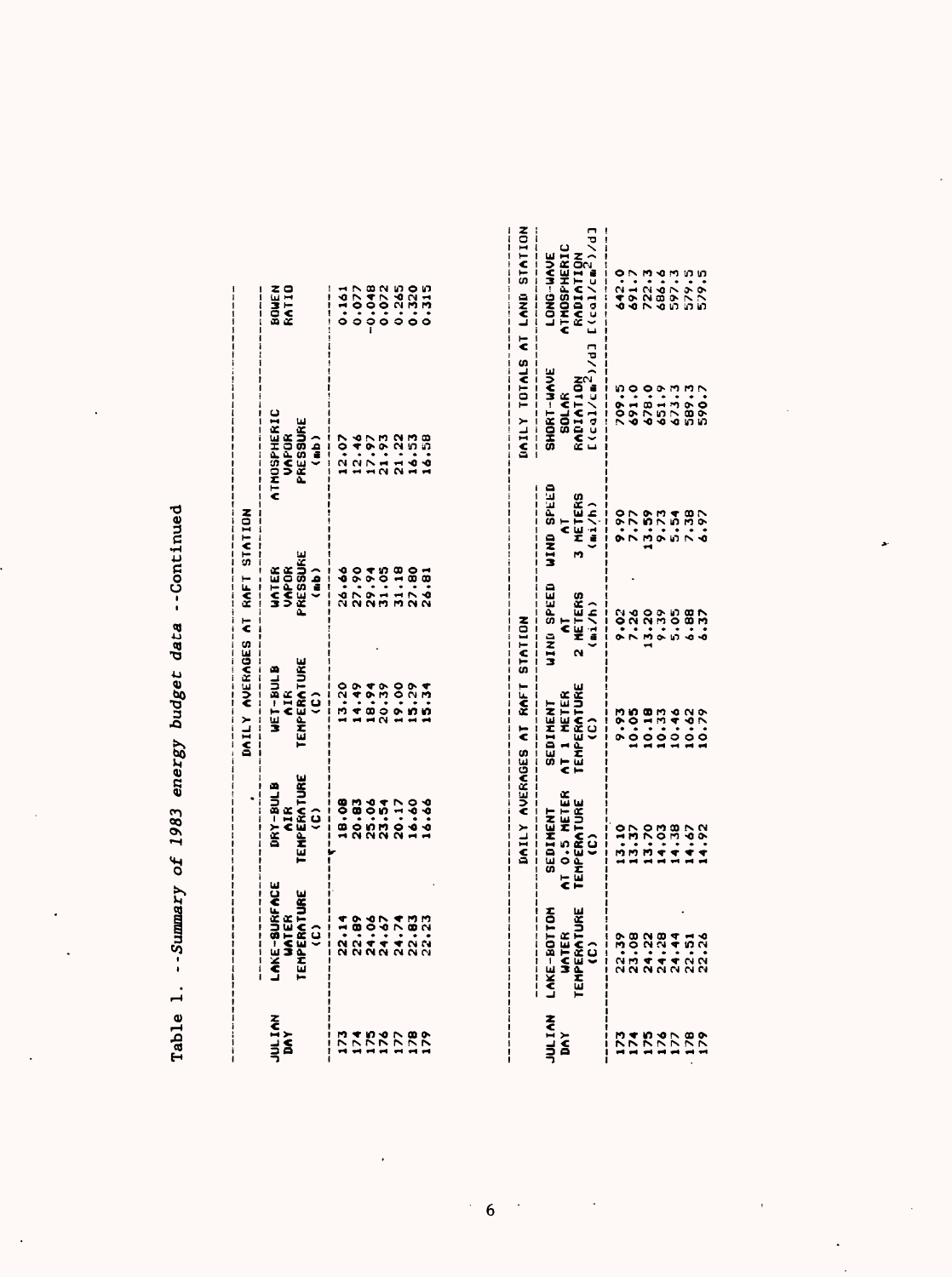|               |                                                                |                                              |                                                           | DAILY AVERAGES AT RAFT STATION                                               |                                                     |                                                                   |                                                     |
|---------------|----------------------------------------------------------------|----------------------------------------------|-----------------------------------------------------------|------------------------------------------------------------------------------|-----------------------------------------------------|-------------------------------------------------------------------|-----------------------------------------------------|
| JULIAN<br>DAY | LAKE-SURFACE<br><b>TEMPERATURE</b><br><b>UNTER</b>             | <b>TEMPERATURE</b><br>DRY-BULB<br><b>AIR</b> | <b>TEMPERATURE</b><br>WET-BULB<br>AIR                     | PRESSURE<br>VAPOR<br>WATER                                                   |                                                     | ATMOSPHERIC<br>FRESSURE<br>VAPDR                                  | <b>KONEN</b><br><b>KAT10</b><br> <br> <br>          |
|               | $\hat{c}$                                                      | Ģ                                            | $\hat{c}$                                                 | (ab)                                                                         |                                                     | $\frac{1}{2}$                                                     |                                                     |
| $\frac{8}{2}$ | 20.20                                                          | 4.39                                         | 2.94                                                      | 23.67                                                                        |                                                     | 3.99                                                              | 0.347                                               |
| 181           | 20.05                                                          | 16.91                                        |                                                           | 23.45                                                                        |                                                     | 16.74                                                             | 0.271                                               |
| 182           | 22.61                                                          | 19.07                                        | 15.52<br>17.70                                            | 27.43                                                                        |                                                     | 19.37                                                             | 0.254                                               |
| 183           | 21.16                                                          | 19.54                                        | 18.22                                                     | 25,11                                                                        |                                                     | 20.08                                                             | 0.186                                               |
|               | 19.47                                                          | 13.87                                        |                                                           | 22.62                                                                        |                                                     | 14,03                                                             | 0.377                                               |
| 185<br>185    | 17.82                                                          | 4.05                                         | 12.76                                                     | 20.40                                                                        |                                                     | 14.34                                                             | 0.359                                               |
| 186           | 19.21                                                          | 15.10                                        | 12.65                                                     | 22.26                                                                        |                                                     | 13.08                                                             | 0.259                                               |
| 187           | 21.64                                                          | 22.72                                        | 19.12                                                     | 25.86                                                                        |                                                     | 19.83                                                             | $-0.104$                                            |
| 188           | 24.62                                                          | 25.18                                        | 21.19                                                     | 30.96                                                                        |                                                     | 22,60                                                             | $-0.039$                                            |
| 189           | 26,08                                                          | 25,10                                        | 22.88                                                     | 33.77                                                                        |                                                     | 26.46                                                             | 0.078                                               |
| 190           | 25.42                                                          | 27.03                                        | 22.69                                                     | 32.47                                                                        |                                                     | 24.78                                                             | $-0.121$                                            |
| $\vec{e}$     | 25.50                                                          | 25.29                                        | 19.57                                                     | 32.63                                                                        |                                                     | 19.10                                                             | 0.00, 0                                             |
|               | 21.17                                                          | 17.89                                        | 13.29                                                     | 25.12                                                                        |                                                     | 12.34                                                             | 0.148                                               |
| 193           | 22.57                                                          | 23,48                                        | 16.52                                                     | 27.37                                                                        |                                                     | 14.35                                                             | 0.040                                               |
|               |                                                                |                                              |                                                           |                                                                              |                                                     |                                                                   |                                                     |
|               |                                                                |                                              | DAILY AVERAGES AT RAFT                                    | <b>STATION</b>                                                               |                                                     | DAILY TOTALS                                                      | AT LAND ST                                          |
|               |                                                                |                                              |                                                           |                                                                              |                                                     |                                                                   |                                                     |
| JULIAN<br>DAY | LAKE-BOTTOM<br><b>TEMPERATURE</b><br><b>UATER</b><br>$\hat{c}$ | AT 0.5 METER<br>TEMPERATURE<br>SEDIMENT<br>ĝ | <b>TEMPERATURE</b><br>AT 1 HETER<br>SEDIMENT<br>$\hat{c}$ | <b>MIND SPEED</b><br>2 HETERS<br>(m <sub>1</sub> /h)<br>$\overline{\bullet}$ | WIND SPEED<br>3 HETERS<br>(n)/h<br>$\bar{\epsilon}$ | $C$ (cal/cm <sup>2</sup> )/d]<br>SHORT-WAVE<br>RADIATION<br>SOLAR | <b>AM-DNOT</b><br>ATMOSPHE<br>$C$ cal/cm<br>RADIATI |
| $\frac{8}{9}$ | 20.42                                                          | 5.07                                         | 10.94                                                     | 5.24                                                                         | 5,68                                                | 87.0                                                              | 5.5.3                                               |
| 181           | 19.97                                                          | 5.17                                         | 11.12                                                     | 6.88                                                                         | 7.56                                                | 519.9                                                             | 697.2                                               |
| 182           | 20.83                                                          | 5.17                                         | 11.29                                                     | 4.35                                                                         | 4.96                                                | 646.7                                                             | 712.3                                               |
| 183           | 20.58                                                          | 5.16                                         | 11.42                                                     | 6.90                                                                         | 7.51                                                | 199.6                                                             | 731.4                                               |
| 185           | 19.66                                                          | 5.17                                         | 11.54                                                     | $6.72$<br>10.21                                                              | 7.53                                                | 153.8                                                             | 661.3                                               |
|               | 17.91                                                          | 15.17                                        | 11.64                                                     |                                                                              | 10.76                                               | 429.6                                                             | 663.7                                               |
| 186           | 17.82<br>19.20                                                 | 15.09                                        | 11.73                                                     | 6.94                                                                         | 7.36                                                | 629.7                                                             | 649.3<br>پَ                                         |
|               |                                                                | 5.01                                         | 11.83                                                     | 8.49                                                                         | 8.84                                                | 633.4                                                             | 753.9                                               |

| $-2$                     |
|--------------------------|
| d a r a<br>りりりり          |
| י של של של<br>ו<br>100   |
| energy                   |
| 1983                     |
| $\overline{5}$           |
| $\overline{\phantom{a}}$ |
|                          |
|                          |

| LAKE-BOTTOM<br>WATER<br>Temperature<br>Temperature | SEDIMENT<br>AT 0.5 METEI<br>TEMPERATURE<br>TEMPERATURE | SEDIMENT<br>AT 1 METER<br>TEMPERATURE<br>C.) | WIND SPEED<br>2 METERS<br>2 METERS | WIND SPEEL<br>3 METERS<br>3 METERS | SHORT-WAVE<br>SOLAR<br>RADIATION<br>E(cal/cm <sup>2</sup> ) |   | LONG-WAVE<br>ATMOSPHERIC<br>RADIATION |
|----------------------------------------------------|--------------------------------------------------------|----------------------------------------------|------------------------------------|------------------------------------|-------------------------------------------------------------|---|---------------------------------------|
|                                                    |                                                        |                                              |                                    |                                    |                                                             |   |                                       |
|                                                    |                                                        |                                              |                                    |                                    |                                                             |   |                                       |
|                                                    |                                                        |                                              |                                    |                                    |                                                             |   |                                       |
|                                                    |                                                        |                                              |                                    |                                    |                                                             |   |                                       |
|                                                    |                                                        |                                              |                                    |                                    |                                                             |   |                                       |
|                                                    |                                                        |                                              |                                    |                                    |                                                             |   |                                       |
|                                                    |                                                        |                                              |                                    |                                    |                                                             |   |                                       |
|                                                    |                                                        |                                              |                                    |                                    |                                                             |   |                                       |
|                                                    |                                                        |                                              |                                    |                                    |                                                             |   |                                       |
|                                                    |                                                        |                                              |                                    |                                    |                                                             |   |                                       |
|                                                    |                                                        |                                              |                                    |                                    |                                                             |   |                                       |
|                                                    |                                                        |                                              |                                    |                                    |                                                             |   |                                       |
|                                                    |                                                        |                                              |                                    |                                    |                                                             |   |                                       |
|                                                    |                                                        |                                              |                                    |                                    |                                                             |   |                                       |
|                                                    |                                                        |                                              | MAILY AVERAGES AT RAFT             | <b>STATIO</b>                      |                                                             | 1 | IAILY TOTALS AT LAND                  |

 $\label{eq:2.1} \frac{1}{\sqrt{2}}\left(\frac{1}{\sqrt{2}}\right)^{2} \left(\frac{1}{\sqrt{2}}\right)^{2} \left(\frac{1}{\sqrt{2}}\right)^{2} \left(\frac{1}{\sqrt{2}}\right)^{2} \left(\frac{1}{\sqrt{2}}\right)^{2} \left(\frac{1}{\sqrt{2}}\right)^{2} \left(\frac{1}{\sqrt{2}}\right)^{2} \left(\frac{1}{\sqrt{2}}\right)^{2} \left(\frac{1}{\sqrt{2}}\right)^{2} \left(\frac{1}{\sqrt{2}}\right)^{2} \left(\frac{1}{\sqrt{2}}\right)^{2} \left(\$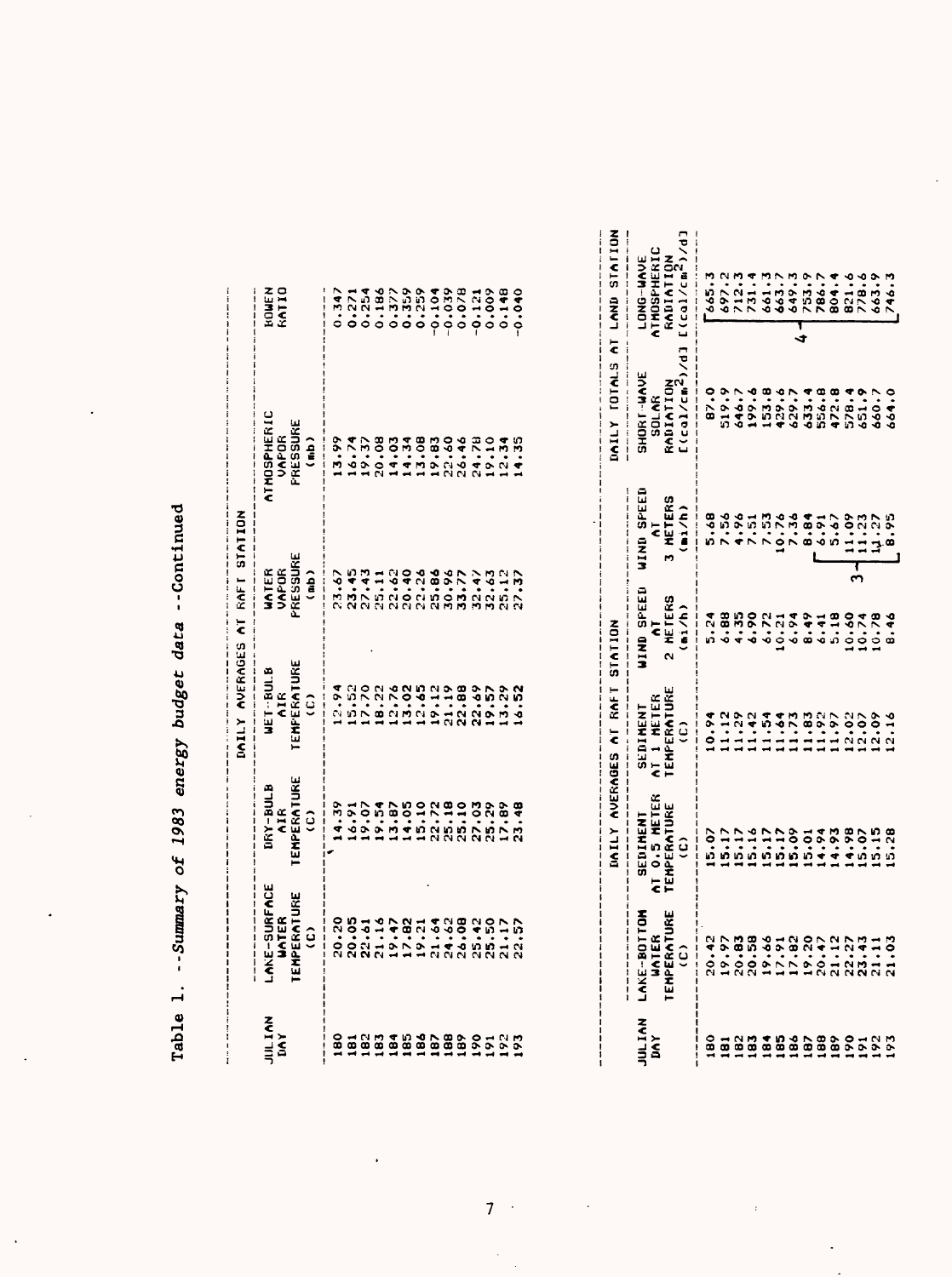|               |                                                          |                                                                                                                                                                                                                                                                                                                                                           | able 1. --Summary of 1983 energy budget data --Continued<br>DAILY AVERAGES AT RAFT STATION |                                                                     |                                                               |                                  |
|---------------|----------------------------------------------------------|-----------------------------------------------------------------------------------------------------------------------------------------------------------------------------------------------------------------------------------------------------------------------------------------------------------------------------------------------------------|--------------------------------------------------------------------------------------------|---------------------------------------------------------------------|---------------------------------------------------------------|----------------------------------|
| UL IAN<br>DAY | LAKE-SURFACE<br>TEMPERATURE<br><b>WATER</b><br>$\hat{e}$ | TEMPERATURE<br>DRY-BULB<br>AIR <sub></sub><br>ĝ                                                                                                                                                                                                                                                                                                           | TEMPERATURE<br><b>AFI-RUTB</b><br>AIR<br>$\hat{c}$                                         | <b>UATER<br/>VAFOR<br/>FRESSURE</b><br>$\hat{a}$                    | <b>ATHOSPHERIC</b><br>VAPOR<br>PRESSURE<br>$\hat{\mathbf{a}}$ | <b>BOWEN</b><br>KATIO            |
| 194           | 24.45                                                    | 26.98                                                                                                                                                                                                                                                                                                                                                     |                                                                                            |                                                                     |                                                               |                                  |
|               |                                                          |                                                                                                                                                                                                                                                                                                                                                           |                                                                                            | មានាងមានមាន<br>ក្នុងមានប្រាប់<br>ក្នុងក្នុងក្នុង<br>ក្នុងក្នុងក្នុង |                                                               | $-0.152$<br>$-0.067$<br>$-0.067$ |
|               |                                                          |                                                                                                                                                                                                                                                                                                                                                           |                                                                                            |                                                                     |                                                               |                                  |
|               | 25.92<br>24.40<br>24.12                                  |                                                                                                                                                                                                                                                                                                                                                           |                                                                                            |                                                                     |                                                               |                                  |
|               |                                                          |                                                                                                                                                                                                                                                                                                                                                           |                                                                                            |                                                                     |                                                               |                                  |
|               | $23.85$<br>$23.67$                                       |                                                                                                                                                                                                                                                                                                                                                           |                                                                                            |                                                                     |                                                               |                                  |
|               | 24.93                                                    | $\frac{4}{3}$ $\frac{5}{7}$ $\frac{5}{9}$ $\frac{5}{1}$ $\frac{3}{1}$ $\frac{3}{1}$ $\frac{3}{1}$ $\frac{3}{1}$ $\frac{3}{1}$ $\frac{3}{1}$ $\frac{3}{1}$ $\frac{3}{1}$ $\frac{3}{1}$ $\frac{3}{1}$ $\frac{3}{1}$ $\frac{3}{1}$ $\frac{3}{1}$ $\frac{3}{1}$ $\frac{3}{1}$ $\frac{3}{1}$ $\frac{3}{1}$ $\frac{3}{1}$ $\frac{3}{1}$ $\frac{3}{1}$ $\frac{3$ |                                                                                            |                                                                     |                                                               |                                  |
|               |                                                          |                                                                                                                                                                                                                                                                                                                                                           |                                                                                            |                                                                     |                                                               |                                  |
|               |                                                          |                                                                                                                                                                                                                                                                                                                                                           |                                                                                            |                                                                     |                                                               |                                  |
|               | $24.32$<br>$24.85$<br>$25.05$                            |                                                                                                                                                                                                                                                                                                                                                           |                                                                                            |                                                                     |                                                               |                                  |
|               |                                                          |                                                                                                                                                                                                                                                                                                                                                           |                                                                                            |                                                                     |                                                               |                                  |
|               |                                                          |                                                                                                                                                                                                                                                                                                                                                           |                                                                                            |                                                                     |                                                               |                                  |
|               | 23.344<br>24.344<br>22.96                                | $18.30$<br>$20.20$<br>$22.30$                                                                                                                                                                                                                                                                                                                             |                                                                                            | $7578880$<br>$9778880$<br>$9778880$<br>$97780000$                   |                                                               | 1452814112528                    |
|               |                                                          |                                                                                                                                                                                                                                                                                                                                                           |                                                                                            |                                                                     |                                                               |                                  |

| - 1<br>- 1<br>- 1                  |
|------------------------------------|
| data                               |
| カップへん                              |
| energy                             |
| 1007<br>Cokr                       |
| $\frac{1}{2}$                      |
| <b>The Country</b><br>- 1<br> <br> |
|                                    |
| $\frac{1}{2}$                      |

|                                                     | <b>LAKE-SURFACE</b>           | <b>NRY-BULB</b>              | <b>AFI-ROTE</b>                                                                                                                                                                                                                                                                                                     | WATER                |                       | <b>ATHOSPHERIC</b>        | <b>EQUEN</b>                 |
|-----------------------------------------------------|-------------------------------|------------------------------|---------------------------------------------------------------------------------------------------------------------------------------------------------------------------------------------------------------------------------------------------------------------------------------------------------------------|----------------------|-----------------------|---------------------------|------------------------------|
| JULIAN<br>DAY                                       | WATER                         | AIR                          | AIR                                                                                                                                                                                                                                                                                                                 | <b>VAFOR</b>         |                       | VAI-DR                    | <b>RATIU</b>                 |
|                                                     | TEMPERATURE                   | TEMPERATURE                  | TEMPERATURE                                                                                                                                                                                                                                                                                                         | FRESSURE             |                       | PRESSURE                  |                              |
|                                                     | ŝ                             | $\hat{c}$                    | $\hat{c}$                                                                                                                                                                                                                                                                                                           | $\frac{1}{2}$        |                       | $\hat{\mathbf{a}}$        |                              |
|                                                     |                               | 26.98                        | 20.99                                                                                                                                                                                                                                                                                                               | 30.65                |                       | 21.01                     | $-0.152$                     |
| 195                                                 | 24.45<br>25.92                | 27.45                        | 20.76                                                                                                                                                                                                                                                                                                               | 33.45                |                       | 20.21                     | $-0.067$                     |
|                                                     |                               | 24.47                        | 20.09                                                                                                                                                                                                                                                                                                               | 30.56                |                       | 20.70                     | $-0.00 -$                    |
| 196                                                 | 24.40<br>24.12<br>23.85       | 19.57                        |                                                                                                                                                                                                                                                                                                                     | 30.05                |                       | 14.33                     | 0.167                        |
| 198                                                 |                               | 21.19                        | $15.11$<br>$18.55$                                                                                                                                                                                                                                                                                                  | 29.57                |                       | 19.67                     | 0.155                        |
| 199                                                 |                               | 22.52                        | 19.55                                                                                                                                                                                                                                                                                                               | 29.25                |                       |                           | 0.079                        |
| 200                                                 | $23.67$<br>$24.93$<br>$24.32$ | 23.26                        | 20.62                                                                                                                                                                                                                                                                                                               | 31.54                |                       | $20.83$<br>$22.60$        | 0.108                        |
|                                                     |                               |                              | 20.73                                                                                                                                                                                                                                                                                                               | 30.41                |                       | 23.13                     | 0.121                        |
| <b>2023</b><br>2023                                 | 24.85                         | $22.80$<br>$22.51$           | 20.26                                                                                                                                                                                                                                                                                                               | 31.39                |                       | 22.31                     | 0.149                        |
|                                                     |                               | 21.94                        |                                                                                                                                                                                                                                                                                                                     | 31.77                |                       | 15.57                     | 0.111                        |
|                                                     | 23.52                         | 18.66                        | $16.65$<br>$15.81$                                                                                                                                                                                                                                                                                                  | 28.98                |                       | 16.14                     | 0.219                        |
|                                                     |                               |                              |                                                                                                                                                                                                                                                                                                                     | 29.90                |                       | 16.44                     | 0.173                        |
| 205<br>206<br>206                                   | $24.04$<br>$23.44$            | 20.01                        | $16.45$<br>$17.02$                                                                                                                                                                                                                                                                                                  | 28.84                |                       | 16.09                     | 0.056                        |
| 207                                                 | 22.96                         | 22.96                        | 19.16                                                                                                                                                                                                                                                                                                               | 28.02                |                       | 19.76                     | 0.000                        |
|                                                     |                               |                              | DAILY AVERAGES AT RAFT STATION                                                                                                                                                                                                                                                                                      |                      |                       |                           | DAILY TOTALS AT LAND STATING |
|                                                     |                               |                              |                                                                                                                                                                                                                                                                                                                     |                      |                       |                           |                              |
| JULIAN                                              | LAKE-BOTTOM                   | SEDIMENT                     | SEDIMENT                                                                                                                                                                                                                                                                                                            | <b>WIND SPEED</b>    | WIND SPEED            | SHORT-WAVE                | LONG-WAVE                    |
| Š                                                   | <b>UNTER</b>                  | AT 0.5 METER                 | AT 1 HETER                                                                                                                                                                                                                                                                                                          | $\bar{\epsilon}$     | $\overline{\epsilon}$ | <b>SOLAR</b>              | ATMOSPHERIC                  |
|                                                     | TEMPERATURE                   | TEMPERATURE                  | <b>TEMPERATURE</b>                                                                                                                                                                                                                                                                                                  | 2 METERS             | 3 METERS              | RADIATION                 | RADIATION                    |
|                                                     | $\hat{c}$                     | û                            | ĝ                                                                                                                                                                                                                                                                                                                   | (m1/h)               | (mi/h)                | $[(c_0]/c_m^2)/d]$        | [ $(cal/cm2)$ /d]            |
|                                                     | 21.31                         | 5.38                         | 2.25                                                                                                                                                                                                                                                                                                                | 8.30                 | 8.79                  | 641.0                     | 6.1116                       |
| 1954                                                | 22.30                         |                              |                                                                                                                                                                                                                                                                                                                     | 7.77                 | 8.26                  | 5.745                     | 799.5                        |
|                                                     | 24.29                         | $4538$<br>$0.538$<br>$0.659$ | $\frac{1}{2}$ $\frac{1}{2}$ $\frac{1}{2}$ $\frac{1}{2}$ $\frac{1}{2}$ $\frac{1}{2}$ $\frac{1}{2}$ $\frac{1}{2}$ $\frac{1}{2}$ $\frac{1}{2}$ $\frac{1}{2}$ $\frac{1}{2}$ $\frac{1}{2}$ $\frac{1}{2}$ $\frac{1}{2}$ $\frac{1}{2}$ $\frac{1}{2}$ $\frac{1}{2}$ $\frac{1}{2}$ $\frac{1}{2}$ $\frac{1}{2}$ $\frac{1}{2}$ | 11.98                | 12.47                 | 578.4                     | 783.9                        |
| 197                                                 | 23.08                         |                              |                                                                                                                                                                                                                                                                                                                     | 6.86                 | 7.36<br>m             | 638.7                     | 499.1<br>∢                   |
| 198                                                 | 22.31                         |                              |                                                                                                                                                                                                                                                                                                                     | 5.33                 | 5.83                  | 409.5                     |                              |
| 199<br>200                                          | $21.84$<br>$22.44$            | 5.96                         |                                                                                                                                                                                                                                                                                                                     |                      | 8.24                  | 465.7                     | 763.5                        |
|                                                     |                               | 6.06                         |                                                                                                                                                                                                                                                                                                                     | 7.75<br>5.21<br>7.95 | 5.70                  | 487.6                     | 775.6                        |
| 201                                                 | 22.68                         | 16.13                        |                                                                                                                                                                                                                                                                                                                     |                      | 8.53                  | 10.1                      | 759.1                        |
| 202<br>203                                          | 22.86                         | 6.22                         | 2.87                                                                                                                                                                                                                                                                                                                | 6.77                 | 7.15                  | 477.4                     | 728.3                        |
|                                                     |                               | 6.27                         |                                                                                                                                                                                                                                                                                                                     | 3.79                 | 4.26                  | 640.7                     | 660.6                        |
| $\begin{array}{c} 4880 \\ 0000 \\ 0000 \end{array}$ | 22.29                         | 16.34                        | 13.01                                                                                                                                                                                                                                                                                                               | 4.40                 | 4.77                  | 506.0                     | 655.4                        |
|                                                     | 21.65                         | 6.42                         | 13.10                                                                                                                                                                                                                                                                                                               | 2.93                 | $\frac{3.44}{7.11}$   | $457.3$<br>597.4<br>467.5 | 679.1                        |
|                                                     | 21.44                         | 6.47                         | 3.19                                                                                                                                                                                                                                                                                                                | $6.72$<br>9.74       |                       |                           |                              |
|                                                     | 22.34                         | 49.49                        | 3.26                                                                                                                                                                                                                                                                                                                |                      | 0.16                  |                           | 739.1                        |

oo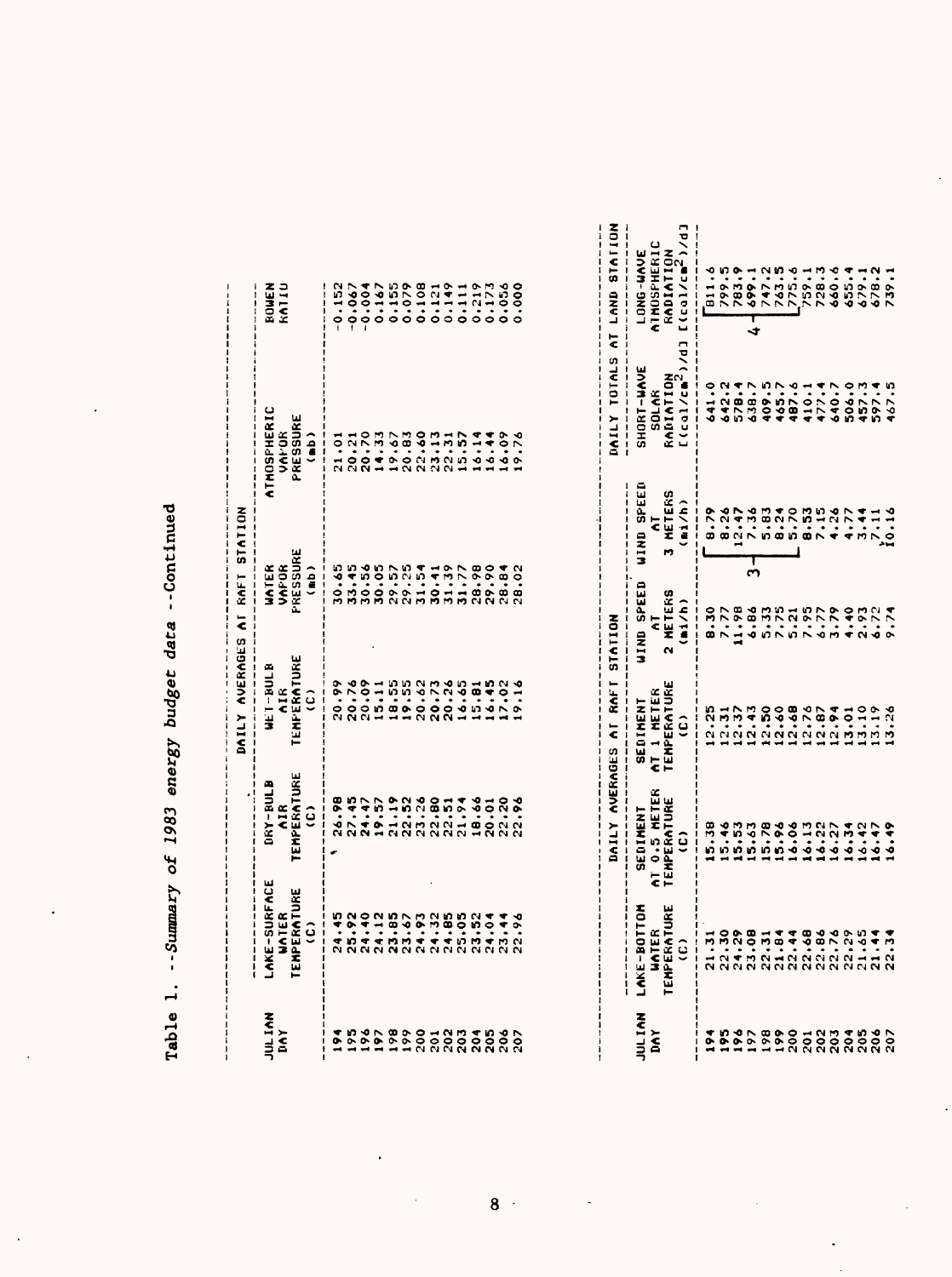| ัน<br>มหา<br>มหา                                    | LAKE-SURFACE<br>WATER<br>TEMPERATURE<br>TEMPERATURE | DRY-BULB<br>AIR<br>EMPERATURE<br>C) | WET-BULB<br>AIR<br>EMPERATURE<br>C) | WATER<br>Vapor<br>'ressure<br>(mb) | TMOSPHERIC<br>VAPOR<br>PRESSURE<br>PRESSURE | <b>OILS</b> |
|-----------------------------------------------------|-----------------------------------------------------|-------------------------------------|-------------------------------------|------------------------------------|---------------------------------------------|-------------|
|                                                     |                                                     |                                     |                                     |                                    |                                             |             |
| 80010310100822<br>000113131313300<br>00000000000000 |                                                     |                                     |                                     |                                    |                                             |             |
|                                                     |                                                     |                                     |                                     |                                    |                                             |             |
|                                                     |                                                     |                                     |                                     |                                    |                                             |             |
|                                                     |                                                     |                                     |                                     |                                    |                                             |             |
|                                                     |                                                     |                                     |                                     |                                    |                                             |             |
|                                                     |                                                     |                                     |                                     |                                    |                                             |             |
|                                                     |                                                     |                                     |                                     |                                    |                                             |             |
|                                                     |                                                     |                                     |                                     |                                    |                                             |             |
|                                                     |                                                     |                                     |                                     |                                    |                                             |             |
|                                                     |                                                     |                                     |                                     |                                    |                                             |             |
|                                                     |                                                     |                                     |                                     |                                    |                                             |             |
|                                                     |                                                     |                                     |                                     |                                    |                                             |             |
|                                                     |                                                     |                                     |                                     |                                    |                                             |             |

 $\ddot{\phantom{a}}$ 

 $\epsilon_{\rm{max}}$ 

| ontinue<br>l  |
|---------------|
| data          |
|               |
| energy budget |
| $-0.1983$     |
|               |
| ummary        |
| ł             |
| ጥ አገ ራ        |

 $\ddot{\phantom{0}}$ 

 $\frac{1}{2}$ 

 $\bar{\mathcal{A}}$ 

 $\Delta \sim 10^4$ 

 $\hat{\mathcal{A}}$ 

|                                    |                                                    |                                               | DAILY AVERAGES AT RAFT                       | <b>STATION</b>                                                    |                                       | AILY TOTALS AT LAND STATI                                                                              |                                       |
|------------------------------------|----------------------------------------------------|-----------------------------------------------|----------------------------------------------|-------------------------------------------------------------------|---------------------------------------|--------------------------------------------------------------------------------------------------------|---------------------------------------|
| DAY                                | LANE-BOTTOM<br>WATER<br>Temperature<br>Temperature | SEDIMENT<br>NT 0.5 METER<br>TEMPERATURE<br>CD | SEDIMENT<br>AT 1 METER<br>TEMPERATURE<br>CC) | UIND SPEED<br>2 Meters<br>2 Meters                                | WIND SPEED<br>8<br>3 Meters<br>(mi/h) | SHORT-WAVE<br>Solar<br>Radiation<br>E(col/ca <sup>2</sup> )/                                           | LONG-WAVE<br>ATMOSFHERIC<br>RADIATION |
|                                    |                                                    |                                               |                                              |                                                                   |                                       |                                                                                                        |                                       |
| 8001NN104500001<br>001111111111110 | 1352282333383878<br>135333435383535                |                                               |                                              | อันนิยม สัญญาตร์ สาราช 2011<br>สาราช 2011<br>สาราช 2012 2013 2014 |                                       | 2<br>0 1 2 0 2 2 4 4 5 6 7 7 1 1 2<br>0 1 2 0 2 4 4 5 6 7 8 7 1 1 1 2<br>0 5 5 6 2 6 7 8 6 7 6 7 6 7 7 |                                       |
|                                    |                                                    |                                               |                                              |                                                                   |                                       |                                                                                                        |                                       |
|                                    |                                                    |                                               |                                              |                                                                   |                                       |                                                                                                        |                                       |
|                                    |                                                    |                                               |                                              |                                                                   |                                       |                                                                                                        |                                       |
|                                    |                                                    |                                               |                                              |                                                                   |                                       |                                                                                                        |                                       |
|                                    |                                                    |                                               |                                              |                                                                   |                                       |                                                                                                        |                                       |
|                                    |                                                    |                                               |                                              |                                                                   |                                       |                                                                                                        |                                       |
|                                    |                                                    |                                               |                                              |                                                                   |                                       |                                                                                                        |                                       |
|                                    |                                                    |                                               |                                              |                                                                   |                                       |                                                                                                        |                                       |
|                                    |                                                    |                                               |                                              |                                                                   |                                       |                                                                                                        |                                       |
|                                    |                                                    |                                               |                                              |                                                                   |                                       |                                                                                                        |                                       |
|                                    |                                                    |                                               |                                              |                                                                   |                                       |                                                                                                        |                                       |
|                                    |                                                    |                                               |                                              |                                                                   |                                       |                                                                                                        |                                       |

 $\sim 10^{11}$   $\mu$ 

 $\mathcal{L}^{\mathcal{L}}(\mathcal{L}^{\mathcal{L}})$  and  $\mathcal{L}^{\mathcal{L}}(\mathcal{L}^{\mathcal{L}})$  and  $\mathcal{L}^{\mathcal{L}}(\mathcal{L}^{\mathcal{L}})$  and  $\mathcal{L}^{\mathcal{L}}(\mathcal{L}^{\mathcal{L}})$ 

 $\sim$  $\sim 100$   $\mathcal{L}$ 

 $\mathcal{L}^{\text{max}}_{\text{max}}$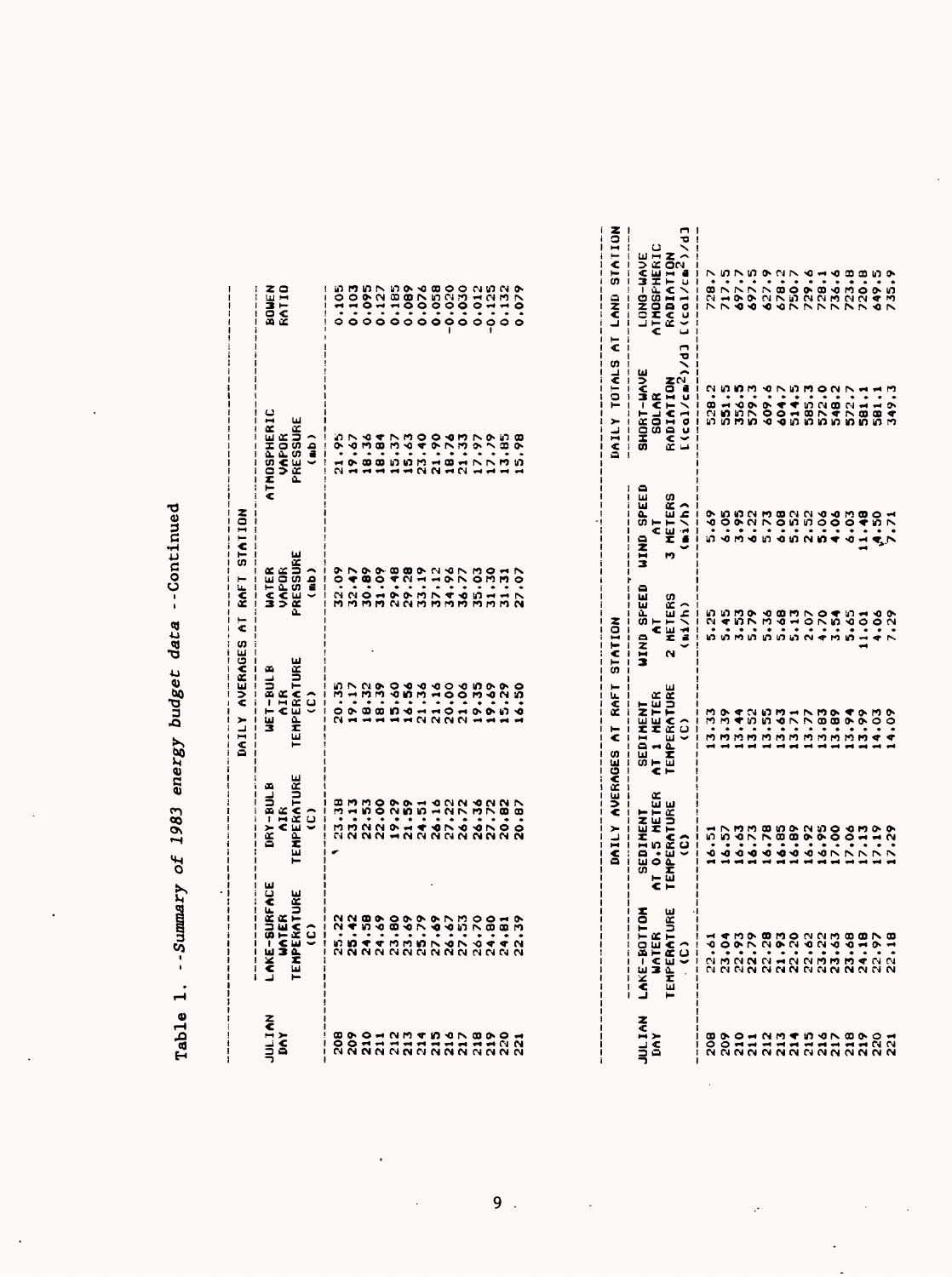|                       |                                                     |                                      | <b>OAILY AVERAGES AT RAFT STATION</b>         |                                    |                                                     |                       |
|-----------------------|-----------------------------------------------------|--------------------------------------|-----------------------------------------------|------------------------------------|-----------------------------------------------------|-----------------------|
| <b>NAI JUL</b><br>n۸۲ | LAKE-SURFACE<br>WATER<br>TEMPERATURE<br>TEMPERATURE | DRY-BULB<br>AIR<br>EMPERATURE<br>CC) | WET-BULB<br>AIR<br>TEMPERATURE<br>TEMPERATURE | WATER<br>VAPOR<br>'RESSURE<br>(mb) | <b>\TMOSPHERIC</b><br>VAPOR<br>PRESSURE<br>PRESSURE | <b>BOWEN</b><br>KATIO |
|                       |                                                     |                                      |                                               |                                    |                                                     |                       |
|                       |                                                     |                                      |                                               |                                    |                                                     |                       |
|                       |                                                     |                                      |                                               |                                    |                                                     |                       |
|                       |                                                     |                                      |                                               |                                    |                                                     |                       |
|                       |                                                     |                                      |                                               |                                    |                                                     |                       |
|                       |                                                     |                                      |                                               |                                    |                                                     |                       |
|                       |                                                     |                                      |                                               |                                    |                                                     |                       |
|                       |                                                     |                                      |                                               |                                    |                                                     |                       |
|                       |                                                     |                                      |                                               |                                    |                                                     |                       |
|                       |                                                     |                                      |                                               |                                    |                                                     |                       |
|                       |                                                     |                                      |                                               |                                    |                                                     |                       |
|                       |                                                     |                                      |                                               |                                    |                                                     |                       |
|                       |                                                     |                                      |                                               |                                    |                                                     |                       |
|                       |                                                     |                                      |                                               |                                    | 3.00018833112080141                                 |                       |

| e<br>F<br>i<br>Ja                                                                                                                      |
|----------------------------------------------------------------------------------------------------------------------------------------|
| <b>PALI</b><br>֧֧֧֧֦֧֦֧֦֧֦֧֧֧֦֧֧֧֧֧֦֧֧֧֦֧֧֛֛֚֚֝֝֝֝֝֝֜֝֬֜֜֜֜֜֜֜<br>֧֧֧֧֧ׅ֧֧֧֧֧ׅ֧֧֧֧֧֧֧֧֧֧֧֧֧֧֧֧֧֧֧֧֧֚֚֚֚֚֚֚֚֚֚֚֚֚֚֚֚֚֚֝֩֝֜֝֬֜<br>֧֪֧֧֧֧ |
| eneray<br>ì<br>$-1.1$                                                                                                                  |
| 1983                                                                                                                                   |
|                                                                                                                                        |
|                                                                                                                                        |
|                                                                                                                                        |
|                                                                                                                                        |

|    |                                                    |                                               | DAILY AVERAGES AT RAFT STATION                       |                                    |                                        |                                                                  | MOILLY TOTALS AT LAND STATION                                   |
|----|----------------------------------------------------|-----------------------------------------------|------------------------------------------------------|------------------------------------|----------------------------------------|------------------------------------------------------------------|-----------------------------------------------------------------|
| ρη | LAKE-BOTTOM<br>WATER<br>TEMPERATURE<br>TEMPERATURE | SEDIMENT<br>AT 0.5 METER<br>TEMPERATURE<br>C) | SEDIMENT<br>AT 1 METER<br>TEMPERATURE<br>TEMPERATURE | WIND SPEED<br>2 METERS<br>2 METERS | WIND SPEED<br>AT<br>3 METERS<br>(mi/h) | SHORT-WAVE<br>SOLAR<br>RADIATION<br>L(cal/cal/ca <sup>2</sup> )/ | LONG-WAVE<br>ATMOSPHERIC<br>RADIATION<br>(cal/cm <sup>2</sup> ) |
|    |                                                    |                                               |                                                      |                                    |                                        |                                                                  |                                                                 |
|    | s<br>Saiste in Saisse<br>Saiste in Saisse          | <b>にいけいこういいこういいこういいいいいいいいいいいいいいいいいいいいい</b>    |                                                      |                                    |                                        |                                                                  |                                                                 |
|    |                                                    |                                               |                                                      |                                    |                                        |                                                                  |                                                                 |
|    |                                                    |                                               |                                                      |                                    |                                        |                                                                  |                                                                 |
|    |                                                    |                                               |                                                      |                                    |                                        |                                                                  |                                                                 |
|    |                                                    |                                               |                                                      |                                    |                                        |                                                                  |                                                                 |
|    |                                                    |                                               |                                                      |                                    |                                        |                                                                  |                                                                 |
|    |                                                    |                                               |                                                      |                                    |                                        |                                                                  |                                                                 |
|    |                                                    |                                               |                                                      |                                    |                                        |                                                                  |                                                                 |
|    |                                                    |                                               |                                                      |                                    |                                        |                                                                  |                                                                 |
|    |                                                    |                                               |                                                      |                                    |                                        |                                                                  |                                                                 |
|    |                                                    |                                               |                                                      |                                    |                                        |                                                                  |                                                                 |
|    |                                                    |                                               |                                                      |                                    |                                        |                                                                  |                                                                 |
|    |                                                    |                                               |                                                      |                                    |                                        |                                                                  |                                                                 |

Ŷ,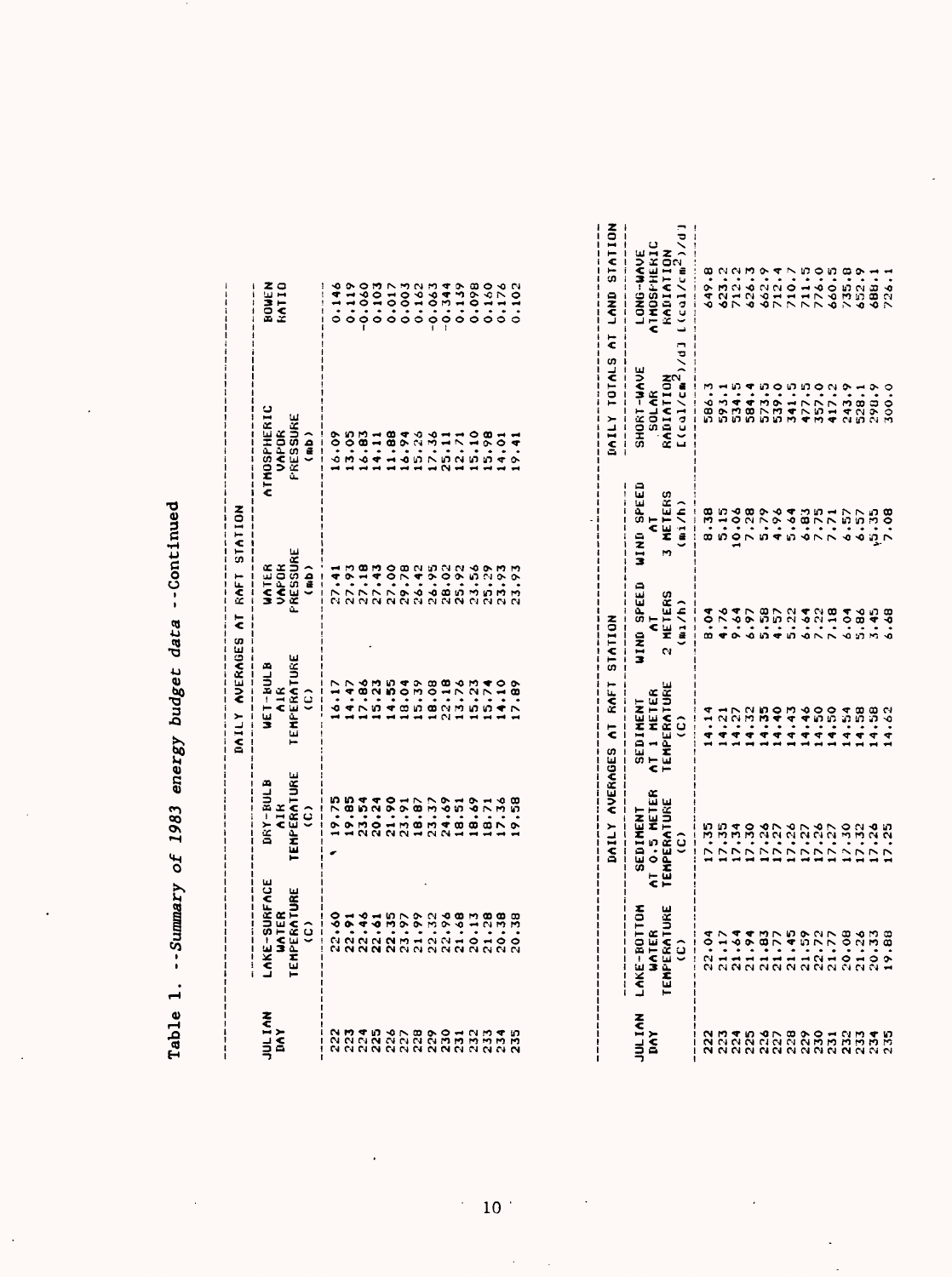|                                                     |                                                                                                               |                                                                                                                                                                                                                                                                                                                                                                                                                | AILY AVERAGES AT RAFT STATION                           |                                             |              |
|-----------------------------------------------------|---------------------------------------------------------------------------------------------------------------|----------------------------------------------------------------------------------------------------------------------------------------------------------------------------------------------------------------------------------------------------------------------------------------------------------------------------------------------------------------------------------------------------------------|---------------------------------------------------------|---------------------------------------------|--------------|
| LAKE-SURFACE<br>WATER<br>TEMPERATURE<br>TEMPERATURE | DRY-BULB<br>AIR<br>TEMPERATURE<br>"C)                                                                         | WET-BULB<br>AIR<br>TEMPERATURE<br>TEMPERATURE                                                                                                                                                                                                                                                                                                                                                                  | WATER<br>VAPOR<br>'RESSURE<br>(mb)                      | THOSPHERIC<br>VAPOR<br>PRESSURE<br>PRESSURE | <b>NEMEN</b> |
|                                                     |                                                                                                               |                                                                                                                                                                                                                                                                                                                                                                                                                |                                                         |                                             |              |
|                                                     | 5<br>2006 - 2006 - 2006 - 2006 - 2006<br>2006 - 2006 - 2006 - 2006 - 2016<br>2006 - 2016 - 2016 - 2016 - 2016 | $\begin{array}{@{}c@{\hspace{1em}}c@{\hspace{1em}}c@{\hspace{1em}}c@{\hspace{1em}}c@{\hspace{1em}}c@{\hspace{1em}}c@{\hspace{1em}}c@{\hspace{1em}}c@{\hspace{1em}}c@{\hspace{1em}}c@{\hspace{1em}}c@{\hspace{1em}}c@{\hspace{1em}}c@{\hspace{1em}}c@{\hspace{1em}}c@{\hspace{1em}}c@{\hspace{1em}}c@{\hspace{1em}}c@{\hspace{1em}}c@{\hspace{1em}}c@{\hspace{1em}}c@{\hspace{1em}}c@{\hspace{1em}}c@{\hspace{$ | 8468888888888888888<br>Considerations<br>Considerations |                                             |              |
|                                                     |                                                                                                               |                                                                                                                                                                                                                                                                                                                                                                                                                |                                                         |                                             |              |
|                                                     |                                                                                                               |                                                                                                                                                                                                                                                                                                                                                                                                                |                                                         |                                             |              |
|                                                     |                                                                                                               |                                                                                                                                                                                                                                                                                                                                                                                                                |                                                         |                                             |              |
|                                                     |                                                                                                               |                                                                                                                                                                                                                                                                                                                                                                                                                |                                                         |                                             |              |
|                                                     |                                                                                                               |                                                                                                                                                                                                                                                                                                                                                                                                                |                                                         |                                             |              |
|                                                     |                                                                                                               |                                                                                                                                                                                                                                                                                                                                                                                                                |                                                         |                                             |              |
|                                                     |                                                                                                               |                                                                                                                                                                                                                                                                                                                                                                                                                |                                                         |                                             |              |
|                                                     |                                                                                                               |                                                                                                                                                                                                                                                                                                                                                                                                                |                                                         |                                             |              |
|                                                     |                                                                                                               |                                                                                                                                                                                                                                                                                                                                                                                                                |                                                         |                                             |              |
|                                                     |                                                                                                               |                                                                                                                                                                                                                                                                                                                                                                                                                |                                                         |                                             |              |
|                                                     |                                                                                                               |                                                                                                                                                                                                                                                                                                                                                                                                                |                                                         |                                             |              |
|                                                     |                                                                                                               |                                                                                                                                                                                                                                                                                                                                                                                                                |                                                         |                                             |              |
|                                                     |                                                                                                               |                                                                                                                                                                                                                                                                                                                                                                                                                |                                                         |                                             |              |
|                                                     |                                                                                                               |                                                                                                                                                                                                                                                                                                                                                                                                                |                                                         |                                             |              |

| - 1<br>- 1<br>- 1           |
|-----------------------------|
| ことで<br>こうこ                  |
| . בית הי                    |
| vorer                       |
| $\ddot{\phantom{0}}$<br>:83 |
|                             |
| i<br>!<br> <br> <br>        |
|                             |
| $\frac{1}{2}$               |

|                                                                                                    |                                            |                                               | DAILY AVERAGES AT RAFT                                                                                                                                                                                                                                                      | <b>STATION</b>                         |                                        | DAILY TOTALS AT LAND                                        | <b>DINA15</b>                         |
|----------------------------------------------------------------------------------------------------|--------------------------------------------|-----------------------------------------------|-----------------------------------------------------------------------------------------------------------------------------------------------------------------------------------------------------------------------------------------------------------------------------|----------------------------------------|----------------------------------------|-------------------------------------------------------------|---------------------------------------|
|                                                                                                    | .AKE-BOTTON<br>Water<br>TEMPERATURE<br>(C) | SEDIMENT<br>AT 0.5 METER<br>TEMPERATURE<br>C) | SEDIMENT<br>AT 1 METER<br>TEMPERATURE<br>CC)                                                                                                                                                                                                                                | JIND SPEED<br>AT<br>2 METERS<br>(mi/h) | JIND SPEEI<br>AT<br>3 METERS<br>(mi/h) | SHORT-WAVE<br>SOLAR<br>RADIATION<br>L(cal/cm <sup>2</sup> ) | LONG-WAVE<br>ATMOSFHERIC<br>RADIATION |
| AN O O O - N M T D A N O O O<br>M M M M T T T T T T T T T T T T U<br>N N N N N N N N N N N N N N N |                                            | 2011201201201207<br>201202012012012012        | $\begin{array}{l} 0.40 & 0.010 & 0.000 & 0.000 & 0.000 \\ 0.40 & 0.000 & 0.000 & 0.000 & 0.000 \\ 0.000 & 0.000 & 0.000 & 0.000 & 0.000 \\ 0.000 & 0.000 & 0.000 & 0.000 & 0.000 \\ 0.000 & 0.000 & 0.000 & 0.000 & 0.000 \\ 0.000 & 0.000 & 0.000 & 0.000 & 0.000 \\ 0.00$ |                                        |                                        |                                                             |                                       |
|                                                                                                    |                                            |                                               |                                                                                                                                                                                                                                                                             |                                        |                                        |                                                             |                                       |
|                                                                                                    |                                            |                                               |                                                                                                                                                                                                                                                                             |                                        |                                        |                                                             |                                       |
|                                                                                                    |                                            |                                               |                                                                                                                                                                                                                                                                             |                                        |                                        |                                                             |                                       |
|                                                                                                    |                                            |                                               |                                                                                                                                                                                                                                                                             |                                        |                                        |                                                             |                                       |
|                                                                                                    |                                            |                                               |                                                                                                                                                                                                                                                                             |                                        |                                        |                                                             |                                       |
|                                                                                                    |                                            |                                               |                                                                                                                                                                                                                                                                             |                                        |                                        |                                                             |                                       |
|                                                                                                    |                                            |                                               |                                                                                                                                                                                                                                                                             |                                        |                                        |                                                             |                                       |
|                                                                                                    |                                            |                                               |                                                                                                                                                                                                                                                                             |                                        |                                        |                                                             |                                       |
|                                                                                                    |                                            |                                               |                                                                                                                                                                                                                                                                             |                                        |                                        |                                                             |                                       |
|                                                                                                    |                                            |                                               |                                                                                                                                                                                                                                                                             |                                        |                                        |                                                             |                                       |
|                                                                                                    |                                            |                                               |                                                                                                                                                                                                                                                                             |                                        |                                        |                                                             |                                       |
|                                                                                                    |                                            |                                               |                                                                                                                                                                                                                                                                             |                                        |                                        |                                                             |                                       |
|                                                                                                    |                                            |                                               |                                                                                                                                                                                                                                                                             |                                        |                                        |                                                             |                                       |

 $\mathcal{I}$ 

Ŷ,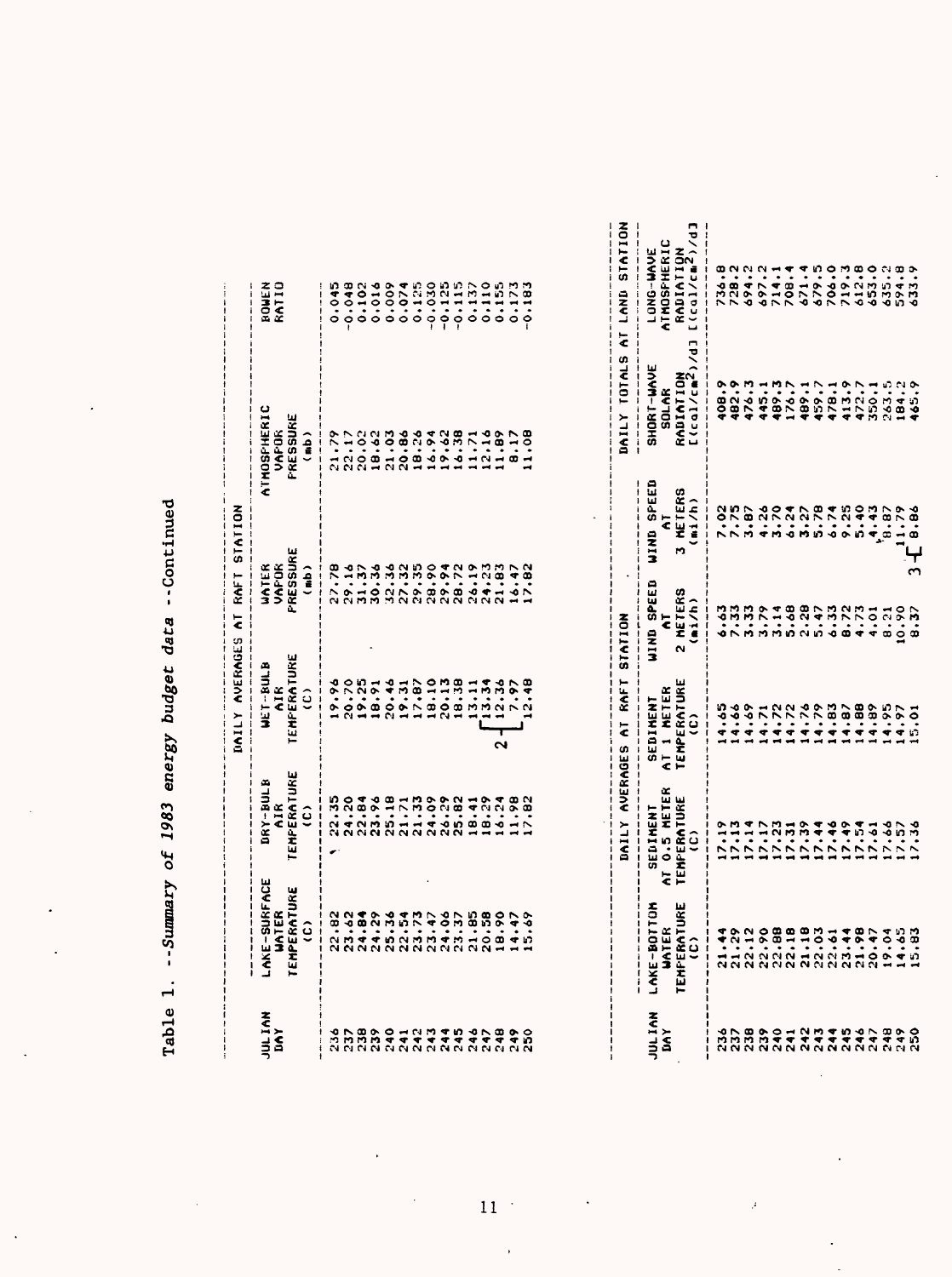|               |                                                                                                                                                                                                                                            | DAILY AVERAGES AT RAFT STATION |                                                                                                                                                                                                                                              |                       |
|---------------|--------------------------------------------------------------------------------------------------------------------------------------------------------------------------------------------------------------------------------------------|--------------------------------|----------------------------------------------------------------------------------------------------------------------------------------------------------------------------------------------------------------------------------------------|-----------------------|
| JULIAN<br>IAY | DRY-BULB<br>ENFERATURE<br>CONTRIC CONTRA SAGARA<br>CONTRESS CONTRA SAGARA<br>CONTRESS CONTRA SAGARA<br>CONTRA SAGARA SAGARA<br>CONTRA SAGARA SAGARA SAGARA SAGARA SAGARA SAGARA SAGARA SAGARA SAGARA SAGARA SAGARA SAGARA SAGARA SAGARA SA |                                | ATMOSPHERIC<br>PAPOR<br>PRESSURE<br>CRESSURE<br>CRESSURE<br>CRESSURE<br>CRESSURE<br>CRESSURE<br>CRESSURE<br>CRESSURE<br>CRESSURE<br>CRESSURE<br>CRESSURE<br>CRESSURE<br>CRESSURE<br>CRESSURE<br>CRESSURE<br>CRESSURE<br>CRESSURE<br>CRESSURE | <b>ROWEN</b><br>RATIO |
|               |                                                                                                                                                                                                                                            |                                |                                                                                                                                                                                                                                              |                       |
|               |                                                                                                                                                                                                                                            |                                |                                                                                                                                                                                                                                              |                       |
|               |                                                                                                                                                                                                                                            |                                |                                                                                                                                                                                                                                              |                       |
|               |                                                                                                                                                                                                                                            |                                |                                                                                                                                                                                                                                              |                       |
|               |                                                                                                                                                                                                                                            |                                |                                                                                                                                                                                                                                              |                       |
|               |                                                                                                                                                                                                                                            |                                |                                                                                                                                                                                                                                              |                       |
|               |                                                                                                                                                                                                                                            |                                |                                                                                                                                                                                                                                              |                       |
|               |                                                                                                                                                                                                                                            |                                |                                                                                                                                                                                                                                              |                       |
|               |                                                                                                                                                                                                                                            |                                |                                                                                                                                                                                                                                              |                       |
|               |                                                                                                                                                                                                                                            |                                |                                                                                                                                                                                                                                              |                       |
|               |                                                                                                                                                                                                                                            |                                |                                                                                                                                                                                                                                              |                       |
|               |                                                                                                                                                                                                                                            |                                |                                                                                                                                                                                                                                              |                       |
|               |                                                                                                                                                                                                                                            |                                |                                                                                                                                                                                                                                              |                       |

| Continue       |
|----------------|
| data           |
| oadanc         |
| energy         |
| 1983           |
| đ              |
| <b>Jummary</b> |
|                |
| Table          |

|                                                                                  |                                                    |                                                | IAILY AVERAGES AT RAFT STATION               |                                          |                                        | INTER UNATE AT LAND STAT                                                                                                                                                                                                                                                       |                                       |
|----------------------------------------------------------------------------------|----------------------------------------------------|------------------------------------------------|----------------------------------------------|------------------------------------------|----------------------------------------|--------------------------------------------------------------------------------------------------------------------------------------------------------------------------------------------------------------------------------------------------------------------------------|---------------------------------------|
|                                                                                  | LAKE-BOTTOM<br>WATER<br>TEMPERATURE<br>TEMPERATURE | SEDINENT<br>NT 0.5 METER<br>TEMPERATURE<br>CC) | SEDIMENT<br>AT 1 METER<br>TEMPERATURE<br>(C) | WIND SPEED<br>2 MI<br>2 METERS<br>(mi/h) | WIND SPEED<br>AT<br>3 METERS<br>(mi/h) | SHORT-WAVE<br>SOLAR<br>RADIATION<br>C(col/cm <sup>2</sup> /d]                                                                                                                                                                                                                  | LONG-WAVE<br>ATMOSPHERIC<br>RADIATION |
|                                                                                  |                                                    |                                                |                                              |                                          |                                        |                                                                                                                                                                                                                                                                                |                                       |
| ក្តួនាក់មានប្រទេសក្នុង<br>មានបានអាយុបានប្រទេសទី១<br>ក្តីស្រួតស្រួតស្រួតស្រួតស្គា |                                                    |                                                |                                              |                                          |                                        | $\begin{smallmatrix} 1.75 & 0.75 & 0.75 & 0.75 & 0.75 & 0.75 & 0.75 & 0.75 & 0.75 & 0.75 & 0.75 & 0.75 & 0.75 & 0.75 & 0.75 & 0.75 & 0.75 & 0.75 & 0.75 & 0.75 & 0.75 & 0.75 & 0.75 & 0.75 & 0.75 & 0.75 & 0.75 & 0.75 & 0.75 & 0.75 & 0.75 & 0.75 & 0.75 & 0.75 & 0.75 & 0.7$ |                                       |
|                                                                                  |                                                    |                                                |                                              |                                          |                                        |                                                                                                                                                                                                                                                                                |                                       |
|                                                                                  |                                                    |                                                |                                              |                                          |                                        |                                                                                                                                                                                                                                                                                |                                       |
|                                                                                  |                                                    |                                                |                                              |                                          |                                        |                                                                                                                                                                                                                                                                                |                                       |
|                                                                                  |                                                    |                                                |                                              |                                          |                                        |                                                                                                                                                                                                                                                                                |                                       |
|                                                                                  |                                                    |                                                |                                              |                                          |                                        |                                                                                                                                                                                                                                                                                |                                       |
|                                                                                  |                                                    |                                                |                                              |                                          |                                        |                                                                                                                                                                                                                                                                                |                                       |
|                                                                                  |                                                    |                                                |                                              |                                          |                                        |                                                                                                                                                                                                                                                                                |                                       |
|                                                                                  |                                                    |                                                |                                              |                                          |                                        |                                                                                                                                                                                                                                                                                |                                       |
|                                                                                  |                                                    |                                                |                                              |                                          |                                        |                                                                                                                                                                                                                                                                                |                                       |
|                                                                                  |                                                    |                                                |                                              |                                          |                                        |                                                                                                                                                                                                                                                                                |                                       |

 $\sim$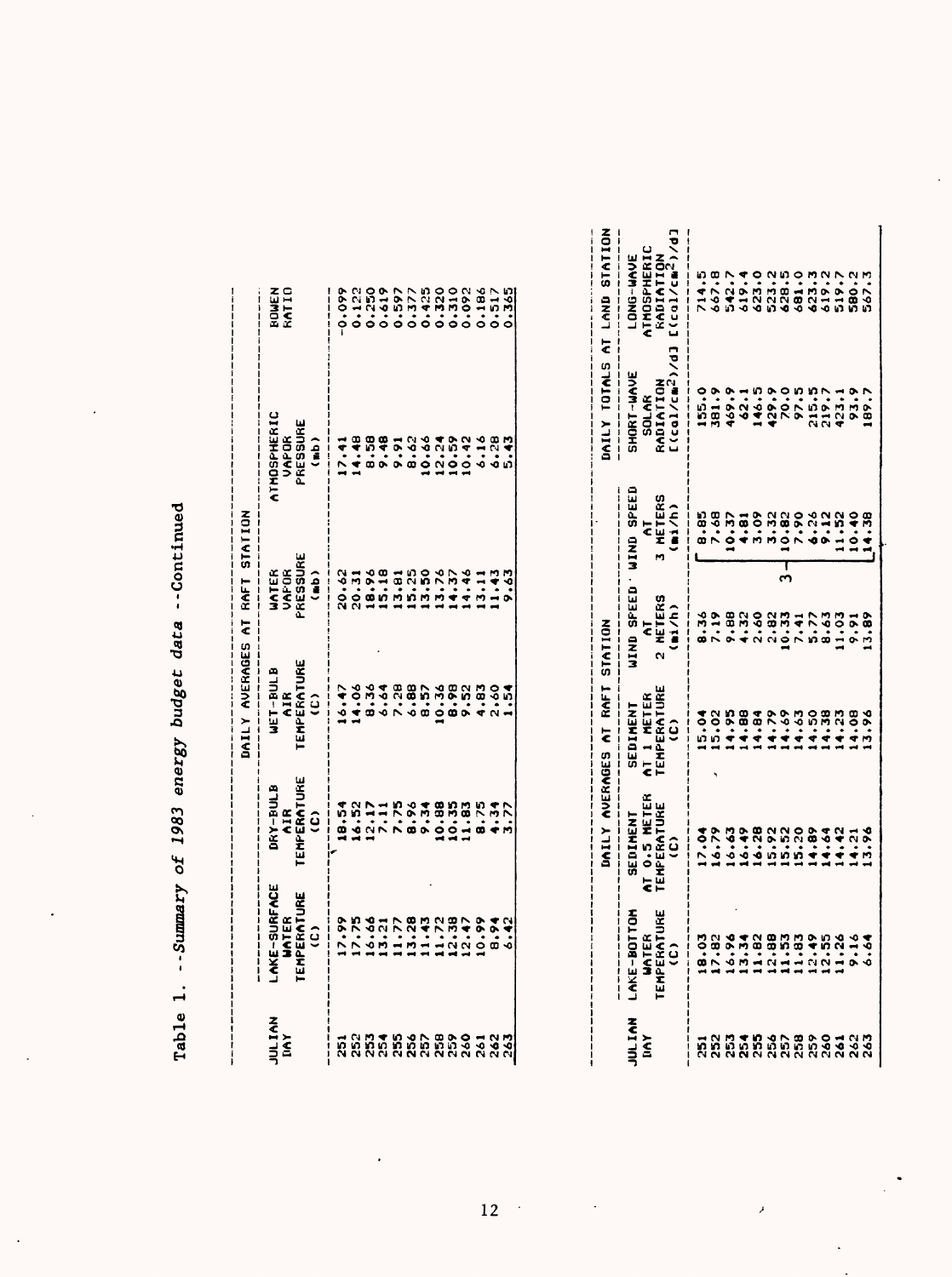Footnotes to table 1:

- 1. Calculated by regression equation 1 (see below), which was determined by using air-temperature data from the hygrothermograph and the drybulb sensor connected to the digital data logger.
- 2. Calculated by regression equation 2 (see below), which was determined by using humidity data from the hygrothermograph, the pychrometric tables, and the wet-bulb sensor connected to the digital data logger.
- 3. Calculated by regression equation 3 (see below), which was determined by using wind data from the totalizing anemometer and the 2-meter anemometer connected to the digital data logger.

| Regression               | Data points | r <sup>2</sup> value |  |
|--------------------------|-------------|----------------------|--|
| 1. $Y = -0.429 + 0.955X$ | 16          | 0.996                |  |
| 2. $Y = -1.291 + 1.031X$ | 20          | .969                 |  |
| 3. $Y = 0.499 + 0.999X$  | 24          | .996                 |  |

4. Calculated using Brunt's equation (Koberg, 1964).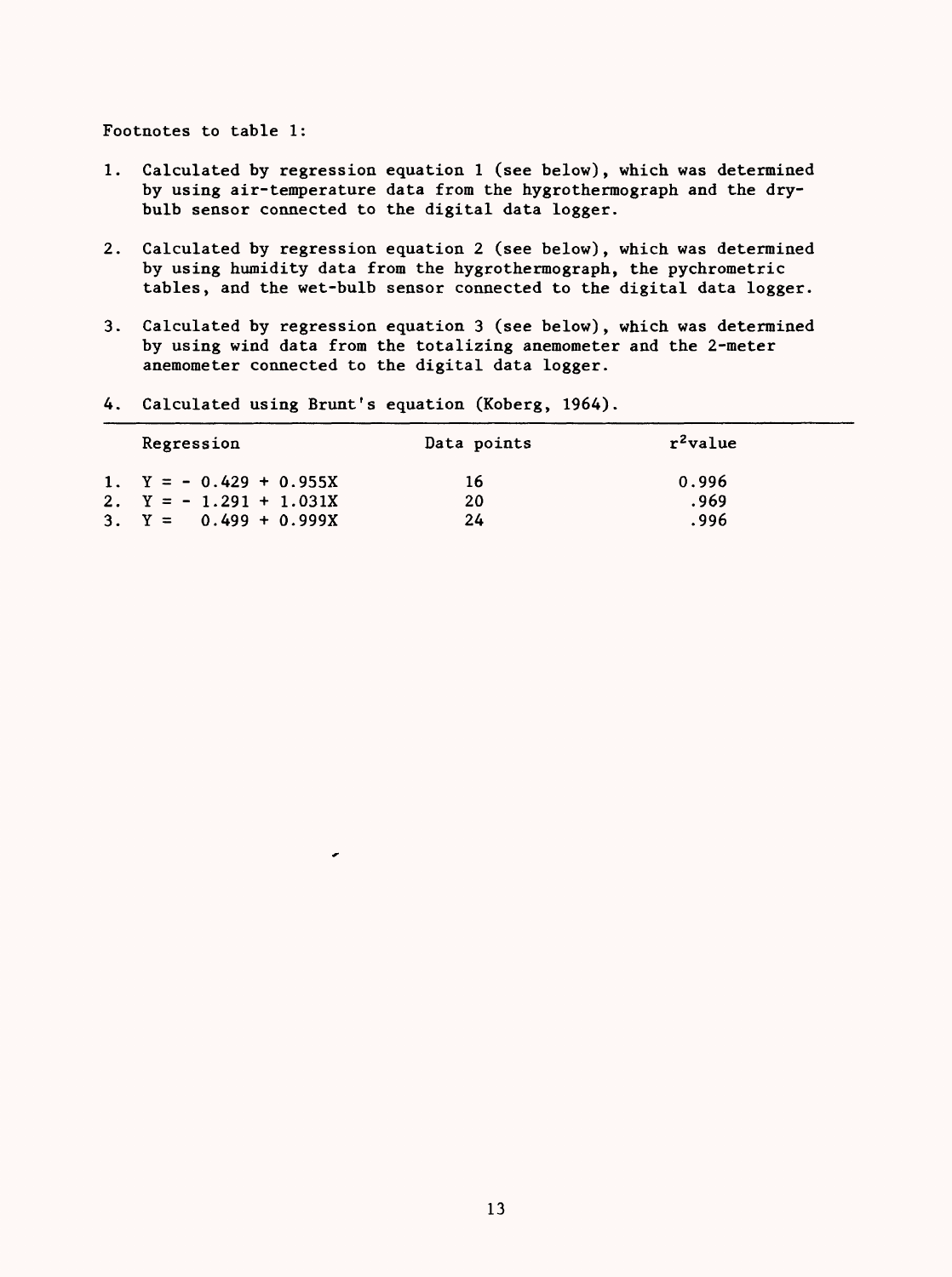**Table 2. Summary of 1983 temperature data at the raft station**  Table 2.--Summary of 1983 temperature data at the raft station<br>[C, degrees Celaius; h, hour; blank, no data] **[C, degrees Celsius; h, hour; blank, no data]**

 $\overline{\phantom{a}}$ 

| JULIAN<br>Day                             | DAILY<br>AVERAGE<br>LAKE-SURFACE L.<br>MATER<br>ENPERATURE<br>(c)   | <b>TEMPERATURE</b><br><b>IAILY<br/>AVERAGE<br/>LAKE-BOTTOM</b><br>LAKE-BOTTOM | ú<br>TEMPERATUR<br>(c)<br><b>AVERAGE<br/>SEDIMENT</b><br>AT 0.5 METI<br><b>DAILY</b> | DAILY<br>AVERAGE<br>SEDIMENT<br>AT 1 METER<br>AT 1 METER<br>TEMPERATURE | DAILY<br>AVERAGE<br>DRY BULB<br>IEMPERATURE<br>TEMPERATURE | MAXIMUM<br>DRY<br>Bulb<br>Rulb<br>Temperature<br>Temperature | TIME OF<br>MAXIMUM<br>DRY BULB<br>DEMPERATURE<br>TEMPERATURE | MININUM<br>DRY<br>DRY<br>Bulb<br>Bulb<br>Temperature<br>Temperature | TIME OF<br>MINIMUM<br>DRY BULB<br>DRY MIR<br>TEMPERATURE<br>TEMPERATURE | DAILY<br>AVERAGE<br>WET BULB<br>MER AIR<br>TEMPERATURE<br>TEMPERATURE |
|-------------------------------------------|---------------------------------------------------------------------|-------------------------------------------------------------------------------|--------------------------------------------------------------------------------------|-------------------------------------------------------------------------|------------------------------------------------------------|--------------------------------------------------------------|--------------------------------------------------------------|---------------------------------------------------------------------|-------------------------------------------------------------------------|-----------------------------------------------------------------------|
| 38<br>00 - 0 0 4<br>Maaaaa<br>Hii Hii Hii | 12.410<br>12.300<br>13.1200<br>13.700<br>15.370<br>550<br>$\dot{p}$ | ,,,,,,,,,,,<br>12.580<br>12.33400<br>1111.2800<br>15.290                      | $\frac{1}{2}$<br>6.488<br>$5.37480$<br>$5.74040$<br>$5.74040$<br>$5.7400$<br>$5.60$  | 1,759<br>1,814,955<br>1,914,055<br>1,914,055                            | 047550<br>105577200<br>10.11500<br>10.11500<br>10.11500    |                                                              | 111111081408                                                 | 5.482<br>1.3557<br>1.34258<br>6.458<br>4.514                        | 120111111005                                                            |                                                                       |

|                      | DAILY<br>LAVERAGE<br>LAKE-SURFACE L<br>TEMPERATURE T<br>TEMPERATURE T | DAILY<br>AVERAGE                             | DAILY<br>AVERAGE                  | DAILY<br>AVERAGE<br>SEDIMENT<br>AT 1 METER<br>AT 1 METER<br>TEMPERATURE | DAILY<br>Average<br>DRY Bulb<br>CAR<br>CAPERATURE<br>CC) | MAXIMUM<br>DRY<br>Bulb<br>AIR<br>AIR<br>MPERATURE<br>MCA | TIME OF<br>MAXIMUM<br>DRY BULB<br>DRY BULB<br>MPERATURI<br>IMPERATURI | NINININ<br>DRY<br>Bulb<br>AIR<br>AIR<br>MPERATURE<br>MPERATURE | TIME OF<br>MINIMUM<br>DRY BULB<br>DRY BULB<br>APERATURE<br>MPERATURE | IAILY<br>AVERAGE<br>WET BULB<br>AIR<br>AFERATUR<br>MFERATUR |
|----------------------|-----------------------------------------------------------------------|----------------------------------------------|-----------------------------------|-------------------------------------------------------------------------|----------------------------------------------------------|----------------------------------------------------------|-----------------------------------------------------------------------|----------------------------------------------------------------|----------------------------------------------------------------------|-------------------------------------------------------------|
| <b>JULIAN</b><br>DAY |                                                                       | LAKE-BOTTOM                                  | SEDIMENT                          |                                                                         |                                                          |                                                          |                                                                       |                                                                |                                                                      |                                                             |
|                      |                                                                       | <b>UATER</b>                                 |                                   |                                                                         |                                                          |                                                          |                                                                       |                                                                |                                                                      |                                                             |
|                      |                                                                       | TEMPERATURE                                  | AT 0.5 HETH<br>Temperaturi<br>(c) |                                                                         |                                                          |                                                          |                                                                       |                                                                |                                                                      |                                                             |
|                      |                                                                       | $\hat{u}$                                    |                                   |                                                                         |                                                          |                                                          |                                                                       |                                                                |                                                                      |                                                             |
|                      | 5.340                                                                 |                                              | 8.380                             |                                                                         |                                                          | 18.850                                                   |                                                                       |                                                                |                                                                      |                                                             |
|                      |                                                                       |                                              |                                   |                                                                         |                                                          |                                                          |                                                                       |                                                                |                                                                      |                                                             |
|                      |                                                                       |                                              | 8.970                             |                                                                         |                                                          |                                                          |                                                                       |                                                                |                                                                      |                                                             |
| 279                  | 15.480<br>18.250<br>18.170                                            |                                              | 002.1                             |                                                                         |                                                          |                                                          |                                                                       |                                                                |                                                                      |                                                             |
|                      |                                                                       |                                              | 7.650                             |                                                                         |                                                          |                                                          |                                                                       |                                                                | 501480048040045<br>500055604545<br>50005456004545<br>50005000000000  |                                                             |
|                      |                                                                       |                                              | 9.890                             |                                                                         |                                                          |                                                          |                                                                       |                                                                |                                                                      |                                                             |
|                      |                                                                       |                                              | 9.960                             |                                                                         |                                                          |                                                          |                                                                       |                                                                |                                                                      |                                                             |
|                      | 13.840<br>12.3740<br>12.940<br>15.230                                 | 5.310                                        |                                   |                                                                         |                                                          |                                                          |                                                                       |                                                                |                                                                      |                                                             |
|                      |                                                                       | 180<br>$\frac{1}{2}$                         | 0.930<br>0.940                    |                                                                         |                                                          |                                                          |                                                                       |                                                                |                                                                      |                                                             |
|                      | 16.720<br>14.330<br>13.250<br>14.480                                  |                                              | 10.070                            |                                                                         |                                                          |                                                          |                                                                       |                                                                |                                                                      |                                                             |
|                      |                                                                       | $14.550$<br>$14.550$<br>$13.440$<br>$14.840$ |                                   |                                                                         |                                                          |                                                          |                                                                       |                                                                |                                                                      |                                                             |
|                      |                                                                       |                                              | 10.260<br>10.440<br>10.490        |                                                                         |                                                          |                                                          |                                                                       |                                                                |                                                                      |                                                             |
|                      |                                                                       |                                              |                                   |                                                                         |                                                          |                                                          |                                                                       |                                                                |                                                                      |                                                             |
|                      | 16.950                                                                | 16.820                                       | 10.510                            |                                                                         |                                                          |                                                          |                                                                       |                                                                |                                                                      |                                                             |

 $\ddot{\phantom{0}}$ 

 $\ddot{\phantom{1}}$ 

 $\ddot{\phantom{0}}$ 

 $\overline{a}$ 

 $\ddot{\phantom{0}}$ 

 $\ddot{\phantom{a}}$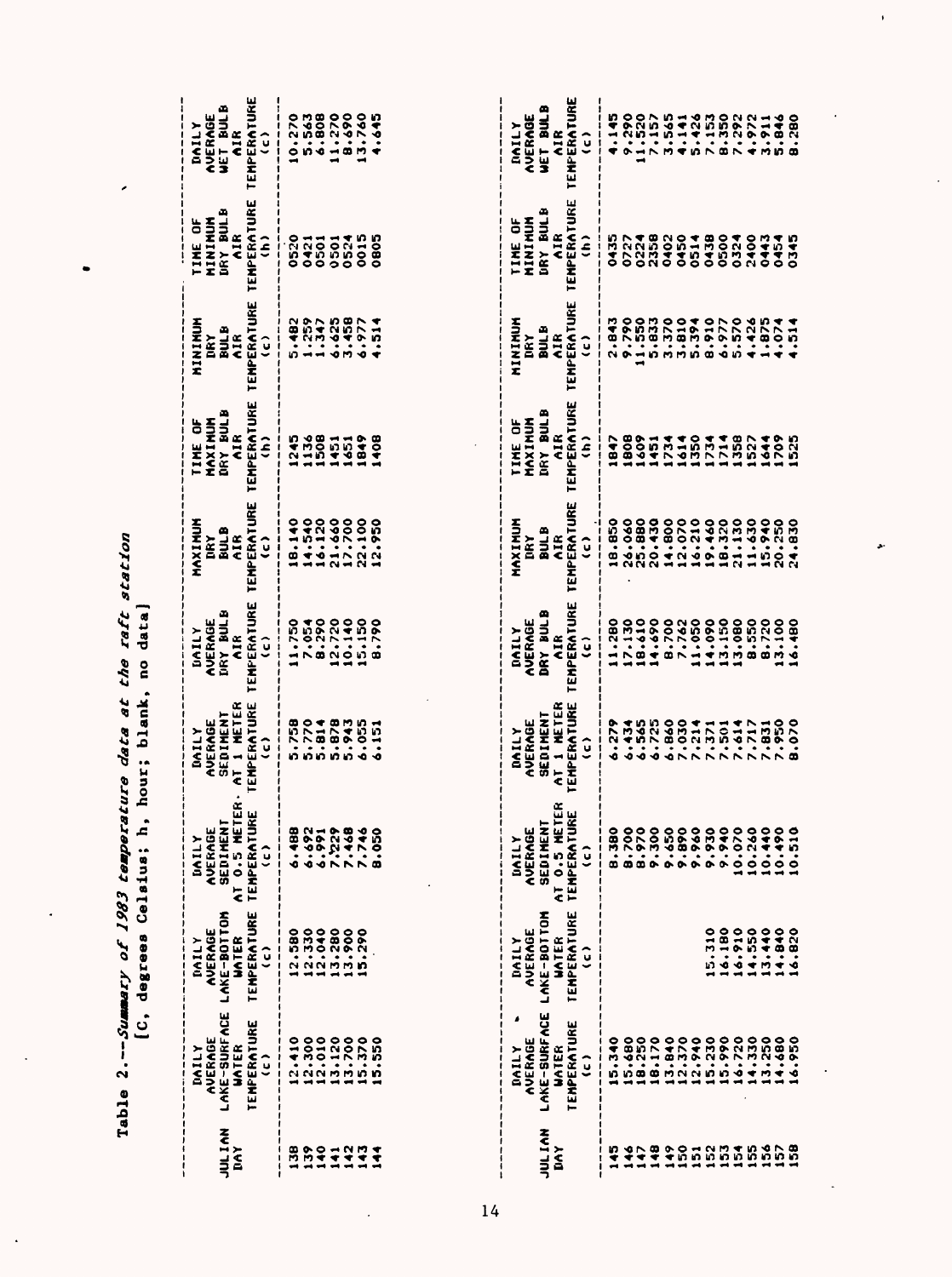Table 2.--Summary of 1983 temperature data at the raft station--continued **Table 2.** *Summary of 1983 temperature data at the raft station continued*

 $\overline{\phantom{a}}$ 

| JULIAN<br>DAY    | AVERAGE<br>LAKE-SURFACE<br><b>WATER</b><br>DAILY | ARANGE<br>AVERAGE<br>ZE LAKE-BOTTOM<br>WATER<br>DAILY | DAILY<br>Average<br>Sediment<br>AT 0.5 Meter<br>E Temperature<br>E Temperature | DAILY<br>AVERAGE<br>Sediment<br>AT 1 Meter<br>Temperature<br>Temperature | DAILY<br>Average<br>Dry Bulb<br>Temperature<br>Temperature | MAXINUM<br>DRY<br>Bulb<br>Bulb<br>Temperature<br>Temperature | TIME OF<br>MAXIMUM<br>DRY BULB<br>DRY BULB<br>TEMPERATURE<br>TEMPERATURE | MINIMUM<br>DRY<br>DULB<br>DULB<br>TEMPERATURE<br>TEMPERATURE | TIME OF<br>MINIMUM<br>DRY BULB<br>DRY BULB<br>TEMPERATURE<br>TEMPERATURE | DAILY<br>Average<br>Wet Bulb<br>Kemperature<br>Temperature |
|------------------|--------------------------------------------------|-------------------------------------------------------|--------------------------------------------------------------------------------|--------------------------------------------------------------------------|------------------------------------------------------------|--------------------------------------------------------------|--------------------------------------------------------------------------|--------------------------------------------------------------|--------------------------------------------------------------------------|------------------------------------------------------------|
|                  | TEMPERATURE<br>(c)                               | TEMPERATURE<br>(c)                                    |                                                                                |                                                                          |                                                            |                                                              |                                                                          |                                                              |                                                                          |                                                            |
| $\frac{6}{2}$    | 18.560                                           | 18.610                                                | 10.610                                                                         | .160                                                                     |                                                            |                                                              |                                                                          |                                                              |                                                                          |                                                            |
|                  |                                                  |                                                       |                                                                                |                                                                          |                                                            |                                                              |                                                                          |                                                              |                                                                          |                                                            |
|                  |                                                  |                                                       |                                                                                | 288<br>NA                                                                |                                                            |                                                              |                                                                          |                                                              |                                                                          |                                                            |
|                  |                                                  |                                                       | 10.820<br>11.100<br>11.370                                                     | å                                                                        |                                                            |                                                              |                                                                          |                                                              |                                                                          |                                                            |
|                  |                                                  |                                                       |                                                                                |                                                                          |                                                            |                                                              |                                                                          |                                                              |                                                                          |                                                            |
|                  |                                                  |                                                       |                                                                                |                                                                          |                                                            |                                                              |                                                                          |                                                              |                                                                          |                                                            |
|                  |                                                  |                                                       | $11.690$<br>$12.010$<br>$12.270$<br>$12.460$                                   |                                                                          |                                                            |                                                              |                                                                          |                                                              |                                                                          |                                                            |
|                  |                                                  |                                                       |                                                                                |                                                                          |                                                            |                                                              |                                                                          |                                                              |                                                                          |                                                            |
|                  |                                                  |                                                       | 12.570                                                                         |                                                                          |                                                            |                                                              |                                                                          |                                                              |                                                                          |                                                            |
|                  |                                                  |                                                       |                                                                                |                                                                          |                                                            |                                                              |                                                                          |                                                              |                                                                          |                                                            |
|                  |                                                  |                                                       |                                                                                |                                                                          |                                                            |                                                              |                                                                          |                                                              |                                                                          |                                                            |
|                  |                                                  |                                                       | $12.560$<br>$12.570$<br>$12.670$                                               |                                                                          |                                                            |                                                              |                                                                          |                                                              |                                                                          |                                                            |
|                  |                                                  |                                                       | 12.790                                                                         |                                                                          |                                                            |                                                              |                                                                          |                                                              |                                                                          |                                                            |
| 1111111111111111 |                                                  | 0.50                                                  | 12.920                                                                         | 830                                                                      |                                                            |                                                              |                                                                          |                                                              |                                                                          |                                                            |
|                  |                                                  |                                                       |                                                                                |                                                                          |                                                            |                                                              |                                                                          |                                                              |                                                                          |                                                            |

| <b>JULIAN</b><br>DAY | DAILY<br>LAKE-SURFACE L<br>LAKE-SURFACE L<br>TEMPERATURE<br>TEMPERATURE | DAILY<br>Elake-Bottom Sediment<br>Elake-Bottom Sediment<br>Elake-Bottom Sediment<br>Wier AT 0.5 Meter<br>Temperature Temperature                                                                                                                                                                                           | ដ<br>ចំ ប | DAILY<br>AVERAGE<br>Sediment<br>AT 1 Meter<br>Temperature<br>Temperature | DAILY<br>Average<br>DRY Bulb<br>DRY Bulb<br>Temperature<br>Temperature | MAXIMUM<br>DIRY<br>Bulb<br>EMPERATURE<br>TEMPERATURE | TIME OF<br>MAXIMUM<br>DRY BULB<br>DEMPERATURE<br>TEMPERATURE                    | MININUM<br>DRY<br>Bulb<br>Bulb<br>Temperature<br>Temperature | TIME OF<br>MINIMUM<br>DRY BULB<br>DEMPERATURE<br>TEMPERATURE | DAILY<br>AVERAGE<br>WET BULB<br>MET BULB<br>CEMPERATURE<br>CEMPERATURE |
|----------------------|-------------------------------------------------------------------------|----------------------------------------------------------------------------------------------------------------------------------------------------------------------------------------------------------------------------------------------------------------------------------------------------------------------------|-----------|--------------------------------------------------------------------------|------------------------------------------------------------------------|------------------------------------------------------|---------------------------------------------------------------------------------|--------------------------------------------------------------|--------------------------------------------------------------|------------------------------------------------------------------------|
| 2752222              |                                                                         | $\begin{smallmatrix} 0.0 & 0 & 0 & 0 & 0 & 0 \\ 0.0 & 0 & 0 & 0 & 0 & 0 \\ 0.0 & 0 & 0 & 0 & 0 & 0 \\ 0.0 & 0 & 0 & 0 & 0 & 0 \\ 0 & 0 & 0 & 0 & 0 & 0 \\ 0 & 0 & 0 & 0 & 0 & 0 \\ 0 & 0 & 0 & 0 & 0 & 0 \\ 0 & 0 & 0 & 0 & 0 & 0 \\ 0 & 0 & 0 & 0 & 0 & 0 \\ 0 & 0 & 0 & 0 & 0 & 0 \\ 0 & 0 & 0 & 0 & 0 & 0 \\ 0 & 0 & 0$ |           |                                                                          |                                                                        |                                                      | $\begin{array}{c}\n 0.040000 \\  0.041400 \\  0.04000 \\  0.0400\n \end{array}$ |                                                              | 122248884                                                    |                                                                        |

 $\cdot$ 

è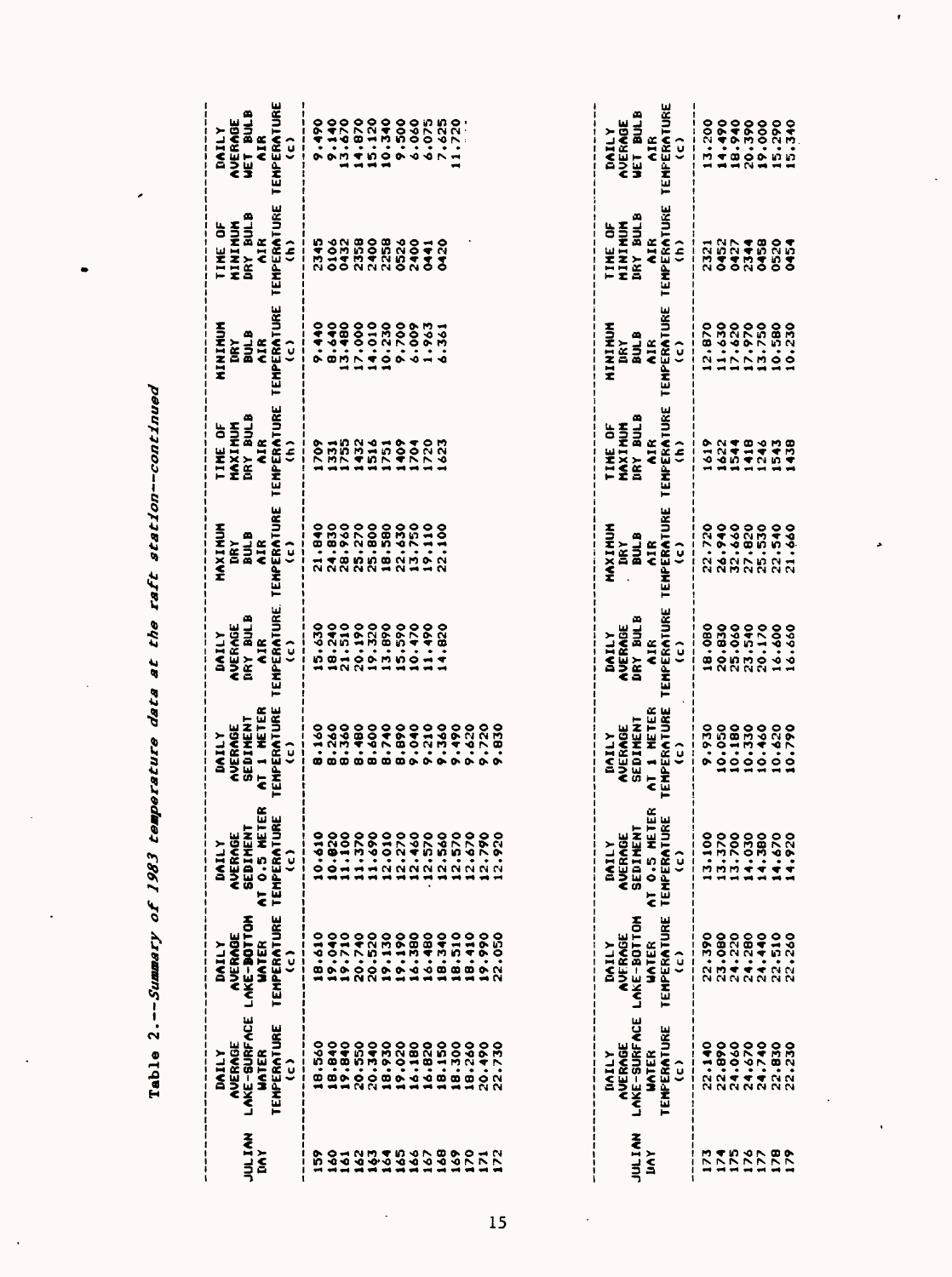| <b>MAIT TOP</b><br><b>DAY</b>                                                                               | LAKE-SURFACE<br>TEMPERATURE<br>AVERAGE<br>WATER<br>DAILY<br>Ĵ                                                                            | TEMPERATURE<br>LAKE-BOTTOM<br>AVERAGE<br>WATER<br>DAILY<br>$\hat{c}$                                                               | ER<br>ш<br>SEDIMENT<br><b>0.5 HET</b><br><b>TEMPERATUR</b><br>AVERAGE<br>DAILY<br>$\hat{u}$<br>$\overline{\epsilon}$                     | <b>TEMPERATURE</b><br>AT 1 HETER<br>SEDIMENT<br>AVERAGE<br>DAILY<br>$\hat{u}$                                                                                        | <b>TEMPERATURE</b><br>DRY BULB<br>AVERAGE<br>DAILY<br>AIR<br>ĉ                                                                                                             | <b>TEMPERATURE</b><br>HAXINUM<br>BULB<br>AIR<br>DRY<br>$\hat{c}$    | <b>TEMPERATURE</b><br>DRY BULB<br><b>XIXIXEX</b><br>ð<br>hik<br>$\hat{\epsilon}$<br>TIME | <b>TEMPERATURE</b><br><b>AUNINIZY</b><br><b>BULB</b><br>hik<br>DRY<br>$\hat{c}$ | TEMPERATURE<br><b>BULB</b><br>MININUM<br><b>TIME OF</b><br>AIR<br>$\hat{a}$<br>DRY | TEMPERATURE<br><b>ATIME LEAR</b><br>AVERAGE<br>DAILY<br>AIR<br>$\hat{c}$                                                                         |
|-------------------------------------------------------------------------------------------------------------|------------------------------------------------------------------------------------------------------------------------------------------|------------------------------------------------------------------------------------------------------------------------------------|------------------------------------------------------------------------------------------------------------------------------------------|----------------------------------------------------------------------------------------------------------------------------------------------------------------------|----------------------------------------------------------------------------------------------------------------------------------------------------------------------------|---------------------------------------------------------------------|------------------------------------------------------------------------------------------|---------------------------------------------------------------------------------|------------------------------------------------------------------------------------|--------------------------------------------------------------------------------------------------------------------------------------------------|
| 182<br>183<br>185<br>186<br>188<br>189<br>190<br><b>SST</b><br>184<br>187<br>ē<br>192<br>$\tilde{e}$<br>191 | 21,160<br>19.470<br>19.210<br>21,640<br>24.620<br>26.080<br>25.420<br>25.500<br>20.200<br>20.050<br>22.610<br>17.820<br>21,170<br>22,570 | 20.470<br>22,270<br>20.580<br>19.660<br>17.910<br>17.820<br>19.200<br>21.120<br>33.430<br>21.110<br>020<br>19.970<br>20.830<br>ន្ល | 5.170<br>5.1700<br>5.160<br>5.090<br>4.940<br>4.930<br>4.980<br>5.070<br>.070<br>5,170<br>5.010<br>5.150<br>5,280<br>IO.                 | 11.120<br>11.420<br>11.540<br>11.640<br>11.730<br>11.830<br>11.970<br>12.020<br>$0 + 6.$<br>11.290<br>11.920<br>12.070<br>2.090<br>.160<br>$\mathbf{\tilde{c}}$<br>۰ | 6.910<br>19.540<br>13.870<br>15,100<br>25.180<br>25,100<br>27,030<br>25.290<br>19.070<br>14.050<br>.890<br>.390<br>22.720<br>.480<br>$\overline{1}$<br>$\overline{2}$<br>÷ | 21.750<br>16.380<br>26.940                                          | 0042<br>1507<br>1531<br>554                                                              | $12.690$<br>11.630<br>2.600<br>4.890                                            | 0450<br>1144<br>0520<br>2349                                                       | 18.220<br>12.760<br>12,650<br>19.120<br>21,190<br>22.880<br>19.570<br>13.290<br>.940<br>15.520<br>17.700<br>22.690<br>520<br>Ċ4<br>$\frac{6}{1}$ |
| JULIAN<br>Š                                                                                                 | LAKE-SURFACE<br><b>TEMPERATURE</b><br>AVERAGE<br>UATER<br>MIII<br>$\hat{\mathsf{u}}$                                                     | <b>TEMPERATURE</b><br>LAKE-BOTTOM<br>AVERAGE<br><b>UATER</b><br>DAILY<br>$\hat{c}$                                                 | $\tilde{\mathbf{r}}$<br>ω<br><b>0.5 MET</b><br>TEMPERATUR<br>SEDIMENT<br>AVERAGE<br><b>TINAILY</b><br>$\hat{u}$<br>$\overline{\epsilon}$ | AT 1 HETER<br>TEMPERATURE<br>SEDIMENT<br>AVERAGE<br><b>NTIVO</b><br>Ĵ                                                                                                | <b>TEMPERATURE</b><br>DRY BULB<br>AVERAGE<br>DAILY<br>č<br>Ĵ                                                                                                               | <b>TEMPERATURE</b><br>MAXIMUM<br>BULB<br>AIR <sup>.</sup><br>Ã<br>Ĵ | <b>TEMPERATURE</b><br>DRY BULB<br>MAXIMUM<br><b>DE OF</b><br>hik<br>$\hat{\epsilon}$     | <b>TEMPERATURE</b><br>MININUM<br><b>BULB</b><br><b>AIR</b><br>DRY<br>Ĵ          | <b>TEMPERATURE</b><br>DRY BULB<br>MININUM<br>ä<br><b>AIR</b><br>$\hat{a}$<br>TIME  | <b>TEMPERATURE</b><br><b>MEL BITTB</b><br>AVERAGE<br><b>TIATLY</b><br>AIR<br>$\hat{c}$                                                           |
| 196<br>198<br>195<br>197<br>199<br>200<br>194<br>201                                                        | 24.930<br>25.920<br>24.400<br>24.120<br>23.850<br>23.670<br>24.320<br>24.450                                                             | 22.300<br>24.290<br>23.080<br>22.310<br>21.840<br>22.440<br>22.680<br>21.310                                                       | 5.530<br>15.630<br>6.060<br>6.130<br>5.380<br>5.460<br>5.960                                                                             | 2.370<br>$12.430$<br>$12.500$<br>$12.600$<br>$12.600$<br>$12.760$<br>2,250<br>2.310                                                                                  | 24.470<br>21.190<br>27.450<br>19.570<br>22,520<br>23.260<br>22.800<br>26,980                                                                                               |                                                                     |                                                                                          |                                                                                 |                                                                                    | 20.990<br>20.090<br>20.620<br>20.730<br>20.760<br>15.110<br>18.550<br>19.550                                                                     |
| 202<br>203<br>205<br>204<br>$\frac{286}{287}$                                                               | 25.050<br>24.040<br>24.850<br>23.520<br>23.440<br>22.960                                                                                 | 22.860<br>22.760<br>22.290<br>21.650<br>21.440<br>22.340                                                                           | 6.220<br>6.270<br>6.340<br>6.420<br>6.470<br>6.490                                                                                       | 12.870<br>12.940<br>13.010<br>13.100<br>13.260                                                                                                                       | 18.660<br>20.010<br>22,510<br>21.940<br>22.200<br>22.960                                                                                                                   |                                                                     |                                                                                          |                                                                                 |                                                                                    | 20.260<br>16.650<br>15.810<br>16.450<br>17.020<br>19.160                                                                                         |

Ņ

 $\ddot{\phantom{0}}$ 

 $\bullet$ 

 $\cdot$ 

 $\mathcal{A}$ 

 $\sim$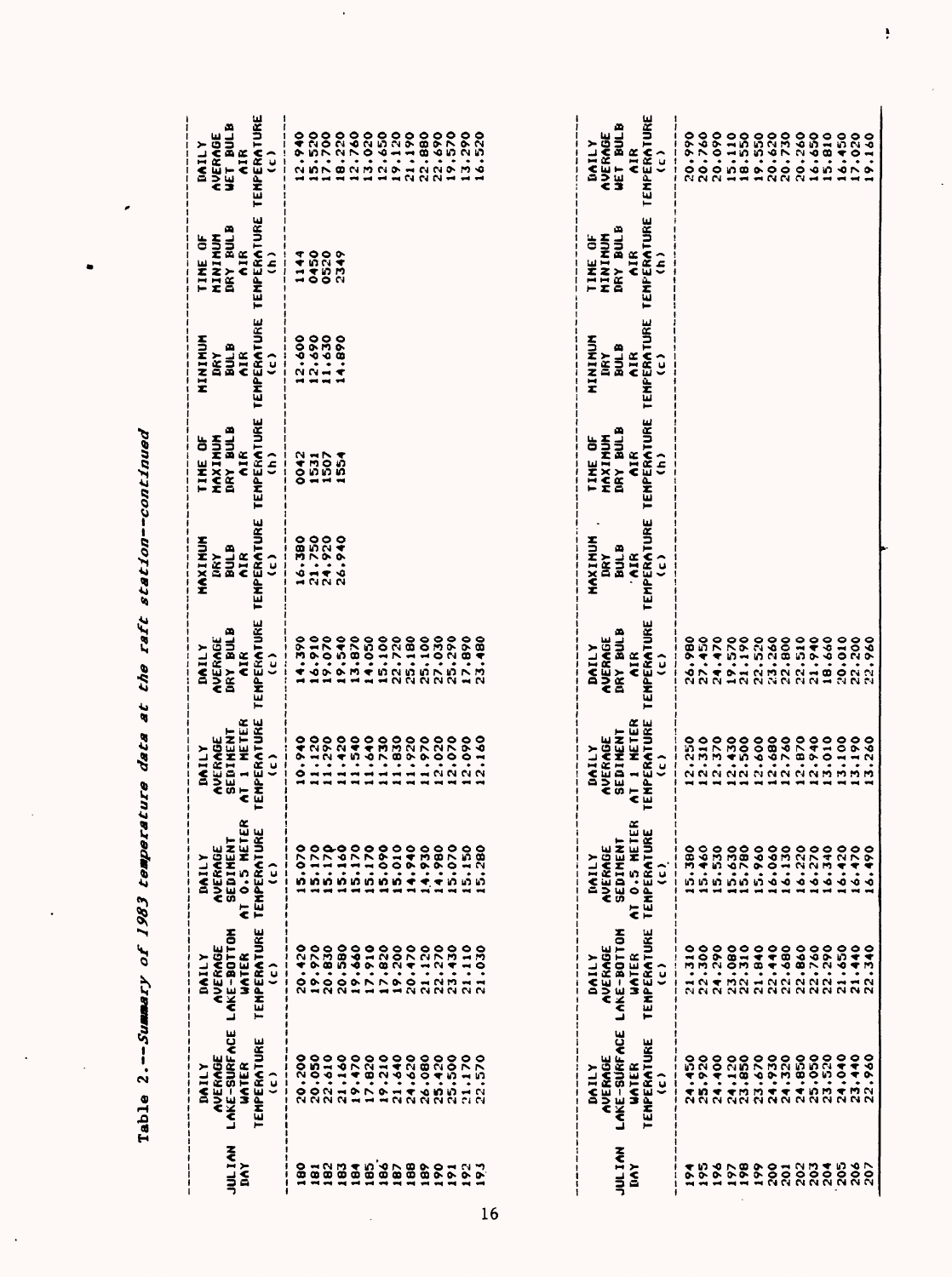|                                                                                                                                          | no data           |
|------------------------------------------------------------------------------------------------------------------------------------------|-------------------|
|                                                                                                                                          |                   |
|                                                                                                                                          | blank             |
|                                                                                                                                          |                   |
|                                                                                                                                          | $\ddot{a}$        |
| y of 1983 wind-speed data at the raft station                                                                                            | per hour;         |
|                                                                                                                                          |                   |
|                                                                                                                                          | aile <sub>s</sub> |
| ummar                                                                                                                                    | $m/n$ ,           |
|                                                                                                                                          |                   |
| $\frac{1}{2}$                                                                                                                            |                   |
| ֧֧֧֧֧֧֧֧֧֧֦֧֧֧֦֧ׅ֧֛֧֧֧֧֧֦֧֚֘֝֓֕֓֝֬֓֓֝֬֓֝֬֝֓֬֝֬֓֝֬֝֬֝֬֜֜֓֬֓֬֜֜֜<br>֧֪֧֧֧֧֧֛֪֧֧֦֧֦֧֦֧֦֧֦֧֧֦֧֚֚֚֚֚֚֚֚֚֚֚֝֝֜֜֜֝֬֩֜֜<br>֧֪֪֧֪֪֪֪֪֪֪֪֪֪֪֪֪֪֪֪֖ |                   |

| ULIAN<br>DAY                                                    | DAILY<br>AVERAGE<br>WIND SPEED<br>WI 2 METERS<br>AT 2 METERS | IAILY<br>HAXIMUM /<br>Wind Speed /<br>Wind Speed /<br>AT 2 Meters /                                                                                                 | TIME OF<br>MAXIMUM<br>WIND SPEED<br>WIND SPEED<br>AT 2 METERS | DAILY<br>HINIMUM<br>WIND SPEED<br>WIND SPEED<br>AT 2 HETERS<br>AT 2 HETERS | TIME OF<br>MINIMUM<br>MIND SPEED<br>MIND SPEED<br>AT 2 METERS<br>Ch | NAILY<br>AUERAGE<br>AT 3 HETERS<br>AT 3 HETERS<br>AT 3 HETERS<br>43<br>43<br>43<br>43<br>5, 40<br>10, 43<br>5, 40<br>70, 40<br>70, 40<br>70, 70<br>70, 70 | DAILY<br>MAXIMUM<br>WIND SPEED<br>WI 3 METERS<br>AT 3 METERS | TIME OF<br>MAXIMUM<br>WIND SPEED<br>WI 3 METERS<br>AT 3 METERS | DAILY<br>WINDSPEED +<br>WINDSPEED +<br>AT 3 METERS /<br>AT 3 METERS / | TIME OF<br>MINIMUM<br>WIND SPEED<br>AT 3 METERS<br>AT 3 METERS |
|-----------------------------------------------------------------|--------------------------------------------------------------|---------------------------------------------------------------------------------------------------------------------------------------------------------------------|---------------------------------------------------------------|----------------------------------------------------------------------------|---------------------------------------------------------------------|-----------------------------------------------------------------------------------------------------------------------------------------------------------|--------------------------------------------------------------|----------------------------------------------------------------|-----------------------------------------------------------------------|----------------------------------------------------------------|
|                                                                 |                                                              |                                                                                                                                                                     |                                                               |                                                                            |                                                                     |                                                                                                                                                           |                                                              |                                                                |                                                                       |                                                                |
| $\begin{array}{c} 0.021004 \\ 0.024444 \\ 0.004444 \end{array}$ |                                                              | $\begin{array}{cccc}\n 0 & 4 & 7 & 4 & 7 & 7 & 4 & 4 \\  - & 0 & 0 & 0 & 0 & 0 & 1 & 1 \\  0 & 0 & 0 & 0 & 0 & 0 & 0 \\  0 & 0 & 0 & 0 & 0 & 0 & 0 \\  \end{array}$ | 122444044<br>12244402<br>122512021                            |                                                                            |                                                                     |                                                                                                                                                           |                                                              |                                                                |                                                                       | 000023114<br>000023114<br>00012000                             |
|                                                                 |                                                              |                                                                                                                                                                     |                                                               |                                                                            |                                                                     |                                                                                                                                                           |                                                              |                                                                |                                                                       |                                                                |
|                                                                 |                                                              |                                                                                                                                                                     |                                                               |                                                                            |                                                                     |                                                                                                                                                           |                                                              |                                                                |                                                                       |                                                                |
|                                                                 |                                                              |                                                                                                                                                                     |                                                               |                                                                            |                                                                     |                                                                                                                                                           |                                                              |                                                                |                                                                       |                                                                |
|                                                                 |                                                              |                                                                                                                                                                     |                                                               |                                                                            |                                                                     |                                                                                                                                                           |                                                              |                                                                |                                                                       |                                                                |
|                                                                 |                                                              |                                                                                                                                                                     |                                                               |                                                                            |                                                                     |                                                                                                                                                           |                                                              |                                                                |                                                                       |                                                                |

 $\epsilon$ 

 $\bar{z}$ 

ł,

| <b>ULIAN</b><br>DAY |                                                              |  |                                                             |                                                              |                                                        |                                                            |                                                                |                                                                    |                                                                |
|---------------------|--------------------------------------------------------------|--|-------------------------------------------------------------|--------------------------------------------------------------|--------------------------------------------------------|------------------------------------------------------------|----------------------------------------------------------------|--------------------------------------------------------------------|----------------------------------------------------------------|
|                     | DAILY<br>Average<br>Wind Speed<br>At 2 Meters<br>At 2 Meters |  | DAILY<br>HINIMUM<br>WIND SPEED<br>WIND SPEED<br>AT 2 METERS | TIME OF<br>MININUM<br>WIND SPEED<br>T 2 METERS<br>T 2 METERS | DAILY<br>AVERAGE<br>IIND SPEED<br>I 3 METERS<br>Cai/h) | DAILY<br>MAXIMUM<br>WIND SPEED<br>T.3 METERS<br>T.3 METERS | TIME OF<br>MAXIMUM<br>WIND SPEED<br>VT 3 METERS<br>VT 3 METERS | DAILY<br>MINIMUM<br>WIND SPEED<br>VI 3 METERS<br>T 3 METERS        | TIME OF<br>MINIMUM<br>WIND SPEED<br>WI 3 METERS<br>AT 3 METERS |
|                     |                                                              |  |                                                             |                                                              |                                                        |                                                            |                                                                |                                                                    |                                                                |
|                     |                                                              |  |                                                             |                                                              |                                                        |                                                            |                                                                |                                                                    |                                                                |
|                     |                                                              |  |                                                             |                                                              | 1287210800288228272                                    |                                                            |                                                                | ODOON BODD 37000<br>CBC CARL CBC CARL CBC<br>CBC CARL CBC CARL CBC |                                                                |
|                     |                                                              |  |                                                             |                                                              |                                                        |                                                            |                                                                |                                                                    |                                                                |
|                     |                                                              |  |                                                             |                                                              |                                                        |                                                            |                                                                |                                                                    |                                                                |
|                     |                                                              |  |                                                             |                                                              |                                                        |                                                            |                                                                |                                                                    |                                                                |
|                     |                                                              |  |                                                             |                                                              |                                                        |                                                            |                                                                |                                                                    |                                                                |
|                     |                                                              |  |                                                             |                                                              |                                                        |                                                            |                                                                |                                                                    |                                                                |
|                     |                                                              |  |                                                             |                                                              |                                                        |                                                            |                                                                |                                                                    |                                                                |
|                     |                                                              |  |                                                             |                                                              |                                                        |                                                            |                                                                |                                                                    |                                                                |
|                     |                                                              |  |                                                             |                                                              |                                                        |                                                            |                                                                |                                                                    |                                                                |
|                     |                                                              |  |                                                             |                                                              |                                                        |                                                            |                                                                |                                                                    |                                                                |
|                     |                                                              |  |                                                             |                                                              |                                                        |                                                            |                                                                |                                                                    |                                                                |
|                     |                                                              |  |                                                             |                                                              |                                                        |                                                            |                                                                |                                                                    |                                                                |

 $\ddot{\phantom{0}}$ 

 $\frac{17}{1}$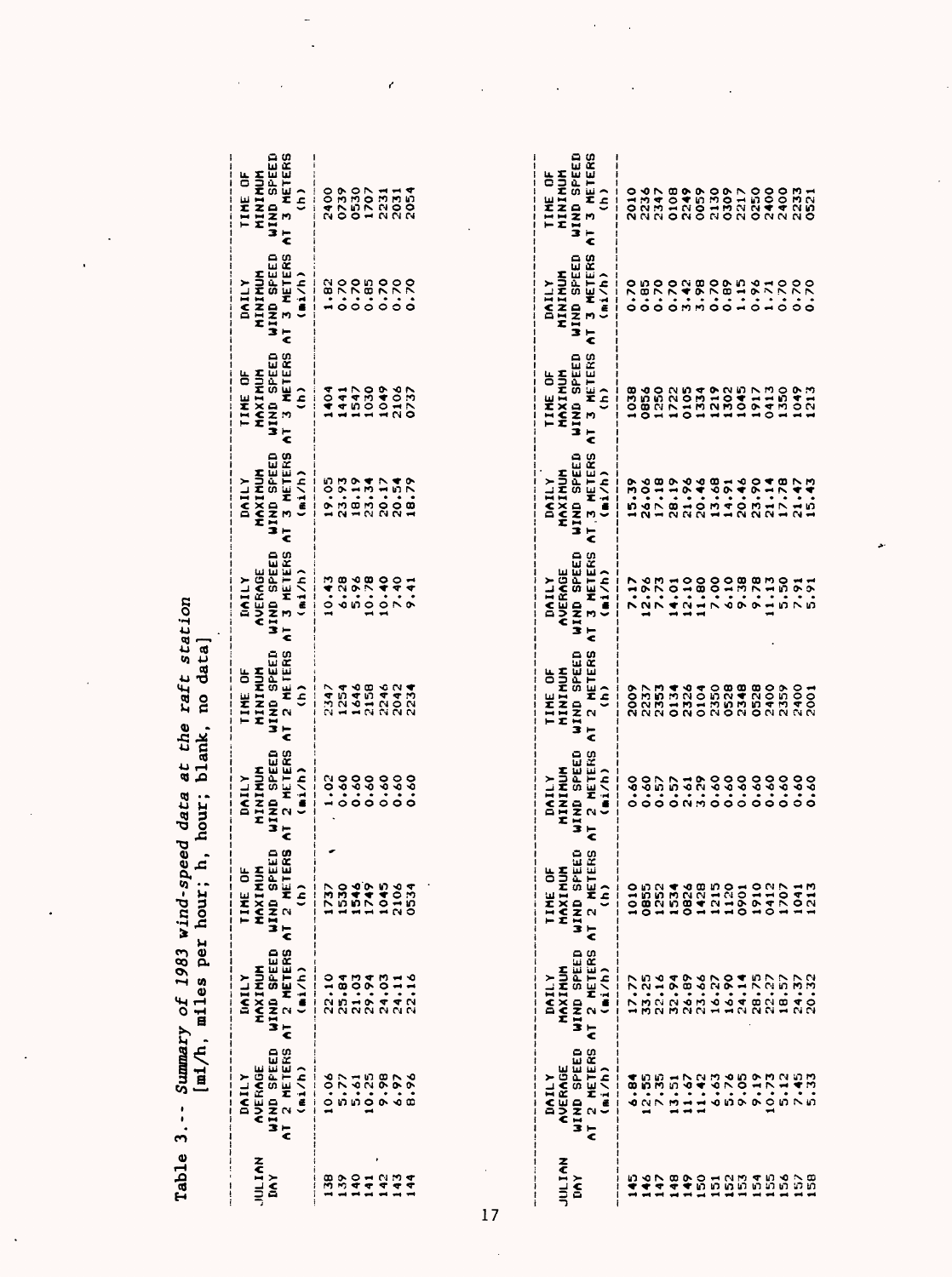|                        | --Summary of                               |                                               |                                                          |                                                         |                                            |                                             |                                         |                                                  |                                    |                                               |
|------------------------|--------------------------------------------|-----------------------------------------------|----------------------------------------------------------|---------------------------------------------------------|--------------------------------------------|---------------------------------------------|-----------------------------------------|--------------------------------------------------|------------------------------------|-----------------------------------------------|
|                        | DAILY                                      | DAILY                                         | یبا<br>TIME O                                            | <b>DAILY</b>                                            | <b>TIME OF</b>                             | DAILY                                       | <b>IIAILY</b>                           | TIME OF                                          | <b>TILAN</b>                       | TIME OF                                       |
| NATIVIL<br>DAY         | WIND SPEED<br>AVERAGE                      | WIND SPEED<br>MAXIMUM                         | tED.<br>Ξ<br><b>SPININ</b><br>MAXIM                      | WIND SPEED<br>MININUM                                   | WIND SPEED<br>MINIMUM                      | WIND SPEED<br>AVERAGE                       | WIND SPEED<br>MAXIMUM                   | WIND SPEED<br>MAXIMUM                            | WIND SPEED<br>MININUM              | <b>WIND SPEED</b><br>MININUM                  |
|                        | 2 HETERS<br>(mi/h)<br>$\overline{\bullet}$ | 2 METERS<br>(mi/h)<br>$\overline{\mathbf{r}}$ | ERS<br>$2$ MET<br>$\hat{\epsilon}$<br>$\tilde{\epsilon}$ | 2 METERS<br>(m <sub>1</sub> /h)<br>$\overline{\bullet}$ | 2 HETERS<br>$\hat{c}$<br>$\tilde{\bullet}$ | 3 METERS<br>(ni/h)<br>$\overline{\epsilon}$ | 3 METERS<br>(m1/h)<br>$\tilde{\bullet}$ | 3 METERS<br>$\hat{\epsilon}$<br>$\ddot{\bullet}$ | AT 3 METERS<br>(m <sub>1</sub> /h) | 3 METERS<br>$\hat{a}$<br>$\overline{\bullet}$ |
| e,                     | $\ddot{\bullet}$                           |                                               |                                                          | 0.60                                                    | 2400                                       | $\frac{33}{2}$<br>œ                         | 18.11                                   | 255                                              | 0.70                               | 2334                                          |
| $\mathbf{c}^{\bullet}$ | 9.33                                       | 22.56                                         | 255<br>452                                               | 0.60                                                    | 0101                                       | 9.75                                        | 21.28                                   | 346                                              | 0.70                               | 0646                                          |
| 161                    |                                            | 20.63                                         | 336                                                      | 0.60                                                    | 2006                                       | 7.79                                        | 15,58                                   | 335                                              | 1.89                               | 1947                                          |
| 162                    | $7.49$<br>13.84                            | 29.66                                         | 1740                                                     | 4.14                                                    | 2247                                       | 4.27<br>÷                                   | 26.95                                   | 740                                              |                                    | 0010                                          |
| 163                    |                                            | 20.94                                         | 1508                                                     | 2.69                                                    | 0612                                       | 10.51                                       | 19.87                                   | 448                                              | 5.94                               | 0615                                          |
| 164                    | 8.48                                       | 22,08                                         | 1003                                                     | 0.60                                                    | 2357                                       | 8.80                                        | 16.70                                   | 1233                                             | 0.70                               | 2250                                          |
| 165                    | 8.86                                       | 31.78                                         | 1539                                                     | 0.60                                                    | 0642                                       | 9.33                                        | 27.40                                   | 1535                                             |                                    | 0046                                          |
| 166                    | 11.59                                      | 24.62                                         | 0841                                                     |                                                         | 2400                                       | 11.92                                       | 20.24                                   | 0712                                             | $0.81$<br>$2.30$                   | 2400                                          |
| 167                    | 3.99                                       | 12.14                                         |                                                          | 1.19                                                    | 2223                                       | 4.43                                        | 11.51                                   | 1136                                             |                                    | 0530                                          |
| 168                    | 7.08                                       | 19.36                                         | 1552<br>1623                                             | 0.63                                                    | 0208                                       | 7.44                                        | 14.98                                   | 540                                              | $0.70$<br>$2.19$<br>$2.97$         | 0208                                          |
| 169                    | 12.09                                      | 31.16                                         | 1410                                                     |                                                         | 0242                                       | 5.47<br>٠                                   | 24,08                                   | 1059                                             |                                    | 0258                                          |
| 120                    | $\ddot{1}$                                 | 26.66                                         | 947                                                      | 2.33                                                    | 2218                                       | $2.47$<br>$2.57$<br>$\rightarrow$           | 21.92                                   | 1948                                             |                                    | 2219                                          |
| $\bar{z}$              | $\ddot{\circ}$<br>$\sim$                   | 20.60                                         | 033                                                      | 0.60                                                    | 2326                                       | 7.51                                        | 22.25                                   | 0630                                             | 3.01                               | 0237                                          |
|                        |                                            |                                               |                                                          |                                                         |                                            |                                             |                                         |                                                  |                                    |                                               |
| 172                    | ě,<br>œ                                    | $\frac{4}{3}$<br>$\mathbf{S}$                 | 224                                                      | 60.5<br>$\circ$                                         | 0432                                       | <u>ို</u><br>۰                              | ៊ុ<br>$\overline{5}$                    | 036                                              | 0.77                               | 0102                                          |
|                        |                                            |                                               |                                                          |                                                         |                                            |                                             |                                         |                                                  |                                    |                                               |
|                        |                                            |                                               |                                                          |                                                         |                                            |                                             |                                         |                                                  |                                    |                                               |
|                        |                                            |                                               |                                                          |                                                         |                                            |                                             |                                         |                                                  |                                    |                                               |
|                        |                                            |                                               |                                                          |                                                         |                                            |                                             |                                         |                                                  |                                    |                                               |
|                        |                                            |                                               |                                                          |                                                         |                                            |                                             |                                         |                                                  |                                    |                                               |
|                        | <b>TINTILY</b>                             | DAILY                                         | u.<br>TIME O                                             | <b>TITANI</b>                                           | TIME OF                                    | DAILY                                       | DAILY                                   | TIME OF                                          | MININUM<br>DAILY                   | TIME OF                                       |
| <b>JULIAN</b><br>DAY   | WIND SPEED<br>AVERAGE                      | WIND SPEED<br>MAXIMUM                         | ED<br>Σ<br><b>AS ONIA</b><br>MAXIMU                      | WIND SPEED<br>MININUM                                   | WIND SPEED<br>MININUM                      | WIND SPEED<br>AVERAGE                       | WIND SPEED<br>MAXIMUM                   | <b>WIND SPEED</b><br>MAXIMUM                     | WIND SPEED                         | WIND SPEED<br>MININUM                         |
|                        | AT 2 METERS                                | 2 HETERS<br>$\overline{\bullet}$              | ERS<br>$2$ MET<br>$\ddot{\bullet}$                       | 2 HETERS<br>$\overline{\epsilon}$                       | 2 METERS<br>$\ddot{\bullet}$               | 3 METERS<br>$\tilde{\bullet}$               | 3 METERS<br>$\overline{\bullet}$        | 3 HETERS<br>$\vec{r}$                            | 3 HETERS<br>$\tilde{\epsilon}$     | 3 METERS<br>$\overline{\epsilon}$             |
|                        | (mi/h)                                     | (mi/h)                                        | $\hat{a}$                                                | (m <sub>i</sub> /h)                                     | $\hat{a}$                                  | (m <sub>1</sub> /h)                         | (m1/h)                                  | $\hat{\epsilon}$                                 | (m <sub>1</sub> /h)                | $\hat{c}$                                     |
| 173                    | 9.02                                       | 45.56                                         | 0004                                                     | 0.57                                                    | 2053                                       | 9.90                                        | 38.89                                   | 0005                                             | 0.70                               | 2322                                          |
|                        | 7.26                                       | 19.24                                         | 1436                                                     |                                                         | 0342                                       | 7.77                                        | 16.92                                   | 1254                                             | 0.70                               | 0534                                          |
| 175                    | 13.20                                      | 28.64                                         | 1800                                                     |                                                         | 0531                                       |                                             | 23.26                                   | 1710                                             |                                    | 0532                                          |
|                        | 9.39                                       | 21.25                                         |                                                          |                                                         | 2236                                       |                                             | 17.67                                   | 0008                                             | $4.36$<br>2.60                     | 2240                                          |
| 176                    | 5.05                                       | 16.84                                         |                                                          | $5,800$<br>$0.400$<br>$0.400$                           | 0211                                       | $3.59$<br>$5.73$<br>$5.54$                  | 14.12                                   | 1601                                             | 0.89                               | 0846                                          |
| 178                    | 6.88                                       | $16.47$<br>15.03                              | 0721<br>1632<br>1158                                     | 0.57                                                    | 2012                                       | 7.38                                        | 13.56                                   | 0712<br>2257                                     | 1.30                               | 2012                                          |
|                        | .37<br>$\bullet$                           |                                               | 641                                                      | 1.31                                                    | 2356                                       | 6.97                                        | $\ddot{\bullet}$<br>$\mathbf{r}$        |                                                  | 2.23                               |                                               |

 $\ddot{\phantom{1}}$ 

 $\ddot{\phantom{a}}$ 

 $\epsilon$ 

 $\bullet$ 

 $\bar{z}$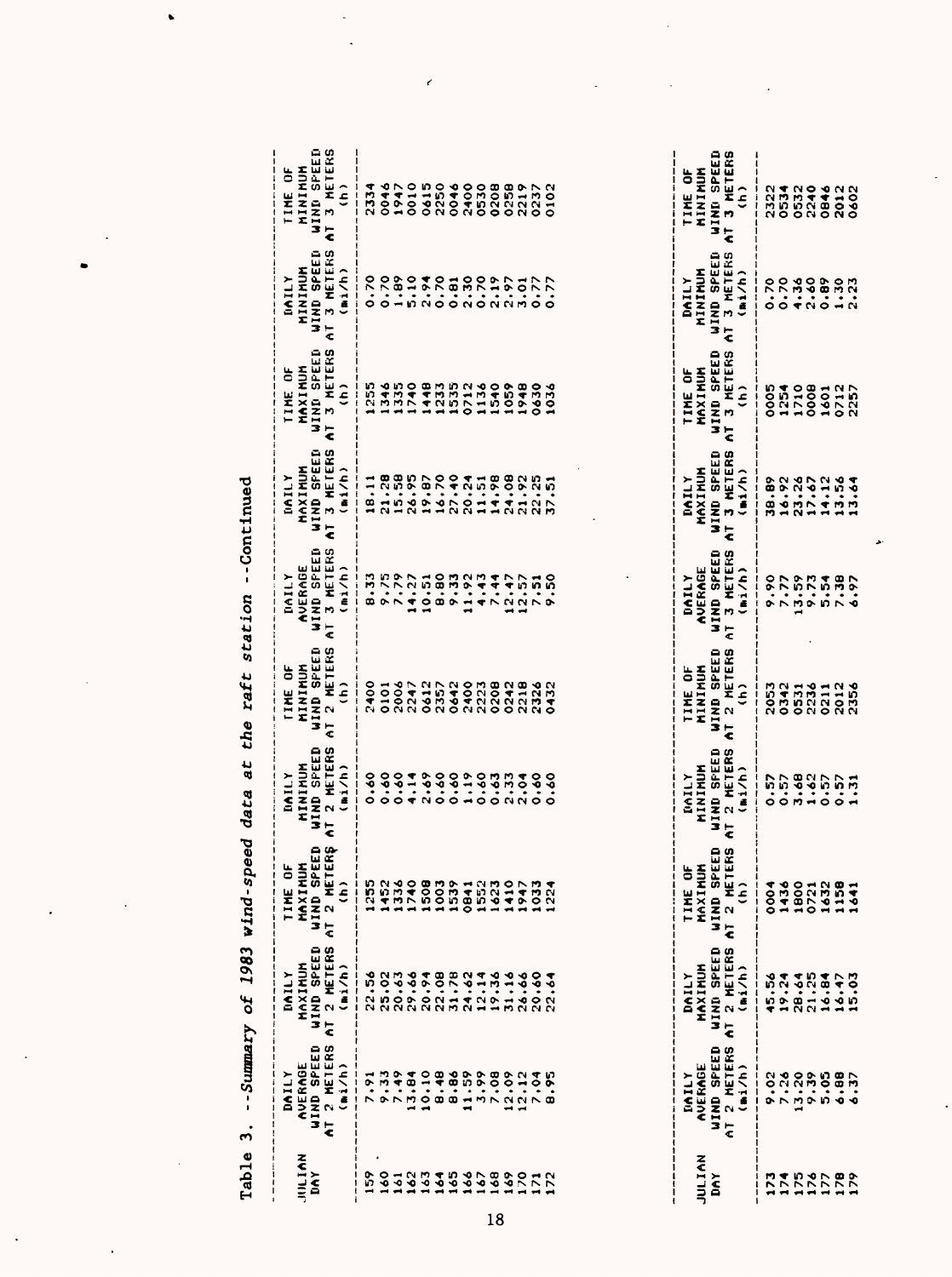| Table                                                                                                                              | Summary<br>$\pmb{\mathfrak{t}}$<br>$\blacksquare$<br>3                                                                                                                                                | 1983<br>of                                                                                                                                                                                                                                                                             | - S<br>wind                                                                                                                                     | peed data at                                                                                                            | the raft station                                                                                                           |                                                                                                               | --Continued                                                                         |                                                                                                    |                                                                                         |                                                                                                    |
|------------------------------------------------------------------------------------------------------------------------------------|-------------------------------------------------------------------------------------------------------------------------------------------------------------------------------------------------------|----------------------------------------------------------------------------------------------------------------------------------------------------------------------------------------------------------------------------------------------------------------------------------------|-------------------------------------------------------------------------------------------------------------------------------------------------|-------------------------------------------------------------------------------------------------------------------------|----------------------------------------------------------------------------------------------------------------------------|---------------------------------------------------------------------------------------------------------------|-------------------------------------------------------------------------------------|----------------------------------------------------------------------------------------------------|-----------------------------------------------------------------------------------------|----------------------------------------------------------------------------------------------------|
| <b>MAITINT</b><br>ĨAY                                                                                                              | 2 HETERS<br>WIND SPEED<br>AVERAGE<br>(ni/h)<br><b>IIAILY</b><br>$\tilde{\bullet}$                                                                                                                     | WIND SPEED<br>2 METERS<br>MAXIMUM<br>(ni/h)<br>DAILY<br>$\overline{\bullet}$                                                                                                                                                                                                           | PEED<br>2 METERS<br>$\overline{5}$<br>ä<br>MAXIM<br><b>GININ</b><br>$\hat{c}$<br><b>TIME</b><br>$\overline{\bullet}$                            | 2 METERS<br><b>WIND SPEED</b><br>MININUM<br>(m1/h)<br>MIII<br>$\overline{\epsilon}$                                     | <b>WIND SPEED</b><br>2 HETERS<br>MININUM<br><b>DE OF</b><br>$\hat{e}$<br>$\vec{\epsilon}$                                  | 3 HETERS<br>WIND SPEED<br>AVERAGE<br>(mi/n)<br><b>TIVAILY</b><br>$\vec{z}$                                    | 3 HETERS<br><b>WIND SFEED</b><br>MAXIMUM<br>(mi/h)<br>DAILY<br>$\overline{\bullet}$ | 3 METERS<br>WIND SPEED<br>MAXIMUM<br>ö<br>$\hat{\epsilon}$<br><b>TIME</b><br>$\overline{\epsilon}$ | 3 METERS<br><b>WIND SPEED</b><br>MININUM<br>(mi/n)<br><b>TIAILY</b><br>$\bar{\epsilon}$ | WIND SPEED<br>3 HETERS<br>MININUM<br>ð<br>$\hat{c}$<br>TIME<br>$\overline{\mathbf{c}}$             |
| 186<br>82<br>83<br>184<br>a.<br>$\mathbf{a}$<br>188<br>89<br>190<br>8<br>ð,<br>$\overline{\mathbf{a}}$<br>č<br>$\overline{5}$<br>÷ | 6.88<br>4.35<br>6.90<br>6.72<br>6.94<br>$\ddot{\bullet}$<br>5.18<br>0.60<br>T<br>0.21<br>$\ddot{\bullet}$<br>0.74<br>.78<br>Ģ<br>٠<br>٠<br>$\bullet$<br>٠<br>œ<br>ID.<br>۰<br>۰<br>œ<br>w.            | 25.73<br>21.79<br>26.09<br>19.16<br>٠<br>$\ddot{z}$<br>$-35$<br>39<br>$\ddot{\mathbf{z}}$<br>$\mathbf{z}$<br>$\ddot{c}$<br>۹<br>M,<br>$\bullet$<br>'n<br>$\overline{3}$<br>Ю<br>s.<br>٠<br>۰<br>ю<br>$\blacksquare$<br>$\blacksquare$<br>гv.<br>г.<br>N                                | 0912<br>2336<br>0932<br>1443<br>1026<br>1637<br>0926<br>1550<br>1423<br>333<br>$\bullet$<br>0946<br>413<br>$\alpha$<br>$\overline{\phantom{a}}$ | 0.60<br>0.60<br>0.60<br>2.75<br>4.00<br>$\ddot{\bm{3}}$<br>0.54<br>0.57<br>0.57<br>0.37<br>0.57<br>0.60<br>0.57<br>2.47 | 2340<br>2400<br>0854<br>0025<br>2355<br>2238<br>0528<br>0316<br>0402<br>0602<br>333<br>2227<br>24<br>2201                  | 7.56<br>7.51<br>7.53<br>5.68<br>0.76<br>7.36<br>.84<br>$\boldsymbol{\omega}$<br>÷                             | 17.93<br>17.82<br>11.44<br>22,25<br>20.69<br>14.76<br>12.44<br>15.54                | 1426<br>0824<br>1458<br>2046<br>0937<br>418<br>०१०६<br>1341<br>$\overline{\phantom{a}}$            | 0.70<br>1.60<br>0.70<br>0.70<br>$0.77$<br>$1.22$<br>0.81                                | 0420<br>2229<br>0036<br>0042<br>2257<br>2207<br>0026                                               |
| JULIAN<br>DAY                                                                                                                      | 2 METERS<br>WIND SPEED<br>AVERAGE<br>(mi/h)<br>MAILY<br>$\overline{\bullet}$                                                                                                                          | WIND SPEED<br>2 METERS<br>MAXIMUM<br>m/m<br><b>TIAILY</b><br>$\overline{\bullet}$                                                                                                                                                                                                      | <b>TERS</b><br>WIND SPEED<br>MAXIMUM<br>ä<br>2 M<br>$\hat{\epsilon}$<br>TIME<br>$\overline{\epsilon}$                                           | 2 HETERS<br>WIND SPEED<br>MINIMUM<br>(ni/h)<br>DAILY<br>$\overline{\mathbf{c}}$                                         | WIND SPEED<br><b>HETERS</b><br>MININIM<br><b>TIME OF</b><br>$\hat{\epsilon}$<br>$\mathbf{\hat{c}}$<br>$\overline{\bullet}$ | 3 HETERS<br><b>WIND SPEED</b><br>AVERAGE<br>(mi/h)<br><b>DAILY</b><br>$\bar{\epsilon}$                        | 3 METERS<br><b>WIND SPEED</b><br>MAXIMUM<br>(mi/h)<br>DAILY<br>$\overline{\bullet}$ | WIND SPEED<br>3 HETERS<br>MAXIMUM<br>ð<br>$\hat{\epsilon}$<br>TIME<br>$\tilde{\bullet}$            | 3 METERS<br><b>WIND SPEED</b><br>MININUM<br>(ni/h)<br>DAILY<br>$\bar{\epsilon}$         | WIND SPEED<br>METERS<br>MINININ<br><b>TIME OF</b><br>$\hat{\epsilon}$<br>m<br>$\overline{\bullet}$ |
| ę<br>$\boldsymbol{\delta}$<br>198<br>199<br>200<br>202<br>203<br>204<br>205<br>205<br>197<br>$\frac{201}{20}$<br>۰                 | 11.98<br>$6.86$<br>5.33<br>$7.75$<br>$5.21$<br>$7.95$<br>$6.77$<br>3.79<br>$\ddot{ }$<br>ន<br><b>ន</b><br>$\overline{6}$<br>N 4<br>7.77<br>へへ<br>$\bullet$<br>$\bullet$<br>$\bullet$<br>٠<br>N<br>ه ه | 21.88<br>28.75<br>6.39<br>۰o<br>٠<br>.78<br>.88<br>18.31<br>$\ddot{a}$<br>$\frac{4}{5}$<br>20.72<br>$\ddot{\cdot}$<br>$\ddot{5}$<br>$\tilde{z}$<br>36.1<br>$\bullet$<br>I.<br>$\mathbf{a}$<br>S.<br>$\frac{13}{13}$<br>$\sim$<br>۰<br>$\blacksquare$<br>$\rightarrow$<br>$\rightarrow$ | 0950<br>0351<br>1222<br>1450<br>1312<br>210<br>408<br>0102<br>1323<br>1006<br>2356<br>0033<br>1631<br>$\overline{5}$<br>œ                       | 0.60<br>0.60<br>0.60<br>0.60<br>0.60<br>2.04<br>0.57<br>0.57<br>0.57<br>0.60<br>०<br>०<br>0.60<br>0.97<br>0.57          | 2400<br>2108<br>0520<br>2200<br>2028<br>0540<br>1919<br>2056<br>2219<br>2303<br>2243<br>2349<br>1923<br>0031               | 8.79<br>5.70<br>8.26<br>2.47<br>7.36<br>8.24<br>7.15<br>5.83<br>8.53<br>4.26<br>4.77<br>3.44<br>7.11<br>10.16 | 17.22<br>12, 41<br>8.60<br>16.29<br>9.83<br>13.27<br>35.09<br>۸                     | 1154<br>1549<br>0614<br>1627<br>1021<br>1207<br>1856                                               | 0.70<br>0.70<br>0.70<br>0.70<br>$1.56$<br>0.70<br>2.01                                  | 2215<br>0520<br>2334<br>0521<br>0037<br>1827                                                       |

 $\hat{\pmb{\epsilon}}$ 

 $\ddot{\phantom{1}}$ 

 $\ddot{\phantom{a}}$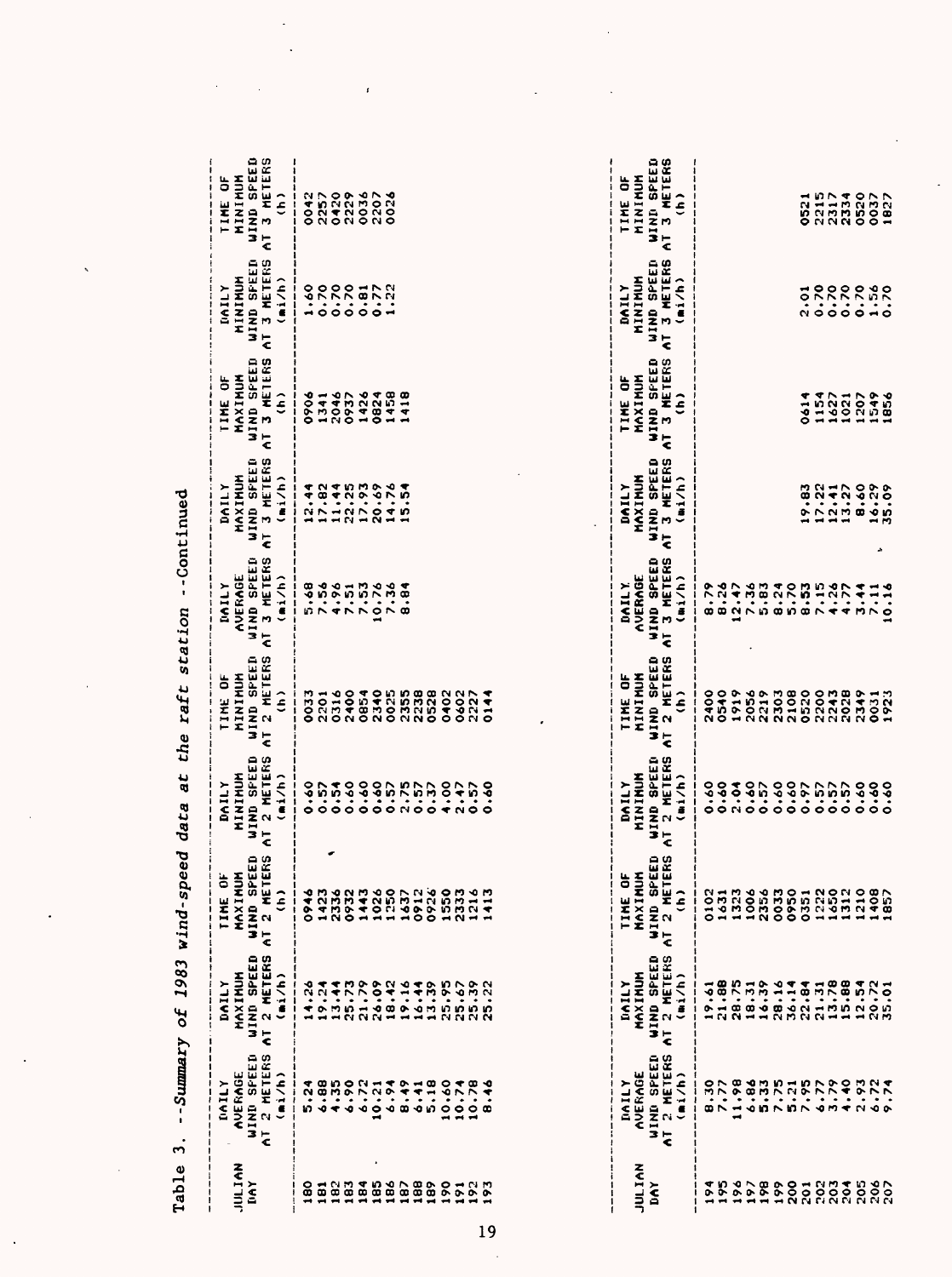|                      | Table 3. --Summary of 1983 wind-speed data at the raft station --Continued |                                                         |                                                                                  |                                                         |                                                                                             |                                                                |                                                         |                                                                                                                   |                                                                |                                                                                      |
|----------------------|----------------------------------------------------------------------------|---------------------------------------------------------|----------------------------------------------------------------------------------|---------------------------------------------------------|---------------------------------------------------------------------------------------------|----------------------------------------------------------------|---------------------------------------------------------|-------------------------------------------------------------------------------------------------------------------|----------------------------------------------------------------|--------------------------------------------------------------------------------------|
| <b>JULIAN</b><br>DAY | AVERAGE<br>WIND SPEED<br>AT 2 METERS<br>(m1/h)<br>MILY                     | MAXIMUM<br>Wind Speed<br>NT 2 Meters<br>(n1/h)<br>DAILY | <b>TERS</b><br>MAXIMUM<br>WIND SPEED<br>ă<br>AT 2 HE<br>$\hat{\epsilon}$<br>TIME | WIND SPEED<br>AT 2 METERS<br>HININUM<br>(ni/h)<br>DAILY | 2 METERS<br><b>MINIMUM</b><br>WIND SPEED<br><b>TIME OF</b><br>$\hat{\epsilon}$<br>$\vec{c}$ | AT 3 HETERS<br>WIND SPEED<br><b>AVERAGE</b><br>(n1/h)<br>DAILY | WIND SPEED<br>AT 3 METERS<br>MAXIMUM<br>(n1/h)<br>DAILY | 3 METERS<br>MAXIMUM<br>WIND SPEED<br><b>TIME OF</b><br>$\hat{\epsilon}$<br>$\overline{\epsilon}$                  | MINIMUM<br>WIND SPEED<br>AT 3 METERS<br>(mi/h)<br><b>IMILY</b> | MINIMUM<br>WIND SPEED<br>3 HETERS<br>TIME OF<br>$\hat{\epsilon}$<br>$\bar{\epsilon}$ |
|                      | 5.25                                                                       |                                                         |                                                                                  | 0.60                                                    |                                                                                             | 5.69                                                           |                                                         |                                                                                                                   | 0.70                                                           |                                                                                      |
| 882135183000001      |                                                                            |                                                         |                                                                                  |                                                         |                                                                                             | 6.05                                                           |                                                         | 0834<br>0129<br>0053                                                                                              |                                                                |                                                                                      |
|                      |                                                                            |                                                         |                                                                                  | 0.57                                                    |                                                                                             |                                                                |                                                         |                                                                                                                   |                                                                |                                                                                      |
|                      | ឆ្នាំង អូឡុង<br>មានសម្ព័ន្ធ<br>មានមានមាន                                   |                                                         |                                                                                  | 0.60                                                    |                                                                                             | $3.95$<br>$6.22$                                               |                                                         |                                                                                                                   | $282$<br>$-202$                                                |                                                                                      |
|                      |                                                                            |                                                         |                                                                                  | 0.60                                                    |                                                                                             | 5.73                                                           |                                                         |                                                                                                                   | $0.00000000011$                                                |                                                                                      |
|                      |                                                                            |                                                         |                                                                                  | $0.57$<br>0.57                                          |                                                                                             |                                                                |                                                         |                                                                                                                   |                                                                |                                                                                      |
|                      |                                                                            |                                                         |                                                                                  |                                                         |                                                                                             | $6.08$<br>5.52                                                 |                                                         |                                                                                                                   |                                                                |                                                                                      |
|                      |                                                                            |                                                         |                                                                                  | 0.57                                                    |                                                                                             | 2.52                                                           |                                                         |                                                                                                                   |                                                                |                                                                                      |
|                      |                                                                            |                                                         |                                                                                  |                                                         |                                                                                             | 5.06                                                           |                                                         |                                                                                                                   |                                                                |                                                                                      |
|                      |                                                                            |                                                         |                                                                                  |                                                         |                                                                                             | 4.06                                                           |                                                         |                                                                                                                   |                                                                |                                                                                      |
|                      |                                                                            |                                                         |                                                                                  |                                                         |                                                                                             | 6.03                                                           |                                                         | ene<br>Principal de la principal<br>Principal de la principal<br>Calona de la principal<br>Calona de la principal |                                                                |                                                                                      |
|                      | 1.01                                                                       |                                                         |                                                                                  |                                                         |                                                                                             | 1.48                                                           |                                                         |                                                                                                                   |                                                                |                                                                                      |
|                      | 4.06                                                                       |                                                         |                                                                                  | 0.60                                                    |                                                                                             | 4.50                                                           |                                                         |                                                                                                                   |                                                                |                                                                                      |
|                      | 7.29                                                                       |                                                         |                                                                                  | 0.60                                                    |                                                                                             | 7.71                                                           |                                                         |                                                                                                                   | 1.30                                                           |                                                                                      |
|                      |                                                                            |                                                         |                                                                                  |                                                         |                                                                                             |                                                                |                                                         |                                                                                                                   |                                                                |                                                                                      |
|                      |                                                                            |                                                         |                                                                                  |                                                         |                                                                                             |                                                                |                                                         |                                                                                                                   |                                                                |                                                                                      |
|                      |                                                                            |                                                         |                                                                                  |                                                         |                                                                                             |                                                                |                                                         |                                                                                                                   |                                                                |                                                                                      |

 $\ddot{\phantom{a}}$ 

 $\ddot{\phantom{0}}$ 

 $\ddot{\phantom{0}}$ 

 $\frac{1}{2}$ 

l,

 $\ddot{\phantom{a}}$ 

l,

 $\ddot{\phantom{0}}$ 

 $\bullet$ 

| JULIAN<br>DAY | DAILY<br>Average<br>JIND Speed<br>I 2 Meters<br>I (Aj/h) | DAILY<br>MAXIMUM<br>WIND SPEED<br>I 2 METERS<br>I 2 METERS                   | <b>SERS</b><br>RED<br>TIME<br>MAXIMI<br>MAXIMI<br>I 2 MET<br>L (h)<br>L (h) | DAILY<br>MINIMUM<br>JIND SPEED<br>I 2 METERS<br>I 41/h) | TIME OF<br>MININUM<br>WIND SPEED<br>T 2 METERS<br>T 2 METERS | DAILY<br>AVERAGE<br>WIND SPEED<br>T 3 METERS<br>T 3 METERS | <b>DAILY</b><br>MAXIMUM<br>WIND SPEED<br>VIND SPEED<br>T 3 METERS<br>C 41/h)                                                                                                                                                      | TIME OF<br>MAXIMUM<br>JIND SPEED<br>T 3 METERS<br>T 3 METERS                                                                         | DAILY<br>MINIMUM<br>JIND SPEED<br>T 3 METERS<br>T 3 METERS | TIME OF<br>MINIMUM<br>MIND SPEEI<br>T 3 METERE<br>T 3 METERE |
|---------------|----------------------------------------------------------|------------------------------------------------------------------------------|-----------------------------------------------------------------------------|---------------------------------------------------------|--------------------------------------------------------------|------------------------------------------------------------|-----------------------------------------------------------------------------------------------------------------------------------------------------------------------------------------------------------------------------------|--------------------------------------------------------------------------------------------------------------------------------------|------------------------------------------------------------|--------------------------------------------------------------|
|               |                                                          | <br>  3,3 3 3 3 5 6 7 8 7 8 8 9 9 9 1<br>  3 4 8 8 9 9 9 9 1 8 9 8 9 8 9 9 1 |                                                                             |                                                         |                                                              |                                                            |                                                                                                                                                                                                                                   |                                                                                                                                      |                                                            |                                                              |
|               | $8.74$<br>$9.74$<br>$9.74$<br>$9.74$<br>$9.74$           |                                                                              |                                                                             |                                                         |                                                              |                                                            | 02<br>1920: 1930: 1940: 1940: 1950: 1950: 1950: 1950: 1950: 1950: 1950: 1950: 1950: 1950: 1950: 1950: 1950: 1950<br>1950: 1950: 1950: 1950: 1950: 1950: 1950: 1950: 1950: 1950: 1950: 1950: 1950: 1950: 1950: 1950: 1950: 1950: 1 | M 4 4 4 6 10 4 6 6 70 4 6 6 70 4<br>0 4 4 5 70 6 70 70 40 40 40<br>0 4 6 6 70 6 70 40 40 40 40 40<br>0 4 6 6 70 40 40 40 40 40 40 40 |                                                            |                                                              |
|               |                                                          |                                                                              |                                                                             |                                                         |                                                              |                                                            |                                                                                                                                                                                                                                   |                                                                                                                                      |                                                            |                                                              |
|               |                                                          |                                                                              |                                                                             |                                                         |                                                              |                                                            |                                                                                                                                                                                                                                   |                                                                                                                                      |                                                            |                                                              |
|               |                                                          |                                                                              |                                                                             |                                                         |                                                              |                                                            |                                                                                                                                                                                                                                   |                                                                                                                                      |                                                            |                                                              |
|               |                                                          |                                                                              |                                                                             |                                                         |                                                              |                                                            |                                                                                                                                                                                                                                   |                                                                                                                                      |                                                            |                                                              |
|               |                                                          |                                                                              |                                                                             |                                                         |                                                              |                                                            |                                                                                                                                                                                                                                   |                                                                                                                                      |                                                            |                                                              |
|               |                                                          |                                                                              |                                                                             |                                                         |                                                              |                                                            |                                                                                                                                                                                                                                   |                                                                                                                                      |                                                            |                                                              |
|               |                                                          |                                                                              |                                                                             |                                                         |                                                              |                                                            |                                                                                                                                                                                                                                   |                                                                                                                                      |                                                            |                                                              |
|               |                                                          |                                                                              |                                                                             |                                                         |                                                              |                                                            |                                                                                                                                                                                                                                   |                                                                                                                                      |                                                            |                                                              |
|               |                                                          |                                                                              |                                                                             |                                                         |                                                              |                                                            |                                                                                                                                                                                                                                   |                                                                                                                                      |                                                            |                                                              |
|               |                                                          |                                                                              |                                                                             |                                                         |                                                              |                                                            |                                                                                                                                                                                                                                   |                                                                                                                                      |                                                            |                                                              |
|               |                                                          |                                                                              |                                                                             |                                                         |                                                              |                                                            |                                                                                                                                                                                                                                   |                                                                                                                                      |                                                            |                                                              |
|               |                                                          |                                                                              |                                                                             |                                                         |                                                              |                                                            |                                                                                                                                                                                                                                   |                                                                                                                                      |                                                            |                                                              |

 $\ddot{\phantom{0}}$ 

20  $\mathcal{L}_{\mathcal{A}}$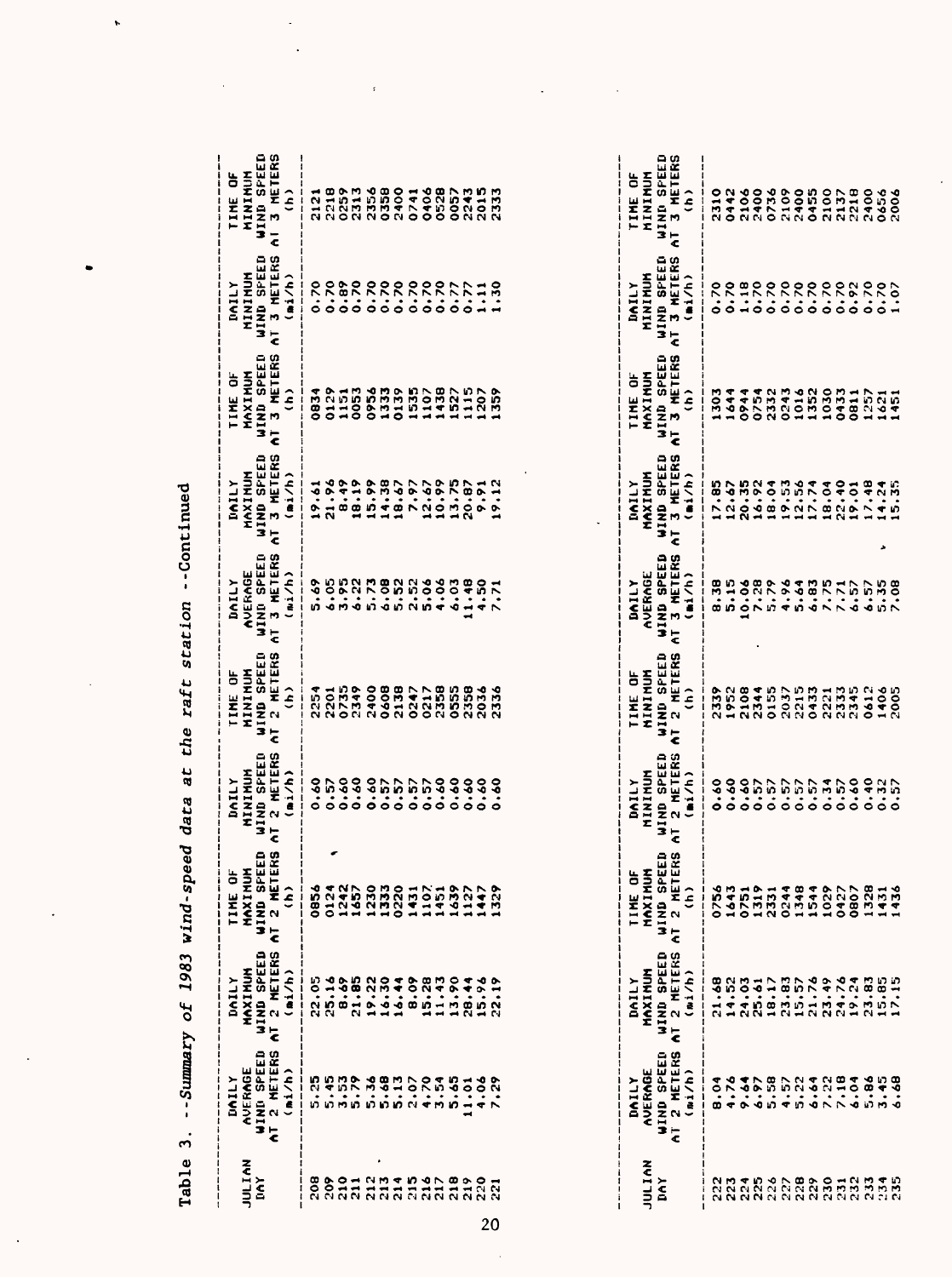| Table                                                                            | $\bullet$<br>$\ddot{ }$                                                                                                                                                                                                                                | -Summary of 1983 wind-sp                                                                                                             | eed                                                                                                            | at<br>data                                                                                                                    |                                                                                                                                  | the raft station --Continued                                                                                                                                            |                                                                                        |                                                                                               |                                                                                    |                                                                                        |
|----------------------------------------------------------------------------------|--------------------------------------------------------------------------------------------------------------------------------------------------------------------------------------------------------------------------------------------------------|--------------------------------------------------------------------------------------------------------------------------------------|----------------------------------------------------------------------------------------------------------------|-------------------------------------------------------------------------------------------------------------------------------|----------------------------------------------------------------------------------------------------------------------------------|-------------------------------------------------------------------------------------------------------------------------------------------------------------------------|----------------------------------------------------------------------------------------|-----------------------------------------------------------------------------------------------|------------------------------------------------------------------------------------|----------------------------------------------------------------------------------------|
| <b>MAITION</b><br>DAY                                                            | 2 METERS<br>WIND SPEED<br>AVERAGE<br>(mi/h)<br><b>IIAILY</b><br>$\tilde{\mathbf{c}}$                                                                                                                                                                   | 2 HETERS<br>WIND SPEED<br>MAXIMUM<br>(mi/h)<br>DAILY<br>$\overline{\bullet}$                                                         | <b>WIND SPEED</b><br>ERS<br>MAXIMUM<br>ь<br>$2$ METE<br>0<br>$\hat{a}$<br><b>TIME</b><br>$\overline{\epsilon}$ | 2 METERS<br>WIND, SPEED<br>MINIMUM<br>(m1/n)<br>INNILY<br>$\tilde{\epsilon}$                                                  | <b>METERS</b><br>WIND SPEED<br><b>EDEIXIZ</b><br>ð<br>$\hat{\epsilon}$<br><b>TIME</b><br>$\mathbf{\hat{c}}$<br>$\tilde{\bullet}$ | WIND SPEED<br>3 METERS<br>AVERAGE<br>(m)/h<br>MILY<br>ā                                                                                                                 | 3 METERS<br>WIND SPEED<br>MAXIMUM<br>$(m)$ /h)<br><b>TIVAL</b><br>$\overline{\bullet}$ | 3 METERS<br><b>WIND SPEED</b><br>MAXIMUM<br>ð<br>$\hat{\epsilon}$<br>TIME<br>$\bar{\epsilon}$ | WIND SPEED<br>3 METERS<br>MINIMUM<br>(mi/h)<br><b>TIATLY</b><br>$\tilde{\bullet}$  | WIND SPEED<br>3 HETERS<br><b>ADEIXIZ</b><br>ö<br>$\hat{a}$<br>TIME<br>έ                |
| ٠<br>242<br>238<br>239<br>236<br>240<br>237                                      | $\ddot{\bm{e}}$<br>6.63<br>7.33                                                                                                                                                                                                                        | 17.38<br>$13.90$<br>$13.90$<br>$13.22$<br>23.38<br>26.24                                                                             | ✔<br>0035<br>0848<br>∙<br>0948<br>0458<br>0041<br>$\frac{4}{10}$                                               | 0.60<br>०<br>०<br><b>so</b><br>0.49<br>$\boldsymbol{\mathsf{S}}$<br>0.57<br>$\dot{\cdot}$                                     | 8090<br>2118<br>0326<br>2400<br>2302<br>2034                                                                                     | .26<br>$\ddot{\circ}$<br>$\ddot{\cdot}$<br>$7.75$<br>3.87<br>$\ddot{\mathbf{e}}$<br>$\ddot{a}$<br>$\overline{\phantom{a}}$<br>$\ddot{\bullet}$<br><b>M</b><br>$\bullet$ | 21.28<br>12.33<br>15.62<br>11.96<br>66.<br>20.73<br>$\bullet$                          | 0105<br>1030<br>1845<br>2127<br>0504<br>1321                                                  | 0.70<br>0.70<br>0.70<br>$\tilde{c}$ .<br>0.70<br>0.70                              | 2259<br>0638<br>1142<br>0547<br>2117<br>0653                                           |
| $745$<br>$745$<br>246<br>247<br>248<br>249<br>250                                | 4.73<br>6.33<br>8.72<br>$-37$<br>4.01<br>8.21<br>$\circ$ $\circ$                                                                                                                                                                                       | 9.54<br>16.90<br>29.52<br>20.72<br>20.69<br>8.36<br>œ<br>21.71<br>۰<br>$\frac{1}{2}$<br>Ý.<br>$\blacktriangledown$<br>N<br><b>MN</b> | 0843<br>0328<br>1305<br>330<br>052<br>522<br>0801<br>TV.<br>ដូង<br>$\blacksquare$                              | .60<br>0.60<br>0.37<br>$\overline{5}$<br>D<br>b.<br>0.49<br>b<br>b<br>ွ<br>$\ddot{\cdot}$<br>ં<br>$\bullet$<br>$\bullet$<br>۰ | 0526<br>1920<br>2359<br>2038<br>2117<br>0725<br>2108<br>2339<br>305<br>$\circ$                                                   | 9.25<br>5.40<br>5.78<br>6.74<br>3.27<br>4.43<br>.87<br>1.79<br>$\bullet$                                                                                                | 8.34<br>13.23<br>22.55<br>25.16<br>17.63<br>16.92<br>.82<br>28.93<br>$\ddot{\bullet}$  | 0800<br>1330<br>0844<br>0333<br>1104<br>224<br>1527<br>1623                                   | 0.70<br>0.70<br>0.70<br>0.70<br>0.70<br>0.70<br>0.85<br>0.70                       | 0410<br>0503<br>1900<br>0349<br>2400<br>1912<br>1959<br>2400                           |
| <b>NAITINT</b><br>DAY<br>251                                                     | <b>WIND SPEED</b><br>2 METERS<br>AVERAGE<br>min/h<br>36 <sub>o</sub><br>DAILY<br>œ<br>$\overline{\epsilon}$                                                                                                                                            | 2 METERS<br>WIND SPEED<br>MAXIMUM<br>(m) / h<br>DAILY<br>26,12<br>$\tilde{\bullet}$                                                  | 2 METERS<br>WIND SPEED<br>MAXIMUM<br>TIME OI<br>$\hat{a}$<br>1710<br>$\overline{\cdot}$                        | 2 METERS<br>WIND SPEED<br>MININUM<br>m1/h<br>$\ddot{\bm{6}}$<br>DAILY<br>۰<br>έ                                               | <b>WIND SPEED</b><br>2 HETERS<br>HUNINIE<br>ö<br>$\hat{\epsilon}$<br>1053<br>TIME<br>$\overline{\bullet}$                        | 3 METERS<br>WIND SPEED<br><b>AVERAGE</b><br>(mi/h)<br>DAILY<br>8.85<br>$\overline{\bullet}$                                                                             | 3 METERS<br><b>WIND SPEED</b><br>MAXIMUM<br>(mi/h)<br>DAILY<br>$\bar{\mathbf{c}}$      | WIND SPEED<br>3 METERS<br>MAXIMUM<br>ö<br>$\hat{\epsilon}$<br>TIME<br>$\overline{\epsilon}$   | 3 HETERS<br>WIND SPEED<br><b>AURINIZY</b><br>(mi/h)<br>DAILY<br>$\tilde{\epsilon}$ | WIND SPEED<br><b>METERS</b><br>MININITH<br>ð<br>$\hat{e}$<br>TIME<br>m<br>$\mathbf{r}$ |
| 256<br>258<br>259<br>252<br>253<br>254<br>255<br>257<br>260<br>262<br>263<br>261 | .88.<br>.60<br>.19<br>4.32<br>.8 <sub>c</sub><br>$\ddot{5}$<br>5.77<br>.63<br>.03<br>$\frac{1}{2}$<br>$\ddot{•}$<br>$\bullet$<br>$\sim$<br>$\bullet$<br>$\sim$<br>$\bullet$<br>$\triangleright$<br>$\bullet$<br>$\bullet$<br>n<br>C1<br>$\blacksquare$ | 25.78<br>0.00<br>5.96<br>14.58<br>10.22<br>18.23<br>21.42<br>27.88<br>18.71<br>21.91<br>28.53<br>19.41<br>⊶                          | 1739<br>1525<br>2003<br>0847<br>0000<br>1130<br>1848<br>2331<br>1334<br>2052<br>1415                           | 0.60<br>0.60<br>0.00<br>0.57<br>0.60<br>1.31<br>s.<br>०<br>0.60<br>1.56<br>.18<br>0.57<br>2.07<br>ស                           | 2036<br>$\frac{8}{3}$<br>2342<br>0003<br>0829<br>0615<br>2015<br>1950<br>0230<br>2337<br>2024<br>2341                            | متر<br>7.68<br>3.09<br>3.32<br>10.82<br>7.90<br>10.37<br><b>92.9</b><br>9.12<br>11.52<br>10.40<br>4.81<br>14.38                                                         |                                                                                        |                                                                                               |                                                                                    |                                                                                        |

 $\hat{\mathcal{A}}$ 

 $\sim$  .

 $\hat{\mathcal{L}}$ 

 $\frac{1}{1}$ 

 $\hat{\mathbf{v}}$ 

 $\ddot{\phantom{0}}$ 

 $\ddot{\phantom{a}}$ 

 $\ddot{\phantom{0}}$ 

J.

 $\mathcal{C}$ 

 $\hat{\mathcal{S}}$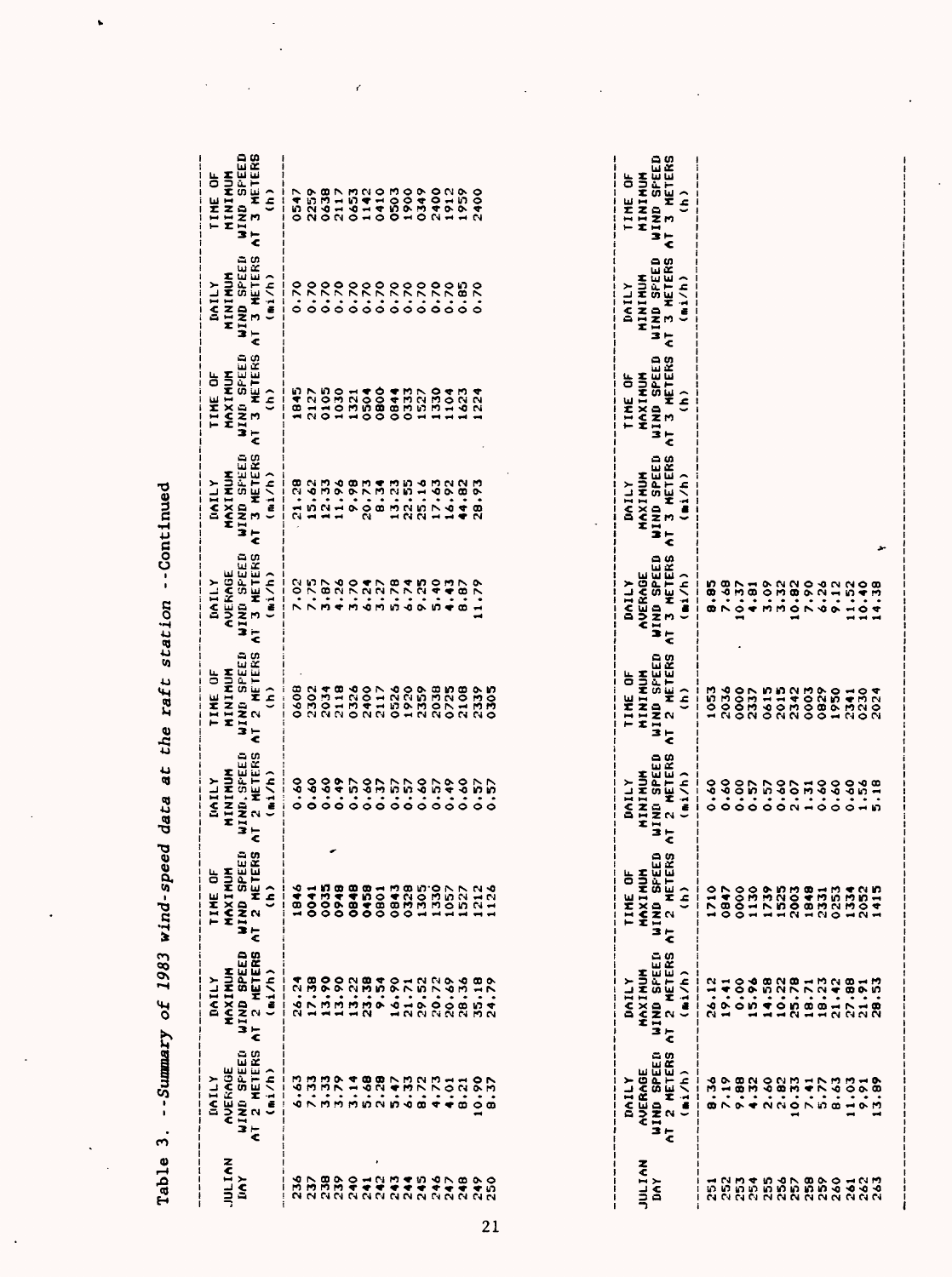| SHORT-WAVE<br>RADIATION<br>MAXIMUM<br>TIME-OF<br><b>SOLAR</b><br>$\hat{\epsilon}$<br>nin <sub>1</sub><br>i<br>RADIATION<br>L(cal/cm)/n<br>MAXINUM<br>SHORT-<br><b>SOLAR</b><br><b>UAVE</b><br>$C$ (cal/cm $\partial$ /d]<br>SHORT-WAVE<br>RADIATION<br><b>SOLAR</b><br>597.6<br>718.9<br>733.6<br>496.0<br>555.7<br>709.5<br>691.0<br>678.0<br>630.9<br>460.2<br>335.0<br>355.0<br>479.9<br>220.6<br>TOTAL<br>673.3<br>746.1<br>DAILY<br>651.9<br>597.1<br>$\frac{1}{2}$<br><b>JULIAN</b><br>159<br>169<br>175<br>$\frac{60}{1}$<br>162<br>163<br>165<br>166<br>168<br>172<br><b>DAY</b><br>176<br>167<br>$\frac{1}{2}$<br>173<br>177<br>$\frac{1}{2}$<br>$\overline{171}$<br>174<br>$\frac{1}{2}$<br>ł | SHORT-WAVE<br>RADIATION<br><b>SOLAR</b><br>TOTAL | MAXIMUM<br>SHORT-<br>RADIATIO<br>í<br><b>SOLAR</b><br><b>UAVE</b><br>ļ | SHORT-WAVE<br>RADIATION<br>MAXIMUM<br>TIME-OF<br><b>SOLAR</b> | ATMOSPHERIC<br>RADIATION<br>LONG-WAVE<br>DAILY<br>TOTAL | ATHOSPHERIC<br>RADIATION<br>MAXIMUM<br>LONG-<br><b>WAVE</b> | <b>ATMOSPHERIC</b><br>RADIATION<br><b>TOMO-MUST</b><br>MAXIMUM<br>TIME-OF | ATHOSPHERIC<br>RADIATION<br><b>ADAIRIZ</b><br>LONG-<br><b>WAVE</b> | ATMOSPHERIC<br>RADIATION<br>LONG-WAVE<br>MINIZIZ<br>TIME-OF |
|---------------------------------------------------------------------------------------------------------------------------------------------------------------------------------------------------------------------------------------------------------------------------------------------------------------------------------------------------------------------------------------------------------------------------------------------------------------------------------------------------------------------------------------------------------------------------------------------------------------------------------------------------------------------------------------------------------|--------------------------------------------------|------------------------------------------------------------------------|---------------------------------------------------------------|---------------------------------------------------------|-------------------------------------------------------------|---------------------------------------------------------------------------|--------------------------------------------------------------------|-------------------------------------------------------------|
|                                                                                                                                                                                                                                                                                                                                                                                                                                                                                                                                                                                                                                                                                                         | [(cal/cm)/d]                                     | nin <sub>1</sub><br>$C$ cal/cm//                                       | $\hat{\epsilon}$                                              | $C$ (cal/cm)/d]                                         | [(cal/cmf/min]                                              | $\hat{\mathbf{e}}$                                                        | [(cal/cat/min]                                                     | $\hat{c}$                                                   |
|                                                                                                                                                                                                                                                                                                                                                                                                                                                                                                                                                                                                                                                                                                         |                                                  |                                                                        |                                                               | 616.<br> <br> <br>                                      |                                                             |                                                                           |                                                                    |                                                             |
|                                                                                                                                                                                                                                                                                                                                                                                                                                                                                                                                                                                                                                                                                                         |                                                  |                                                                        |                                                               | 656.                                                    |                                                             |                                                                           |                                                                    |                                                             |
|                                                                                                                                                                                                                                                                                                                                                                                                                                                                                                                                                                                                                                                                                                         |                                                  |                                                                        |                                                               | 726.                                                    |                                                             |                                                                           |                                                                    |                                                             |
|                                                                                                                                                                                                                                                                                                                                                                                                                                                                                                                                                                                                                                                                                                         |                                                  |                                                                        |                                                               | 738.6                                                   |                                                             |                                                                           |                                                                    |                                                             |
|                                                                                                                                                                                                                                                                                                                                                                                                                                                                                                                                                                                                                                                                                                         |                                                  |                                                                        |                                                               | 763.0                                                   |                                                             |                                                                           |                                                                    |                                                             |
|                                                                                                                                                                                                                                                                                                                                                                                                                                                                                                                                                                                                                                                                                                         |                                                  |                                                                        |                                                               | 671.                                                    |                                                             |                                                                           |                                                                    |                                                             |
|                                                                                                                                                                                                                                                                                                                                                                                                                                                                                                                                                                                                                                                                                                         |                                                  |                                                                        |                                                               | 613.1                                                   |                                                             |                                                                           |                                                                    |                                                             |
|                                                                                                                                                                                                                                                                                                                                                                                                                                                                                                                                                                                                                                                                                                         |                                                  |                                                                        |                                                               | 537.3<br>593.5                                          |                                                             |                                                                           |                                                                    |                                                             |
|                                                                                                                                                                                                                                                                                                                                                                                                                                                                                                                                                                                                                                                                                                         |                                                  |                                                                        |                                                               | 545.2                                                   |                                                             |                                                                           |                                                                    |                                                             |
|                                                                                                                                                                                                                                                                                                                                                                                                                                                                                                                                                                                                                                                                                                         |                                                  |                                                                        |                                                               | 655.3                                                   |                                                             |                                                                           |                                                                    |                                                             |
|                                                                                                                                                                                                                                                                                                                                                                                                                                                                                                                                                                                                                                                                                                         |                                                  |                                                                        |                                                               | 745.7                                                   |                                                             |                                                                           |                                                                    |                                                             |
|                                                                                                                                                                                                                                                                                                                                                                                                                                                                                                                                                                                                                                                                                                         |                                                  |                                                                        |                                                               | 732.5                                                   |                                                             |                                                                           |                                                                    |                                                             |
|                                                                                                                                                                                                                                                                                                                                                                                                                                                                                                                                                                                                                                                                                                         |                                                  |                                                                        |                                                               | 754.1                                                   |                                                             |                                                                           |                                                                    |                                                             |
|                                                                                                                                                                                                                                                                                                                                                                                                                                                                                                                                                                                                                                                                                                         |                                                  |                                                                        |                                                               |                                                         |                                                             |                                                                           |                                                                    |                                                             |
|                                                                                                                                                                                                                                                                                                                                                                                                                                                                                                                                                                                                                                                                                                         |                                                  |                                                                        |                                                               |                                                         |                                                             |                                                                           |                                                                    |                                                             |
|                                                                                                                                                                                                                                                                                                                                                                                                                                                                                                                                                                                                                                                                                                         |                                                  |                                                                        |                                                               | DAILY<br>TOTAL                                          | MAXIMUM<br>LONG-                                            | <b>IO-3NIL</b><br>MAXIMUM                                                 | <b>ADAIZIZ</b><br>LONG-                                            | TIME-OF<br><b>ADEIZIZ</b>                                   |
|                                                                                                                                                                                                                                                                                                                                                                                                                                                                                                                                                                                                                                                                                                         |                                                  |                                                                        |                                                               | LONG-WAVE                                               | <b>WAVE</b>                                                 | LONG-WAVE                                                                 | <b>WAVE</b>                                                        | LONG-WAVE                                                   |
|                                                                                                                                                                                                                                                                                                                                                                                                                                                                                                                                                                                                                                                                                                         |                                                  |                                                                        |                                                               | <b>ATMOSPHERIC</b>                                      | ATMOSPHERIC                                                 | ATMOSPHERIC                                                               | ATHOSPHERIC                                                        | <b>ATMOSPHERIC</b>                                          |
|                                                                                                                                                                                                                                                                                                                                                                                                                                                                                                                                                                                                                                                                                                         |                                                  |                                                                        |                                                               | $C$ (cal/cm)/d]<br>RADIATION                            | [(cal/cmf)/min]<br>RADIATION                                | RADIATION<br>$\hat{\epsilon}$                                             | $C$ cal/cm $\frac{3}{2}$ /min]<br>RADIATION                        | RADIATION<br>$\hat{=}$                                      |
|                                                                                                                                                                                                                                                                                                                                                                                                                                                                                                                                                                                                                                                                                                         |                                                  |                                                                        |                                                               | 642.0                                                   |                                                             |                                                                           |                                                                    |                                                             |
|                                                                                                                                                                                                                                                                                                                                                                                                                                                                                                                                                                                                                                                                                                         |                                                  |                                                                        |                                                               | 691.7                                                   |                                                             |                                                                           |                                                                    |                                                             |
|                                                                                                                                                                                                                                                                                                                                                                                                                                                                                                                                                                                                                                                                                                         |                                                  |                                                                        |                                                               | 722.3                                                   |                                                             |                                                                           |                                                                    |                                                             |
|                                                                                                                                                                                                                                                                                                                                                                                                                                                                                                                                                                                                                                                                                                         |                                                  |                                                                        |                                                               | 686.6                                                   |                                                             |                                                                           |                                                                    |                                                             |
|                                                                                                                                                                                                                                                                                                                                                                                                                                                                                                                                                                                                                                                                                                         |                                                  |                                                                        |                                                               | 597.3                                                   |                                                             |                                                                           |                                                                    |                                                             |
| 1221<br>1.439<br>589.3<br>590.7<br>178                                                                                                                                                                                                                                                                                                                                                                                                                                                                                                                                                                                                                                                                  |                                                  |                                                                        |                                                               | 579.5<br>579.5                                          | 0.498                                                       | 0739                                                                      | 0.321                                                              | 0509                                                        |

 $\bar{\bar{z}}$ 

 $\ddot{\phantom{0}}$ 

1.439

1221

د

0.321

 $\ddot{\phantom{a}}$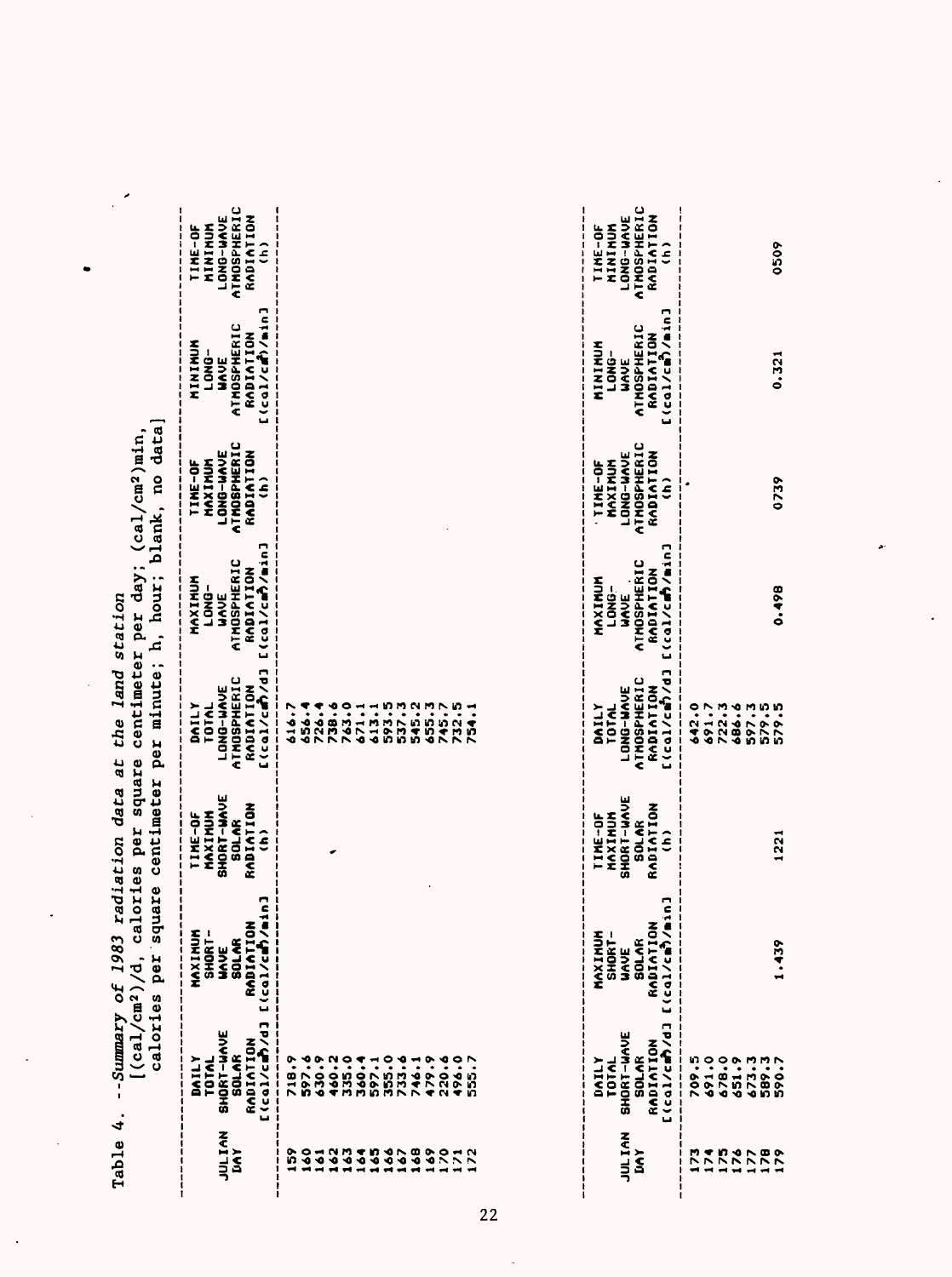| DAILY                            |                                                    |                                                  |                                                                 |                                         |                                                |                                                  |                                                       |
|----------------------------------|----------------------------------------------------|--------------------------------------------------|-----------------------------------------------------------------|-----------------------------------------|------------------------------------------------|--------------------------------------------------|-------------------------------------------------------|
| SHORT-WAVE                       | MAXINUM<br>SHORT-<br><b>SOLAR</b><br><b>MAVE</b>   | SHORT-WAVE<br>MAXIMUM<br>TIME-OF<br><b>SOLAR</b> | <b>ATMOSPHERIC</b><br><b>LONG-WAVE</b><br>DAILY<br><b>TOTAL</b> | ATMOSPHERIC<br>MUNIXAN<br>LONG-<br>UNVE | ATHOSPHERIC<br>LONG-WAVE<br>MAXIMUM<br>TIME-OF | <b>ATHOSPHERIC</b><br>エコエ 121 エ<br>LONG-<br>UNVE | ATMOSPHERIC<br>LONG-WAVE<br>MININUM<br><b>TIME-OF</b> |
| $C$ (col/cm3/d]<br>RADIATION     | min <sub>1</sub><br>RADIATION<br>L(cal/ch)         | RADIATION<br>$\hat{a}$                           | $C$ cal/cm $/ d$ ]<br>RADIATION                                 | [(cal/cmf/min]<br>RADIATION             | RADIATION<br>$\hat{a}$                         | n<br>$C$ (cal/cm2)/min<br>RADIATION              | RADIATION<br>$\hat{=}$                                |
| 87.0                             | 0.284                                              | 527                                              |                                                                 |                                         |                                                |                                                  |                                                       |
| 519.9                            | .645                                               | 226                                              |                                                                 |                                         |                                                |                                                  |                                                       |
| 646.7                            | .314<br>$\blacksquare$                             | 213                                              |                                                                 |                                         |                                                |                                                  |                                                       |
| 199.6<br>153.8                   | .349<br>.694<br>$\blacksquare$                     | 042<br>507                                       |                                                                 |                                         |                                                |                                                  |                                                       |
| 429.6                            | .594<br>$\blacksquare$<br>œ۴                       | 246                                              |                                                                 |                                         |                                                |                                                  |                                                       |
| 629.7                            | .455<br>м                                          | 234                                              |                                                                 |                                         |                                                |                                                  |                                                       |
| 633.4                            | .448<br>⊷                                          | 352                                              |                                                                 |                                         |                                                |                                                  |                                                       |
| 556.8                            | -                                                  | 042                                              |                                                                 |                                         |                                                |                                                  |                                                       |
| 472.8                            | .462<br>-                                          | 458                                              |                                                                 |                                         |                                                |                                                  |                                                       |
| 578.4                            | .435<br>$\blacksquare$                             | 124                                              |                                                                 |                                         |                                                |                                                  |                                                       |
| 651.9                            | .229<br>٠×                                         | 239                                              |                                                                 |                                         |                                                |                                                  |                                                       |
| 660.7                            | .662                                               | 228                                              |                                                                 |                                         |                                                |                                                  |                                                       |
| 64.0                             | .265                                               | 245                                              |                                                                 |                                         |                                                |                                                  |                                                       |
|                                  |                                                    |                                                  |                                                                 |                                         |                                                |                                                  |                                                       |
|                                  |                                                    |                                                  |                                                                 |                                         |                                                |                                                  |                                                       |
| <b>DAILY</b><br>TOTAL            | MAXINUM<br>SHORT-                                  | MAXINUM<br>TIME-OF                               | MILY<br>TOTAL                                                   | MOKIXER<br>LONG-                        | MAXIMUM<br>TIME-OF                             | <b>NANIXIZ</b><br>LONG-                          | <b>XIXIZIZ</b><br><b>TIME-OF</b>                      |
| SHORT-WAVE                       | <b>MAVE</b>                                        | SHORT-WAVE                                       | LONG-WAVE                                                       | <b>UAVE</b>                             | LONG-WAVE                                      | UNVE                                             | <b>LONG-WAVE</b>                                      |
| <b>SOLAR</b>                     | <b>SOLAR</b>                                       | <b>SOLAR</b>                                     | ATMOSPHERIC                                                     | ATMOSPHERIC                             | ATHOSPHERIC                                    | ATMOSPHERIC                                      | <b>ATHOSPHERIC</b>                                    |
| $C$ (cal/cm $D$ /d]<br>RADIATION | min <sub>1</sub><br>RADIATION<br>$C(\cosh/\cosh)/$ | RADIATION<br>ê                                   | $C$ (cal/cm $/$ d]<br>RADIATION                                 | [(cal/cmd/min]<br>RADIATION             | RADIATION<br>$\hat{c}$                         | $C(11/Cm)$ /min]<br>RADIATION                    | RADIATION<br>$\hat{z}$                                |
| 641.0                            | .233                                               | 7<br>ก                                           |                                                                 |                                         |                                                |                                                  |                                                       |
| 642.2                            | .236                                               | 303                                              |                                                                 |                                         |                                                |                                                  |                                                       |
| 578.4                            | .650                                               | 209                                              |                                                                 |                                         |                                                |                                                  |                                                       |
| 409.5<br>638.7                   | .268<br>.444<br>⊷<br>⊷                             | 245<br>$\frac{404}{4}$                           |                                                                 |                                         |                                                |                                                  |                                                       |
| 465.7                            | .597<br>w                                          | 050                                              |                                                                 |                                         |                                                |                                                  |                                                       |
| 487.6                            | .522<br>₩                                          | 1110                                             |                                                                 |                                         |                                                |                                                  |                                                       |
| 410.1                            | w                                                  | 1237                                             | 759.1                                                           | 0.570                                   | 2400                                           | 0.482                                            | 。<br>000                                              |
| 477.4                            | $\frac{4}{5}$<br>۰                                 | 1134                                             | 728.3                                                           | .586                                    | 1209                                           | .401                                             | 2331                                                  |
| 640.7                            | 496<br>٠                                           | 324                                              | 660.6                                                           | .515                                    | 1528                                           | .403                                             | 0041                                                  |
| 506.0<br>457.3                   | .839<br>.546                                       | 200<br>215                                       | 655.4<br>679.1                                                  | .550<br>.538                            | 1216<br>540                                    | .407<br>.431                                     | 0556<br>0401                                          |
| 597.4                            | .315                                               | 317                                              | 678.2                                                           | .553                                    |                                                | .424                                             | 0430                                                  |
| 467.5                            | 665<br>٠                                           | 1114                                             | 739.1                                                           | اطر<br>.602                             | 1720                                           | .445                                             | 0117                                                  |
|                                  |                                                    |                                                  |                                                                 |                                         |                                                |                                                  |                                                       |

 $\ddot{\phantom{0}}$ 

 $\ddot{\phantom{0}}$ 

 $\ddot{\phantom{0}}$ 

 $\ddot{\phantom{0}}$ 

 $\overline{\phantom{a}}$ 

 $\hat{\mathbf{r}}$ 

 $\ddot{\phantom{0}}$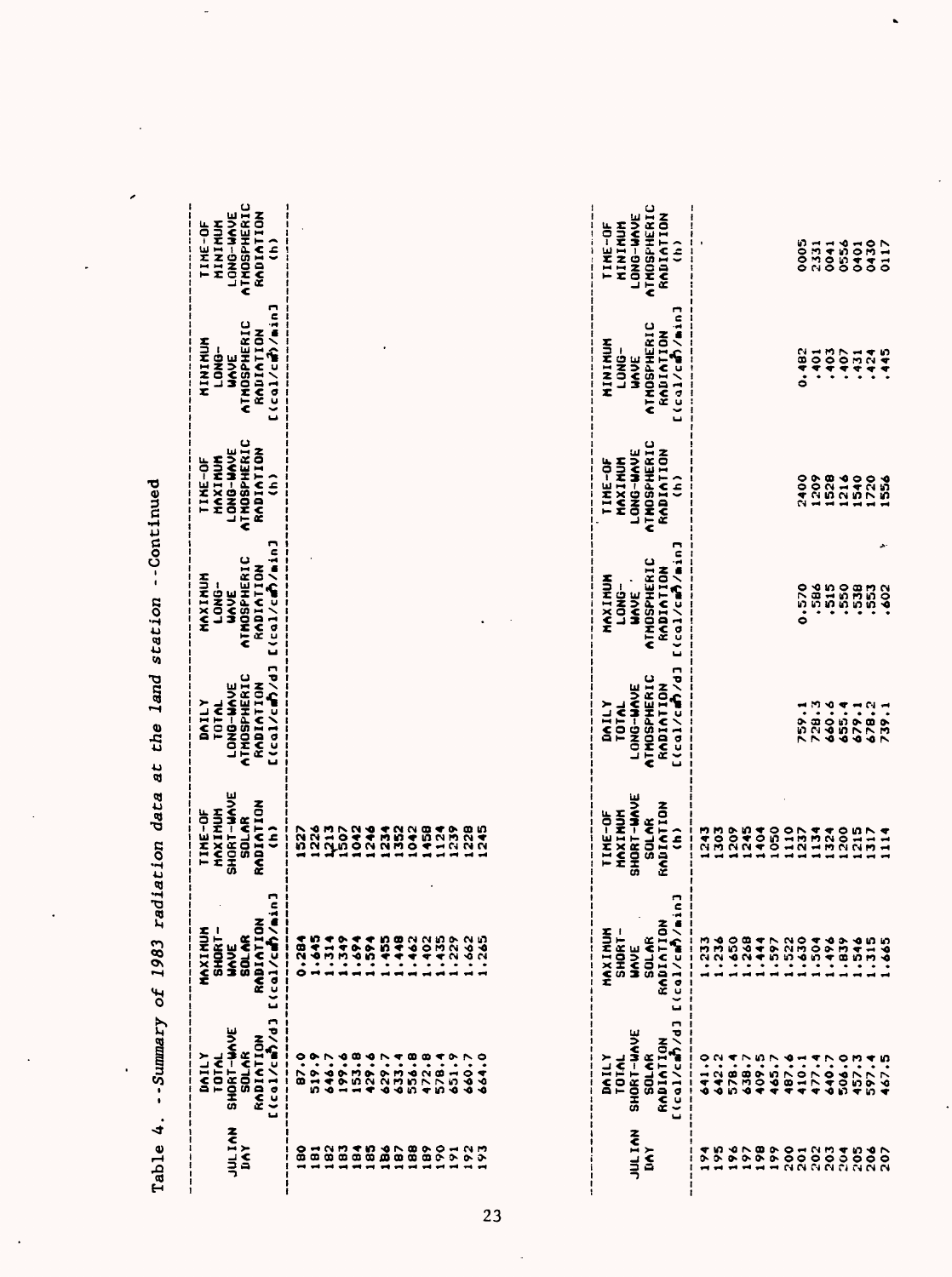| ∢<br>Table      | -Summary<br>٠                                                                                                                                  | ິ<br>198<br>of                                                                                                                                                               | radiation data                                                                                              | <b>land</b><br>the<br>đ                                                                                                    | station                                                                                                     | --Continued                                                                                                               |                                                                                                                                    |                                                                                                              |
|-----------------|------------------------------------------------------------------------------------------------------------------------------------------------|------------------------------------------------------------------------------------------------------------------------------------------------------------------------------|-------------------------------------------------------------------------------------------------------------|----------------------------------------------------------------------------------------------------------------------------|-------------------------------------------------------------------------------------------------------------|---------------------------------------------------------------------------------------------------------------------------|------------------------------------------------------------------------------------------------------------------------------------|--------------------------------------------------------------------------------------------------------------|
| JULIAN<br>DAY   | n<br>$C$ (col/cm)/d<br>SHORT-WAVE<br>RADIATION<br><b>SOLAR</b><br>TOTAL<br><b>IMILY</b>                                                        | $min$<br>$\epsilon$<br>$\Sigma$ 1<br><b>SOLAR</b><br>HAXINU<br>E(cal/cm)<br><b>SHORT</b><br><b>UAVE</b>                                                                      | SHORT-WAVE<br>RADIATION<br>MAXINUM<br>TIME-OF<br><b>SOLAR</b><br>$\hat{\epsilon}$                           | $C$ (col/cm $7/d$ )<br><b>ATMOSPHERIC</b><br>RADIATION<br>LONG-WAVE<br>MIII<br>TOTAL                                       | n<br>[(cal/cm)/min<br>ATMOSPHERIC<br>RADIATION<br>MAXIMUM<br>LONG-<br>UAVE                                  | <b>ATMOSPHERIC</b><br>LONG-WAVE<br>RADIATION<br>MAXIMUM<br>TIME-OF<br>$\hat{\epsilon}$                                    | ┍<br>$C$ (cal/cm $\gamma$ /min<br>ATMOSPHERIC<br>RADIATION<br><b>EDEIZIZ</b><br>LONG-<br>UAVE                                      | ATMOSPHERIC<br>RADIATION<br>LONG-WAVE<br>MININIE<br>TIME-OF<br>$\hat{\epsilon}$                              |
| $\vec{c}$<br>C. | Ċ.<br>551.5<br>579.3<br>514.5<br>356.5<br>609.6<br>604.7<br>585.3<br>572.0<br>548.2<br>572.7<br>n<br>581.1<br>581.1<br>$\bullet$<br>528<br>349 | .509<br>.110<br>.355<br>.163<br>$-323$<br>.234<br>.166<br>.180<br>.163<br>.204<br>.200<br>.391<br>.161<br>.661<br>e.<br>$\blacksquare$<br>⊷<br>$\overline{\phantom{a}}$<br>÷ | 102<br>528<br>$\frac{15}{15}$<br>242<br>218<br>258<br>246<br>139<br>248<br>227<br>245<br>226<br>1247<br>307 | 717.5<br>627.9<br>678.2<br>723.8<br>720.8<br>728.7<br>697.7<br>697.5<br>729.6<br>736.6<br>649.5<br>750.7<br>728.1<br>735.9 | 545<br>548<br>495<br>516<br>593<br>535<br>552<br>0.565<br>559<br>557<br>557<br>575<br>$\frac{6}{51}$<br>559 | 1432<br>1436<br>420<br>0125<br>1134<br>1344<br>1717<br>1559<br>1855<br>1755<br>1956<br>0759<br>ងឹ<br>738<br>$\rightarrow$ | .388<br>$-432$<br>0.472<br>.454<br>$-427$<br>.403<br>.461<br>.451<br>$-452$<br>.465<br>.458<br>.435<br>392<br>464<br>$\frac{1}{2}$ | 0714<br>2342<br>0120<br>0510<br>2355<br>0453<br>2325<br>0513<br>0523<br>0545<br>2400<br>2358<br>0535<br>0237 |
| NAITH<br>DAY    | m<br>$C$ (col/cm3/d<br>SHORT-WAVE<br>RADIATION<br><b>SOLAR</b><br>DAILY<br>TOTAL                                                               | /min]<br>ã<br>z.<br>-1<br>SOLAR<br>RADIATIC<br>L(col/cm)<br>MAXIMU<br><b>SHORT</b><br>UAVE                                                                                   | SHORT-WAVE<br>RADIATION<br>MAXIMUM<br>TIME-OF<br><b>SOLAR</b><br>$\hat{\epsilon}$                           | $C$ (col/cm)/d]<br>ATMOSPHERIC<br>RADIATION<br>LONG-WAVE<br><b>NTIVA</b><br>TOTAL                                          | n<br>[(cal/cm)/min<br>ATMOSPHERIC<br>RADIATION<br>HUMIXAH<br>$\cdot$<br>$\frac{1}{2}$<br><b>UAVE</b>        | ATMOSPHERIC<br>RADIATION<br>LONG-WAVE<br>MAXIMUM<br>TIME-OF<br>$\hat{\epsilon}$                                           | [(cal/cm2)/min]<br><b>ATHOSPHERIC</b><br>RADIATION<br><b>EDEIZIE</b><br>ーロスロー<br><b>UAVE</b>                                       | ATMOSPHERIC<br>RADIATION<br>LONG-WAVE<br><b>NDNININ</b><br>TIME-OF<br>$\hat{\epsilon}$                       |
|                 | 573.5<br>539.0<br>477.5<br>341.5<br>357.0<br>417.2<br>243.9<br>n<br>586.3<br>534.5<br>593.1<br>$\frac{1}{58}$                                  | .190<br>.192<br>.178<br>.378<br>.126<br>.496<br>.459<br>.556<br>.234<br>.301<br>.141                                                                                         | 248<br>255<br>236<br>246<br>206<br>320<br>338<br>1103<br>156<br>239<br>237                                  | 8,949<br>623.2<br>712.2<br>626.3<br>662.9<br>711.5<br>776.0<br>660.5<br>735.8<br>712.4<br>710.7                            | 472<br>.535<br>543<br>.559<br><b>0.519</b><br>,557<br>537<br>.604<br>549<br>553<br>.477                     | 340<br>1710<br>.146<br>1742<br>1400<br>1220<br>1526<br>1320<br>2331<br>0004<br>1850                                       | 0.398<br>.380<br>.432<br>665.<br>$-416$<br>.468<br>.399<br>401<br>.431<br>.414<br>.469                                             | 2356<br>2352<br>0455<br>0343<br>0021<br>0527<br>2400<br>0035<br>0848<br>1036<br>0001                         |
|                 | ۰<br>300.0<br>528.1<br>$\bullet$<br>298                                                                                                        | .245<br>506<br>393<br>٠                                                                                                                                                      | $\frac{5}{215}$<br>200<br>$\overline{201}$                                                                  | 652.9<br>688.1<br>726.1                                                                                                    | ٠<br>508<br>557<br>$\frac{5}{2}$                                                                            | 0619<br>1349<br>1629                                                                                                      | 262.<br>390<br>427                                                                                                                 | 2400<br>0021<br>0441                                                                                         |

 $\overline{24}$ 

 $\tilde{\mathbb{I}}$  $\mathcal{L}_{\mathcal{A}}$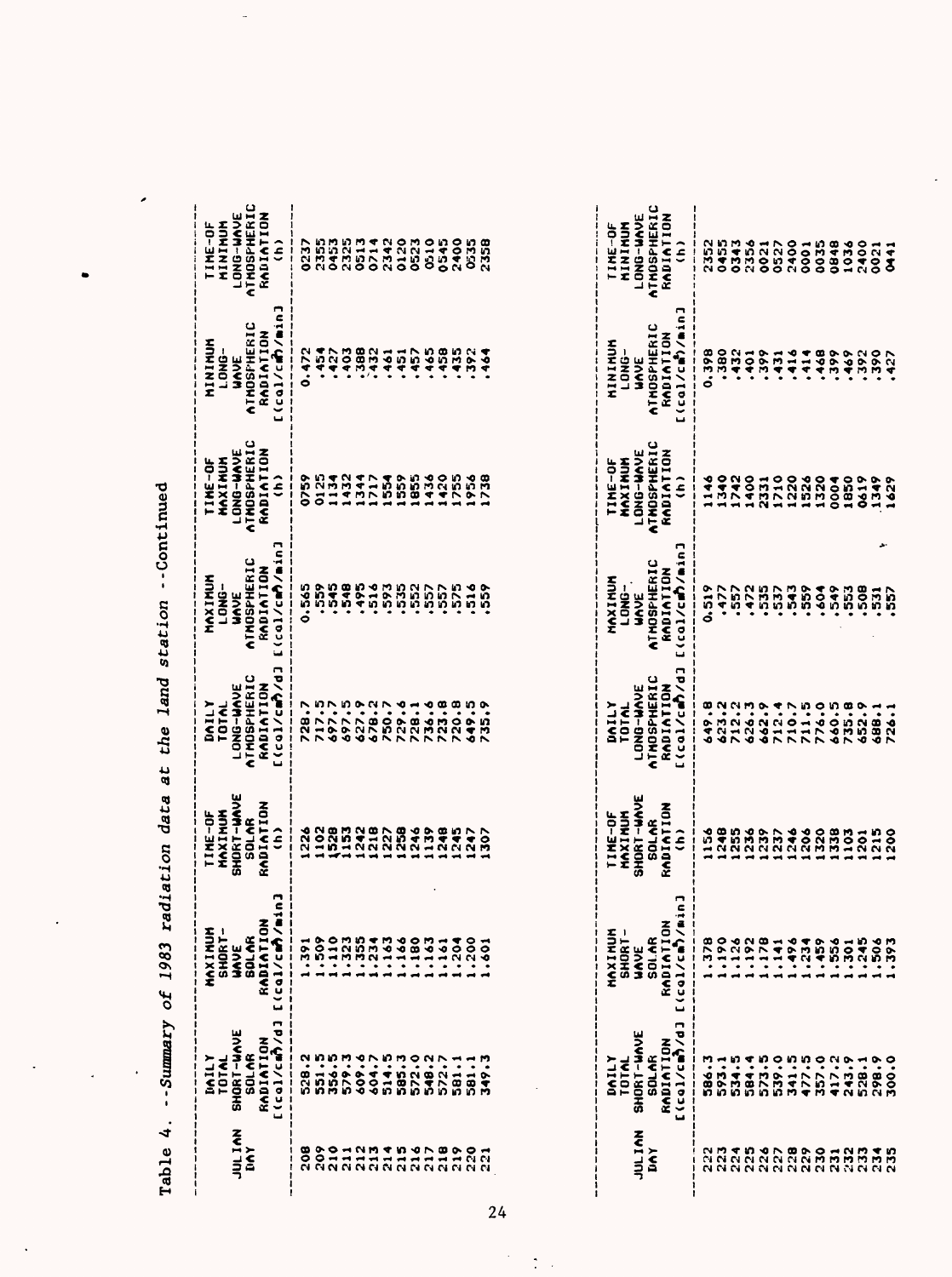| JULIAN<br>IAY                                                                                                         | [(col/cm7/d]<br>SHORT-WAVE<br>RADIATION<br><b>SOLAR</b><br>DAILY<br><b>TOTAL</b> | min <sub>1</sub><br>z<br>MAXIMUM<br>SHORT-<br>RADIATIO<br>L(cal/c <b>n</b> )<br><b>SOLAR</b><br><b>UAVE</b> | SHORT-WAVE<br>RADIATION<br>MAXIMUM<br>TIME-OF<br><b>SOLAR</b><br>$\hat{\epsilon}$ | $C$ (cal/cm $7$ /d]<br>ATMOSPHERIC<br>RADIATION<br>LONG-WAVE<br><b>DAILY</b><br>TOTAL | [(cal/cmf/min]<br>ATHOSPHERIC<br>RADIATION<br>MAXIMUM<br>LONG-<br><b>UAVE</b> | ATMOSPHERIC<br>RADIATION<br>LONG-WAVE<br>MAXIMUM<br>TIME-OF<br>$\hat{\epsilon}$ | [(col/ca)/min]<br>ATMOSPHERIC<br>RADIATION<br>MINININ<br>LONG-<br>UAVE | ATHOSPHERIC<br>RADIATION<br>LONG-WAVE<br>MINININ<br>TIME-OF<br>$\hat{a}$ |
|-----------------------------------------------------------------------------------------------------------------------|----------------------------------------------------------------------------------|-------------------------------------------------------------------------------------------------------------|-----------------------------------------------------------------------------------|---------------------------------------------------------------------------------------|-------------------------------------------------------------------------------|---------------------------------------------------------------------------------|------------------------------------------------------------------------|--------------------------------------------------------------------------|
|                                                                                                                       |                                                                                  |                                                                                                             |                                                                                   | i                                                                                     |                                                                               |                                                                                 |                                                                        |                                                                          |
|                                                                                                                       | 408.9                                                                            | 13563                                                                                                       | 444                                                                               | 736.8                                                                                 | 0.611                                                                         | 442                                                                             | 0.457                                                                  | $\frac{8}{3}$                                                            |
|                                                                                                                       | 482.9<br>476.3                                                                   | $\rightarrow$                                                                                               | 301                                                                               | 728.2                                                                                 | .586                                                                          | 1840<br>1847                                                                    | .428                                                                   | 0603                                                                     |
|                                                                                                                       |                                                                                  | $\blacksquare$                                                                                              | 118                                                                               | 694.2                                                                                 | 550                                                                           |                                                                                 |                                                                        | 0556                                                                     |
|                                                                                                                       | 445.1                                                                            | .286<br>$\blacksquare$                                                                                      | 203                                                                               | 697.2                                                                                 | $\frac{3}{2}$                                                                 | 0112<br>1425                                                                    | .438                                                                   | 0540                                                                     |
|                                                                                                                       | 189.3                                                                            | .058<br>$\overline{\phantom{a}}$                                                                            | 237                                                                               | 714.1                                                                                 | 539                                                                           |                                                                                 | .434                                                                   | 0442                                                                     |
|                                                                                                                       | 176.7                                                                            | .969                                                                                                        | $\frac{1}{2}$                                                                     | 708.4                                                                                 | 563                                                                           |                                                                                 | .427                                                                   | 2348                                                                     |
|                                                                                                                       | 489.1                                                                            | .053<br>-                                                                                                   | 1237                                                                              | 671.4                                                                                 | $\frac{4}{5}$                                                                 | 1516<br>1345                                                                    | 413                                                                    | 0236                                                                     |
|                                                                                                                       | 459.7                                                                            |                                                                                                             |                                                                                   | 679.5                                                                                 |                                                                               |                                                                                 |                                                                        |                                                                          |
|                                                                                                                       | 478.1                                                                            | 038<br>٠<br>$\blacksquare$                                                                                  | 228                                                                               |                                                                                       | 552                                                                           | 529                                                                             | 447                                                                    | 0157                                                                     |
|                                                                                                                       | 413.9                                                                            | .258<br>⊷                                                                                                   | 211                                                                               | 706.0<br>719.3                                                                        | 576                                                                           | 436                                                                             | .423                                                                   | 2349                                                                     |
|                                                                                                                       | 472.7                                                                            | .234<br>⊷                                                                                                   | 214                                                                               | 612.8                                                                                 | 476                                                                           | 248                                                                             | .383                                                                   | 0555                                                                     |
|                                                                                                                       | 350.1                                                                            | .289<br>$\blacksquare$                                                                                      | 1150                                                                              | 653.0                                                                                 | 520                                                                           | 524                                                                             | 388.                                                                   | 0301                                                                     |
|                                                                                                                       |                                                                                  | n                                                                                                           |                                                                                   |                                                                                       |                                                                               |                                                                                 |                                                                        |                                                                          |
|                                                                                                                       | 263.5                                                                            | 29.<br>$\bullet$                                                                                            | 205                                                                               | 635.2<br>594.8                                                                        | $\frac{3}{2}$                                                                 | 205                                                                             | 357                                                                    | 2306                                                                     |
|                                                                                                                       | 184.2<br>465.9                                                                   |                                                                                                             |                                                                                   |                                                                                       |                                                                               |                                                                                 |                                                                        |                                                                          |
|                                                                                                                       |                                                                                  | $\overline{\mathbf{g}}$<br>$\bullet$<br>÷                                                                   | $-216$<br>-                                                                       | 33.9                                                                                  | 494                                                                           | 942                                                                             | 380                                                                    | 8000                                                                     |
|                                                                                                                       |                                                                                  |                                                                                                             |                                                                                   |                                                                                       |                                                                               |                                                                                 |                                                                        |                                                                          |
|                                                                                                                       | <b>IIAILY</b>                                                                    | MAXIMUM                                                                                                     | <b>TIME-DF</b>                                                                    | <b>DAILY</b>                                                                          | MAXIMUM                                                                       | <b>TIME-DF</b>                                                                  | モコモ こえこ                                                                | TIME-OF                                                                  |
|                                                                                                                       | TOTAL                                                                            | J,<br><b>SHORT</b>                                                                                          | MAXIMUM                                                                           | TOTAL                                                                                 | LONG-                                                                         | MAXIMUM                                                                         | <b>SAGT</b>                                                            | MININUM                                                                  |
| <b>JULIAN</b>                                                                                                         | SHORT-WAVE                                                                       | UAVE                                                                                                        | SHORT-WAVE                                                                        | LONG-WAVE                                                                             | <b>UAVE</b>                                                                   | LONG-WAVE                                                                       | <b>WAVE</b>                                                            | LONG-WAVE                                                                |
| Š                                                                                                                     | RADIATION<br><b>SOLAR</b>                                                        | RADIATION<br><b>SOLAR</b>                                                                                   | RADIATION<br><b>SOLAR</b>                                                         | <b>ATHOSPHERIC</b><br>RADIATION                                                       | ATMOSPHERIC<br>RADIATION                                                      | ATMOSPHERIC                                                                     | <b>ATMOSPHERIC</b>                                                     | ATHOSPHERIC                                                              |
|                                                                                                                       | [(col/cah/d)]                                                                    | Tuin <sub>1</sub><br>l(col/cn)/                                                                             | ŝ                                                                                 | $C$ cal/cm3/d]                                                                        | π<br>[(cal/cm?/min                                                            | RADIATION<br>$\hat{a}$                                                          | [(cal/cm7/min]<br>RADIATION                                            | RADIATION<br>$\hat{a}$                                                   |
|                                                                                                                       | 155.0                                                                            | 1.051                                                                                                       | 1144                                                                              | 714.5                                                                                 | 0.557                                                                         | 1319                                                                            | 0.413                                                                  | 2119                                                                     |
|                                                                                                                       | 381.9                                                                            | 1.234                                                                                                       | 031                                                                               | 667.8                                                                                 | .524                                                                          | 2156                                                                            | .396                                                                   | 0448                                                                     |
| ដ្ឋ ក្នុង ក្នុង ក្នុង ក្នុង ក្នុង<br>ក្នុង ក្នុង ក្នុង ក្នុង ក្នុង ក្នុង<br>ក្នុង ក្នុង ក្នុង ក្នុង ក្នុង ក្នុង ក្នុង | ۰<br>469.                                                                        | .084<br>÷                                                                                                   | 243                                                                               | 542.7                                                                                 | 184                                                                           | 0016                                                                            | 324                                                                    | 2341                                                                     |
|                                                                                                                       | 62.1                                                                             | .390                                                                                                        |                                                                                   | 619.4                                                                                 | 458                                                                           | 1334                                                                            |                                                                        | 0011                                                                     |
|                                                                                                                       | 146.5                                                                            | .873                                                                                                        | 236                                                                               | 623.0                                                                                 | 465                                                                           | 1233                                                                            | 365                                                                    | 0003                                                                     |
|                                                                                                                       | 429.9                                                                            | .151<br>$\blacksquare$                                                                                      | 1245                                                                              | 523.2                                                                                 | 425                                                                           | 1401                                                                            | 324                                                                    | 0452                                                                     |
|                                                                                                                       | 70.0                                                                             | .467                                                                                                        | 0956                                                                              | 628.5                                                                                 | .483                                                                          | 1908                                                                            | 332                                                                    | 0245                                                                     |
|                                                                                                                       | 97.5                                                                             | .531                                                                                                        | 0841                                                                              | 681.0                                                                                 | E84.                                                                          | 0633                                                                            | 427                                                                    | 0752                                                                     |
|                                                                                                                       | 215.5                                                                            | $1.182$<br>$1.075$                                                                                          | 322<br>$\rightarrow$                                                              | 623.3                                                                                 | .484                                                                          | 1322                                                                            | 366                                                                    | 1924                                                                     |
|                                                                                                                       | 219.7                                                                            |                                                                                                             | 1114                                                                              | 419.2                                                                                 | .476                                                                          | 1042                                                                            | 354                                                                    | 2026                                                                     |
| 261                                                                                                                   | 423.1                                                                            | .103<br>₩                                                                                                   | 246                                                                               | 519.7                                                                                 | .423                                                                          | 0010                                                                            | 302                                                                    | 0643                                                                     |
| 262<br>263                                                                                                            | へい<br>93.<br>$\bullet$<br>189                                                    | .396<br>965.<br>$\overline{\phantom{a}}$                                                                    | 406                                                                               | 580.2<br>567.3                                                                        | .424                                                                          | 0100<br>1337                                                                    | <b>328</b><br>228                                                      | 1928<br>1330                                                             |
|                                                                                                                       |                                                                                  |                                                                                                             |                                                                                   |                                                                                       |                                                                               |                                                                                 |                                                                        |                                                                          |

fo **(M**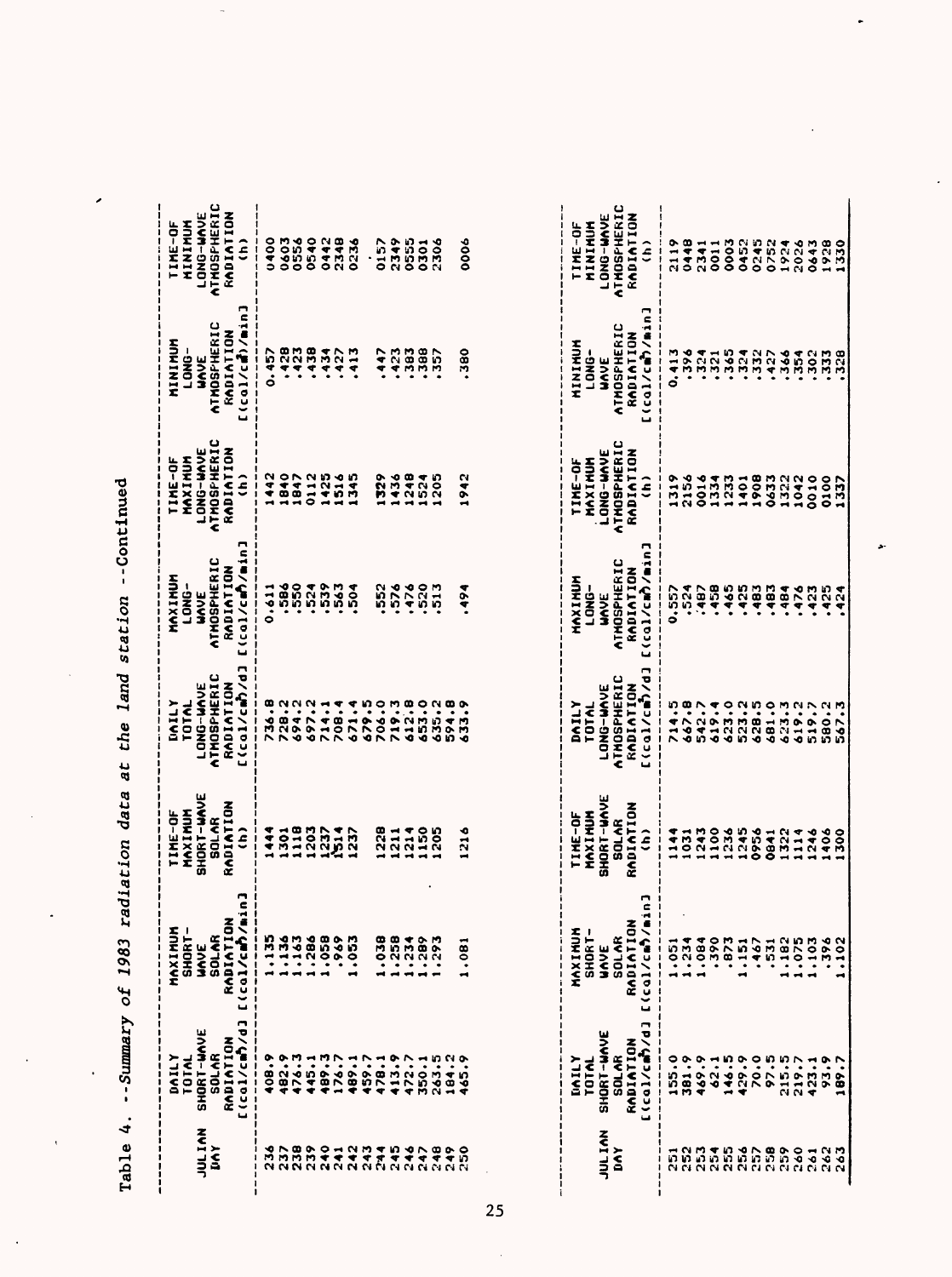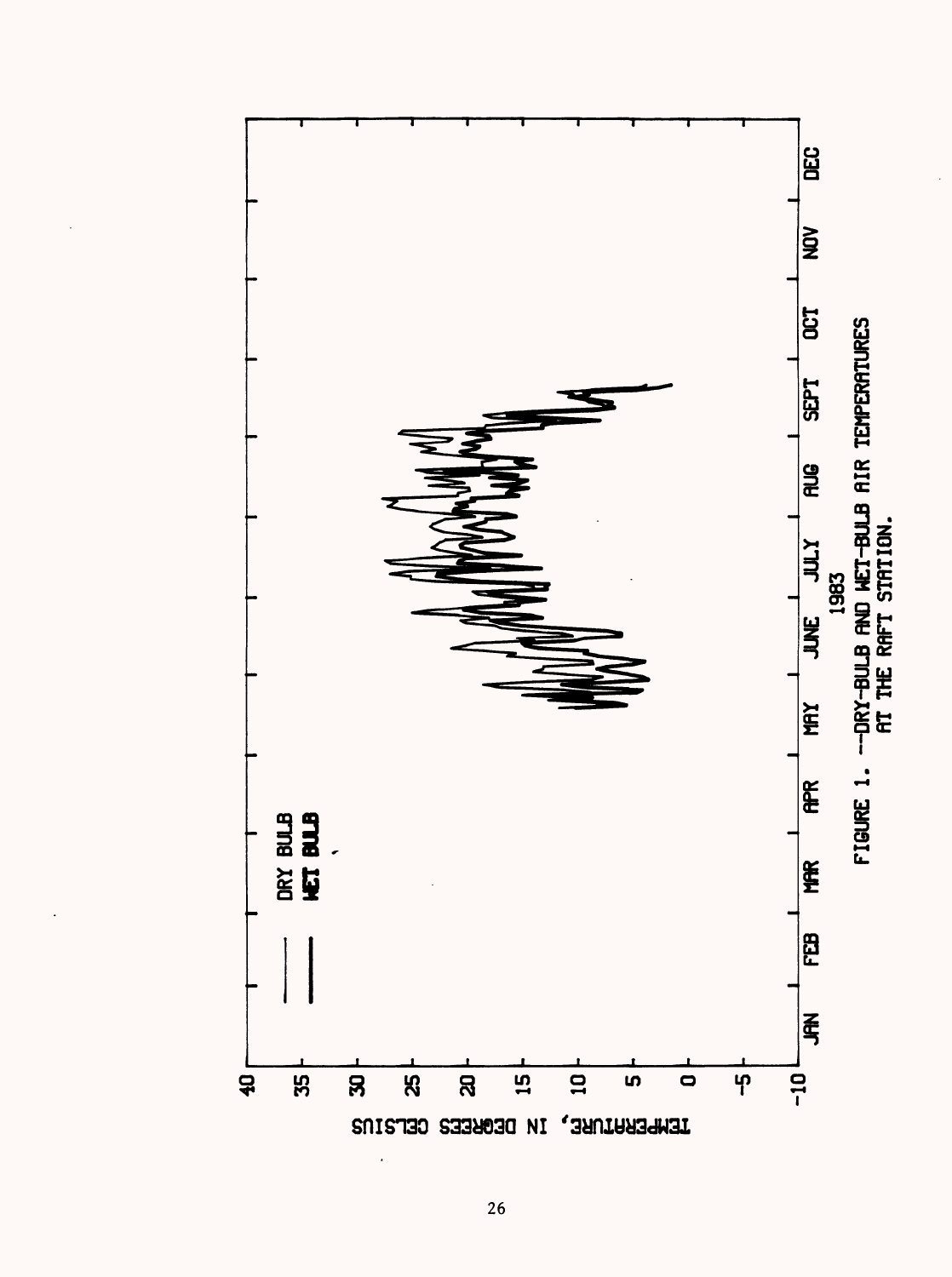